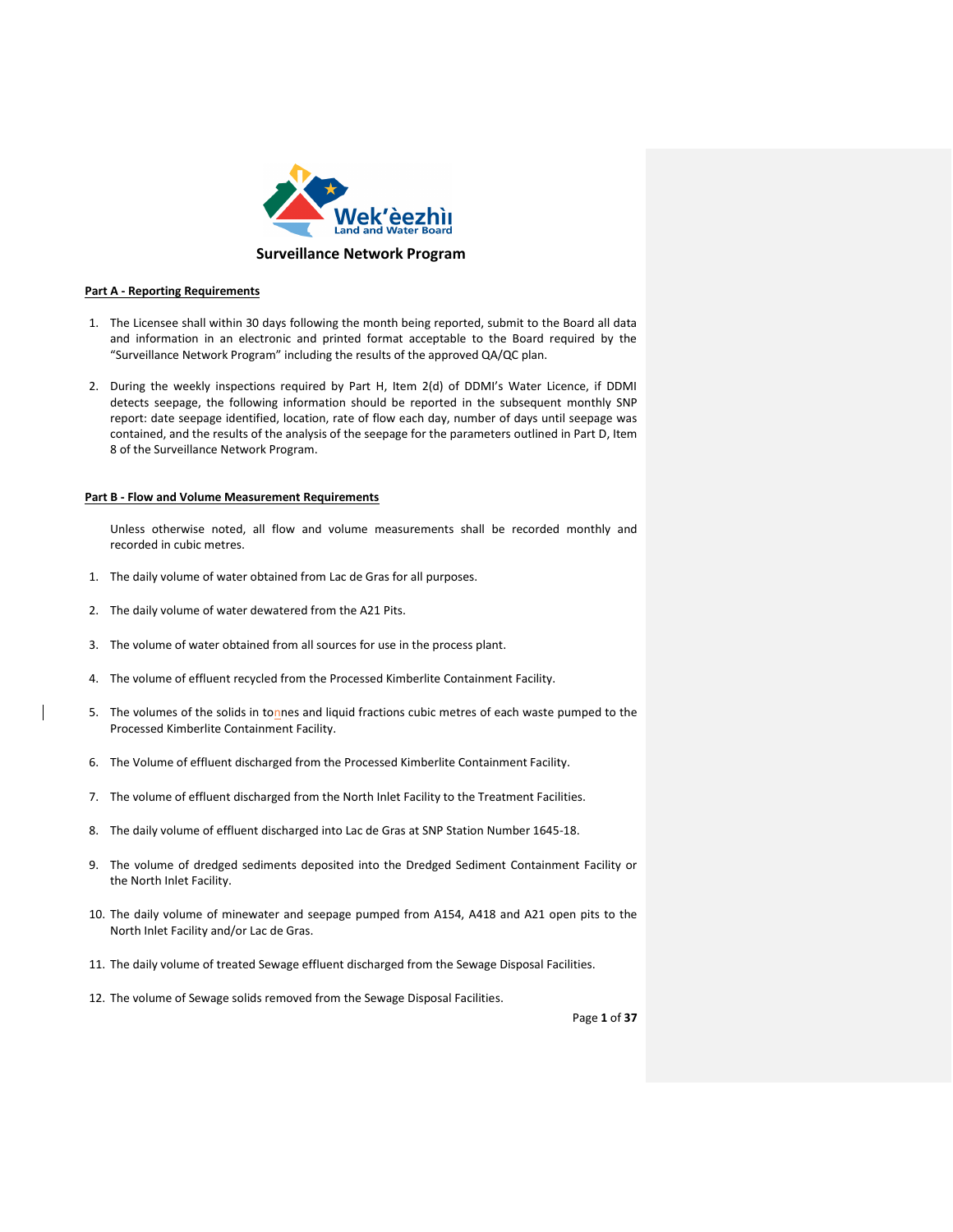- 13. The volume of water pumped from the run-off ponds to the Processed Kimberlite Containment Facility.
- 14. The volume of ice or frozen sediments removed from the Pit(s) areas.
- 15. The daily volume of water dewatered from the inland lakes.

#### **Part C - Sampling and Analysis Requirements**

- 1. The field pH, sample temperature, and ambient wind and weather conditions shall be recorded at all locations at the time of sampling.
- 2. The Licensee shall increase sampling if exceedances of the Effluent Quality Requirements occur or as directed by an Inspector.
- 3. All sampling, sample preservation and analyses shall be conducted in accordance with methods prescribed in the current edition of "Standards Methods for the Examination of Water and Wastewater", or by such other methods approved by an Analyst.
- 4. All analyses shall be performed in a laboratory accredited by the Canadian Association for Laboratory Accreditation (CALA) for the specific analyses to be performed or as approved by an Analyst.
- 5. The Licensee shall implement the Quality Assurance/Quality Control QA/QC Plan that includes field and laboratory procedures and requirements as approved by an Analyst under Licence N7L2-1645.
- 6. The Licensee shall annually review the approved the quality assurance/quality control (QA/QC) plan and modify the Plan as necessary. Proposed revisions shall be submitted to an Analyst for approval.
- 7. The QA/QC plan referred to in Part B, Items 26 and 27 and shall be implemented as approved by an Analyst.

#### **NOTES:**

<sup>1</sup>ICP-MS Metal Scan shall include at a minimum, the following regulated parameters: Aluminum, Cadmium, Chromium, Copper, Lead, Nickel, Zinc

Once Annually the ICP shall also include the following monitored parameters: Manganese, Molybdenum, Selenium, Strontium, Uranium

Total metals shall be analyzed unfiltered and dissolved using a 0.45 micron filter

<sup>2</sup>Major ions include the following parameters: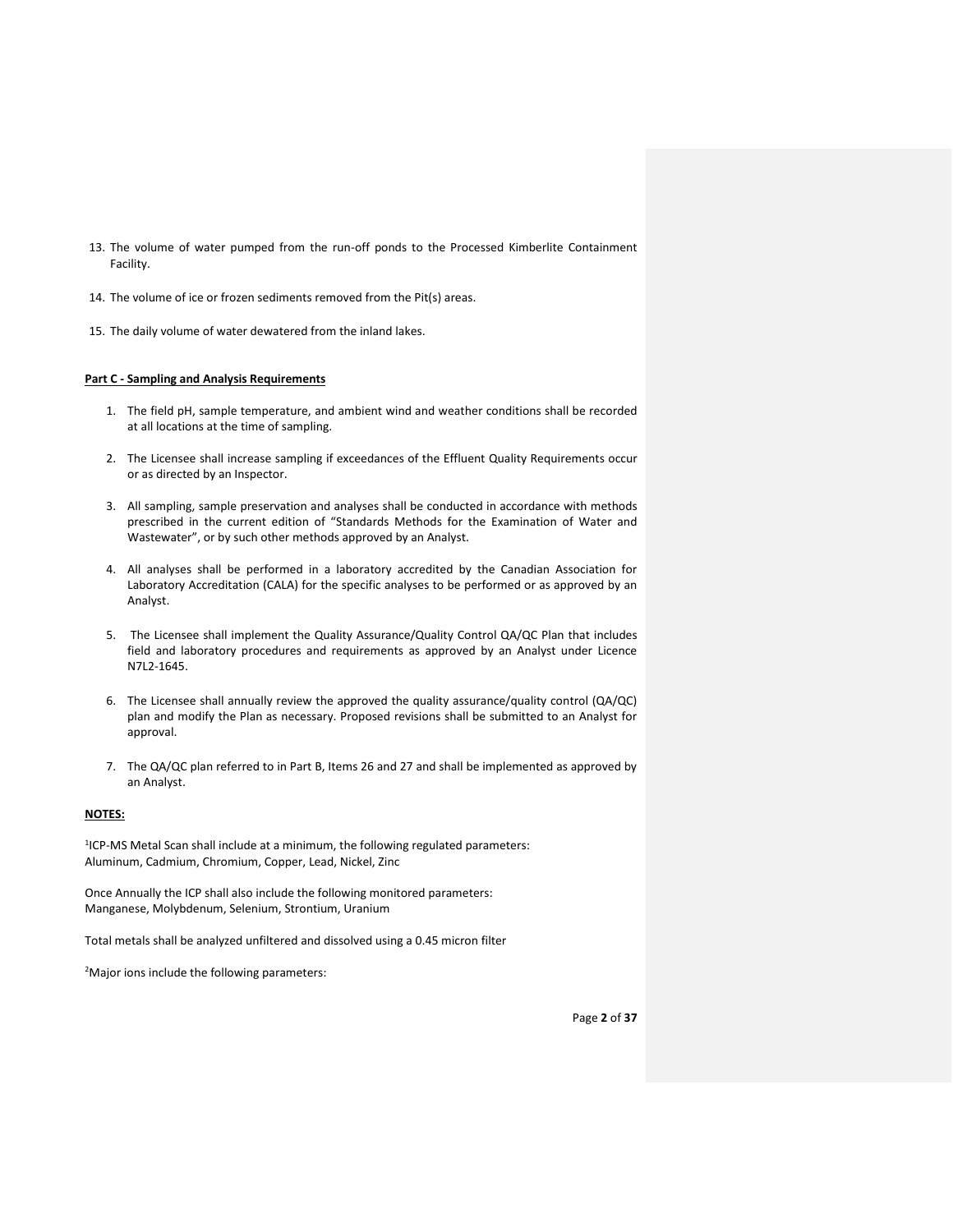Calcium, Chloride, Sulphate, Magnesium, Fluoride, Potassium, Alkalinity, Hardness, Total Dissolved Solids

<sup>3</sup>Field parameters include the following measurements: pH, Conductivity, Temperature

<sup>4</sup>pH analyzed in the laboratory

<sup>5</sup> Nutrients include the following parameters: Total Ammonia, Nitrite-Nitrogen, Nitrate-Nitrogen, Total Kjedal Nitrogen, Total Phosphorus, Total Dissolved Phosphorus, Ortho Phosphorus.

<sup>6</sup>Organics include the following parameters:

BTEX (Benzene, toluene, ethylene, and xylene), total oil and grease, total extractable hydrocarbons, total volatile hydrocarbons F1 – F4 (without BTEX).

**Part D - Other Monitoring Requirements**

- 1. The Licensee shall measure and record the following data:
	- a) Precipitation, measured and recorded in hourly and daily totals;
	- b) Evaporation, which is calculated from the parameters list below with hourly and daily averages:
		- i. Wind speed at approximately 2.0 meters above the water surface including daily minima and maxima;
		- ii. Wind direction on an hourly basis;
		- iii. Air temperature at approximately 0.75 and 2.0 metres above the water surface including daily minima and maxima;
		- iv. Relative humidity at approximately 0.75 and 2.0 metres above the water surface;
		- v. Water temperature at two levels approximately 1 and 2 metre depths;
		- vi. Net solar radiation over the water surface; and
		- vii. Water level; and
		- c) The weather data for evaporation calculations shall be measured and recorded at a site located at or near the PKC Facility as approved by an Inspector.
- 2. The Licensee shall implement the location, methods, and frequency for measuring and recording the meteorological data identified in Part D, Item 1 as approved under Licence N7L2-1645.
- 3. The methods and frequency referred to in Part D, Item 1, shall be implemented as and when approved by the Board.
- 4. The quantity of ore processed shall be measured in tonnes and recorded monthly.
- 5. The quantity of waste rock, course tailings, and till shall be measured in tonnes and recorded monthly and their disposal locations recorded monthly.

Page **3** of **37**

**Commented [S1]:** Added to address Intervener concerns.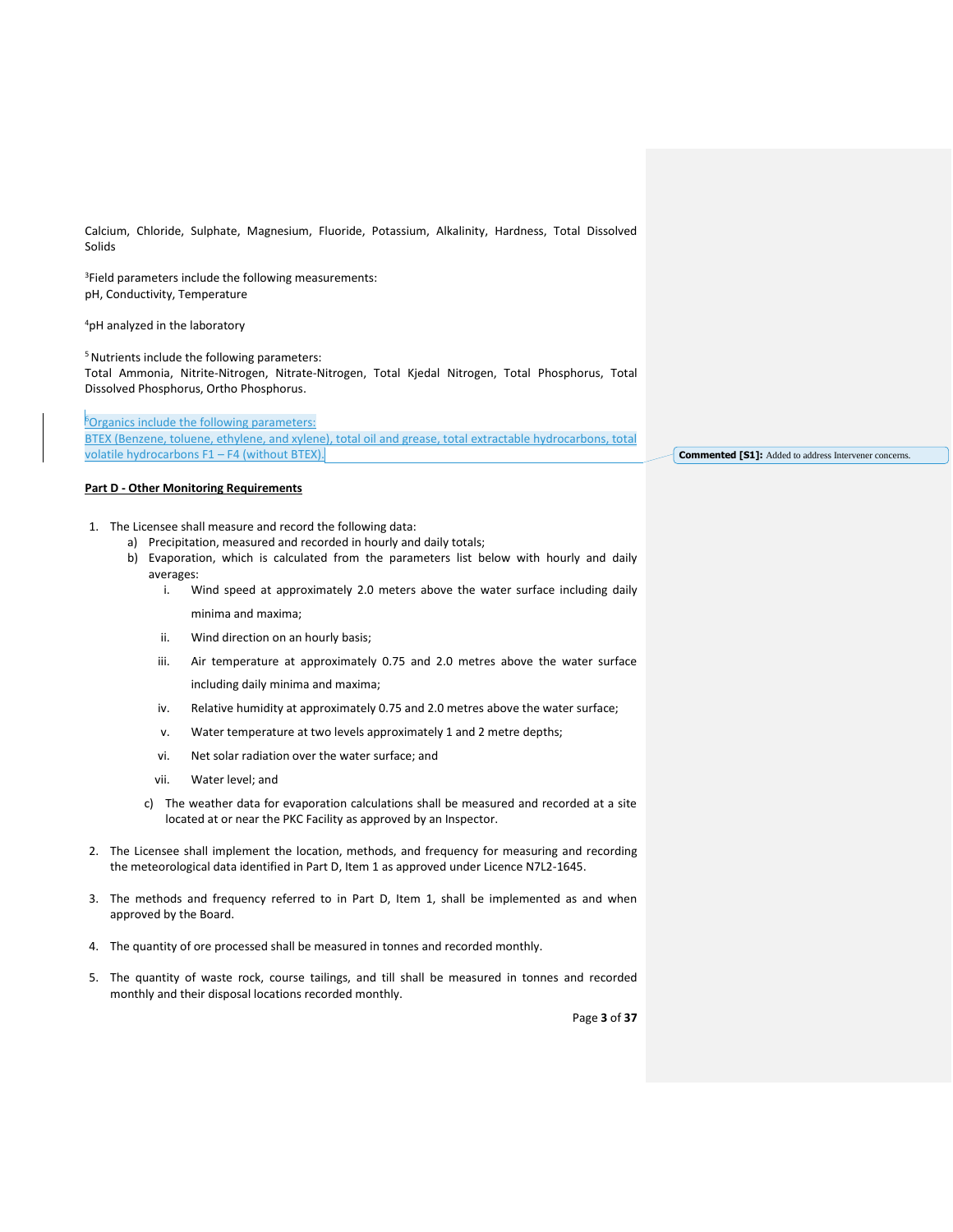- 6. The Licensee shall install and monitor a minimum of one (1) SNP station for monitoring the Lac de Gras background references for the regulation of the dredging and Dike construction activities. This station shall not be located near developmental activities or the inlets of any rivers or streams and shall be sampled in accordance with SNP Part B, Item 3.
- 7. In the event that a second dredge is required during the construction of the Water Retention Dikes, the Licensee shall establish additional SNP Stations for the second dredge in the same manner as those identified (SNP Stations 1645-66, 1645-67, and 1645-68) for the monitoring of a single dredge. These stations shall be numbered in sequence and monitored in accordance with SNP Station 1645-48.
- 8. During the weekly inspections required by Part H, Item 2(d) of DDMI's Water Licence, DDMI shall assess whether there is any seepage. If seepage is present, DDMI must notify the Inspector immediately and provide any information requested by the Inspector. The seepage must be sampled daily until contained and the daily samples analyzed for the following parameters: Total Metals, pH, Total Ammonia, NO<sub>3</sub>, Cl, and SO<sub>4</sub>.

#### **Part E – Site Descriptions and Sampling Requirements**

Location of sampling sites and specific monitoring requirements are as follows: **NOTE:** The description of the SNP Stations is approximate and subject to the approval of an Inspector.

| <b>SNP Site #</b> | <b>Description</b>                                                                                                  | <b>Status</b>   |
|-------------------|---------------------------------------------------------------------------------------------------------------------|-----------------|
| 1645-1            | Mine water discharge                                                                                                | <b>INACTIVE</b> |
| 1645-2            | Outflow decant from F1                                                                                              | <b>INACTIVE</b> |
| 1645-3            | Lac de Gras inflow from F1 Wetlands                                                                                 | <b>INACTIVE</b> |
| 1645-4            | Discharge from Sewage Disposal Facility                                                                             | <b>INACTIVE</b> |
| 1645-5            | Outflow from disposal pond                                                                                          | <b>INACTIVE</b> |
| 1645-6            | Prior to entering Lac de Gras at the stream outflow from the sewage<br>disposal                                     | <b>INACTIVE</b> |
| 1645-7            | Upstream of the confluence between the ice scrapings disposal area<br>runoff and the stream from the sewage outflow | <b>INACTIVE</b> |
| 1645-8            | Down slope of the semi-permeable Dike in D1 drainage way                                                            | <b>INACTIVE</b> |
| 1645-9            | Treated mine water pumped directly to Lac de Gras                                                                   | <b>INACTIVE</b> |
| 1645-10           | Station applying to treated Effluent Discharge to monitor sewage<br>discharge from North Construction Camp          | <b>INACTIVE</b> |
| 1645-11           | Sewage discharge                                                                                                    | <b>ACTIVE</b>   |
| 1645-12           | West Cell - North Inlet Facility                                                                                    | <b>INACTIVE</b> |
| 1645-13           | North Inlet - Influent prior to treatment                                                                           | <b>ACTIVE</b>   |
| 1645-14           | North Inlet Treatment Plant treated effluent prior to mixing with PKC<br>treated effluent                           | <b>INACTIVE</b> |

#### **SNP Site Quick Reference Table**

Page **4** of **37**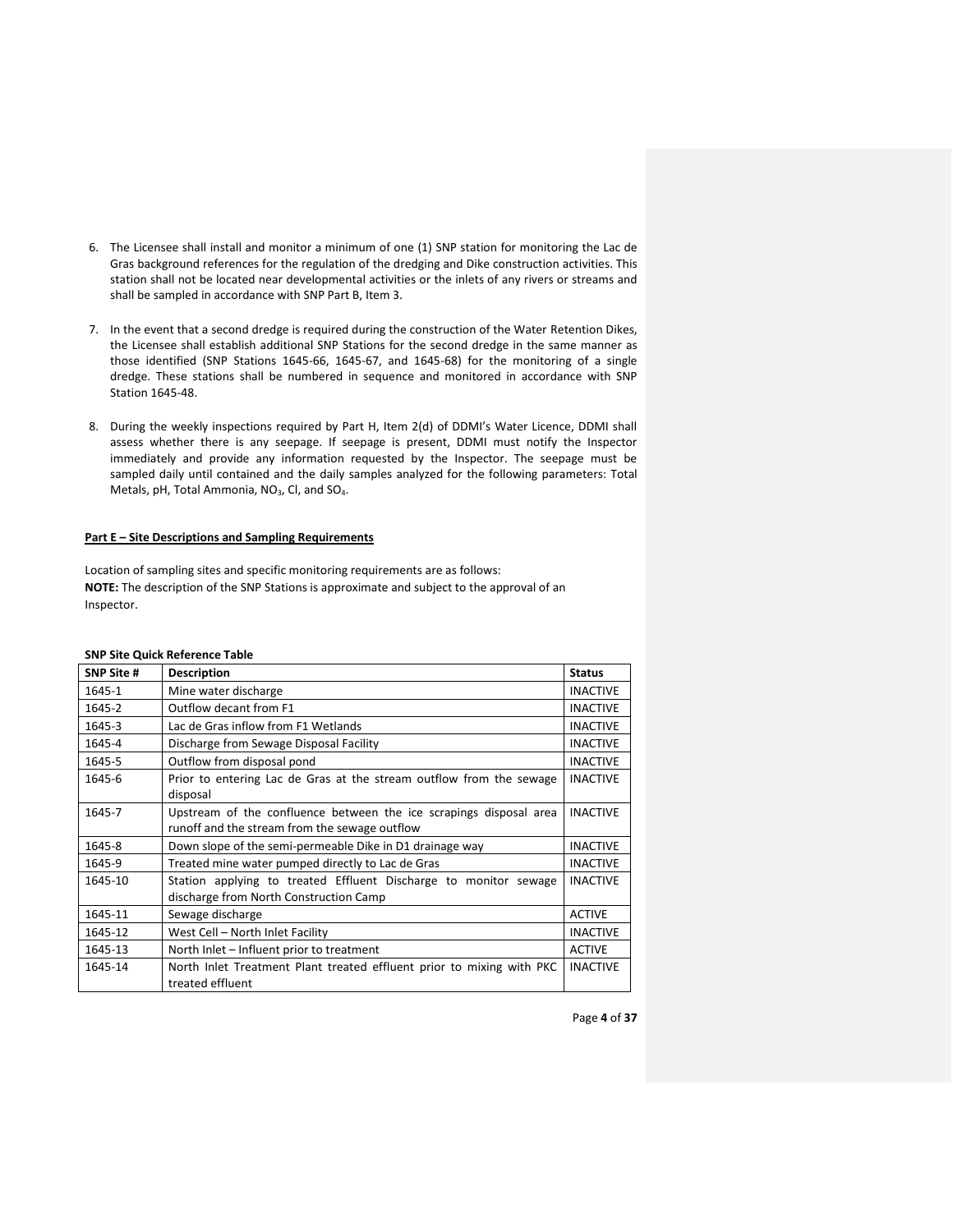| 1645-15     | Process Plan slurry discharge to PKC facility                                    | <b>INACTIVE</b> |
|-------------|----------------------------------------------------------------------------------|-----------------|
| 1645-16     | PKC pond water within the PKC                                                    |                 |
| 1645-17     | PKC Treatment Plant Effluent prior to mixing with North Inlet Treatment          |                 |
|             | Plant treated effluent                                                           | <b>INACTIVE</b> |
| 1645-18/18B | Main effluent discharge to Lac de Gras from NIWTP (point of compliance)          |                 |
| 1645-19     | Effluent mixing zone in Lac de Gras                                              | <b>ACTIVE</b>   |
| 1645-20     | Northwest of clarification pond                                                  | <b>INACTIVE</b> |
| 1645-21     | West of Clarification pond (drainage course) between Pond 2 and Pond 3.          | <b>INACTIVE</b> |
| 1645-22     | North of Quarry and till areas (drainage course) on the South side of            | <b>INACTIVE</b> |
|             | North Inlet Facility                                                             |                 |
| 1645-23     | North perimeter road (drainage course) between road and North Inlet<br>Facility. | <b>INACTIVE</b> |
| 1645-24     | East of perimeter road (drainage course)                                         | <b>INACTIVE</b> |
| 1645-25     | East PKC Dike area (drainage course)                                             | <b>INACTIVE</b> |
| 1645-26     | West PKC Dike area (drainage course)                                             | <b>INACTIVE</b> |
| 1645-27     | Airstrip Drainage Course                                                         | <b>INACTIVE</b> |
| 1645-28     | Groundwater GW1 between the North Rock Pile and North Inlet                      | <b>INACTIVE</b> |
| 1645-29     | Groundwater GW2                                                                  | <b>INACTIVE</b> |
| 1645-30     | Groundwater GW3 Northwest of Till Disposal Area                                  | <b>INACTIVE</b> |
| 1645-31     | Groundwater GW4 West of the PKC                                                  | <b>INACTIVE</b> |
| 1645-32     | Groundwater - South of PKC, between the Ammonium Nitrate Storage                 | <b>INACTIVE</b> |
|             | and Pond 7                                                                       |                 |
| 1645-33     | Groundwater nearest to Bulk Fuel Storage                                         | <b>ACTIVE</b>   |
| 1645-34     | Near intake structure for De-watering of Lake E1                                 | <b>INACTIVE</b> |
| 1645-35     | Near intake structure of De-watering of Lake E6                                  | <b>INACTIVE</b> |
| 1645-36     | Near intake structure for De-watering of Lake E7                                 | <b>INACTIVE</b> |
| 1645-37     | Near intake structure for De-watering of Lake E8                                 | <b>INACTIVE</b> |
| 1645-38     | Near intake structure for De-watering of Lake E10                                | <b>INACTIVE</b> |
| 1645-39     | Near intake structure for De-watering within the Dike enclosure of A154          | <b>INACTIVE</b> |
| 1645-40     | Near intake structure for dike pool watering - A418                              | <b>INACTIVE</b> |
| 1645-41     | A21 SNP Station: Near intake structure for dike pool watering                    | <b>ACTIVE</b>   |
| 1645-42     | <b>Collection Pond</b>                                                           | <b>ACTIVE</b>   |
| 1645-43     | A21 SNP Station: Collection Pond                                                 | <b>INACTIVE</b> |
| 1645-44     | <b>Collection Pond</b>                                                           | <b>ACTIVE</b>   |
| 1645-45     | <b>Collection Pond</b>                                                           | <b>ACTIVE</b>   |
| 1645-46     | <b>Collection Pond</b>                                                           | <b>ACTIVE</b>   |
| 1645-47     | <b>Collection Pond</b>                                                           | <b>ACTIVE</b>   |
| 1645-48     | Clarification pond (Pond 3)                                                      | <b>INACTIVE</b> |
| 1645-49     | Mine water removed from A154 Pit                                                 | <b>INACTIVE</b> |
| 1645-50     | Mine water removed from A418 Pit                                                 | <b>INACTIVE</b> |
| 1645-51     | Sump A21 SNP Station                                                             | <b>ACTIVE</b>   |
| 1645-52     | Seepage collected from inside toe of the A154 Dike                               | <b>INACTIVE</b> |
| 1645-53     | Seepage collected from inside toe of the A418 Dike                               | <b>INACTIVE</b> |
| 1645-54     | A21 SNP Station. Seepage collection from inside toe of A21 Dike.                 | <b>ACTIVE</b>   |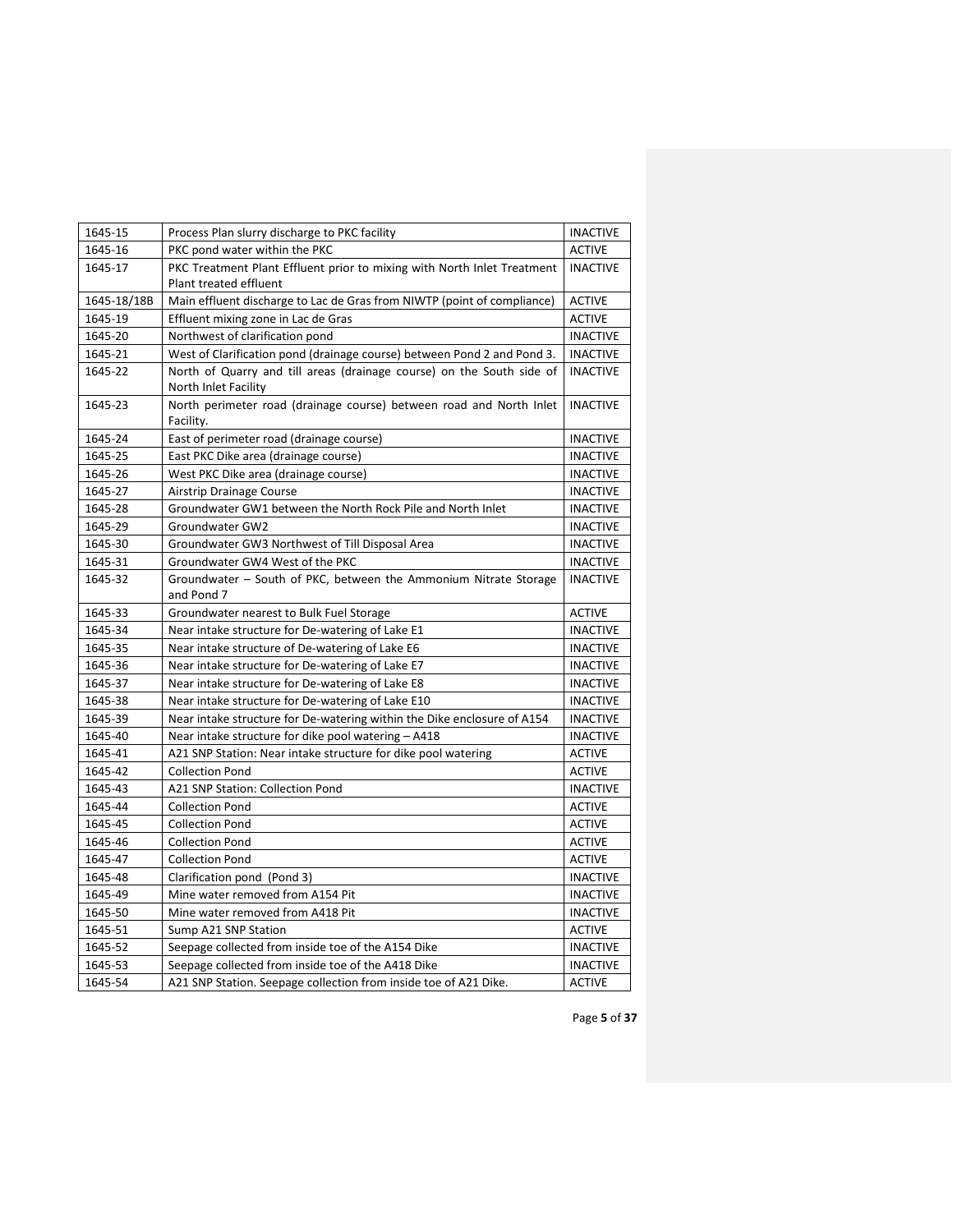| 1645-55<br>A21 SNP reference station in Lac de Gras                                                       | NOT YET         |
|-----------------------------------------------------------------------------------------------------------|-----------------|
|                                                                                                           | <b>ACTIVE</b>   |
| 1645-56<br>Station applying to dredging and dike construction                                             | <b>INACTIVE</b> |
| 1645-57<br>Station applying to dredging and dike construction                                             | <b>INACTIVE</b> |
| 1645-58<br>Station applying to dredging and dike construction                                             | <b>INACTIVE</b> |
| 1645-59<br>Station applying to dredging and dike construction                                             | <b>INACTIVE</b> |
| 1645-60<br>Station applying to dredging and dike construction                                             | <b>INACTIVE</b> |
| 1645-61<br>Station applying to dredging and dike construction                                             | <b>INACTIVE</b> |
| 1645-62<br>Station applying to dredging and dike construction                                             | <b>INACTIVE</b> |
| 1645-63<br>Station applying to dredging and dike construction                                             | <b>INACTIVE</b> |
| 1645-64<br>Station applying to dredging and dike construction                                             | <b>INACTIVE</b> |
| 1645-65<br>Station applying to dredging and dike construction                                             | <b>INACTIVE</b> |
| 1645-66<br>Near intake structure for De-watering of North Inlet.                                          | <b>INACTIVE</b> |
| 1645-67<br><b>Collection Pond</b>                                                                         | <b>ACTIVE</b>   |
| 1645-68<br><b>Collection Pond</b>                                                                         | <b>ACTIVE</b>   |
| 1645-69<br><b>Collection Pond</b>                                                                         | <b>ACTIVE</b>   |
| 1645-70<br>Station applying to dredging and dike construction                                             | <b>INACTIVE</b> |
| 1645-71<br>Station applying to dredging and dike construction                                             | <b>INACTIVE</b> |
| 1645-72<br>Station applying to dredging and dike construction                                             | <b>INACTIVE</b> |
| Station applying to dredging and dike construction<br>1645-73                                             | <b>INACTIVE</b> |
| Collection Pond as described in DDMI's request for additional SNP sites<br>1645-74<br>(December 7, 2006). | <b>ACTIVE</b>   |
| A154/A418 underground water (9290 Pump Station and dewatering<br>1645-75<br>sumps)                        | <b>ACTIVE</b>   |
| A154/A418 underground water (9105 Pump Station)<br>1645-75b                                               | <b>ACTIVE</b>   |
| 1645-76<br><b>Collection Pond</b>                                                                         | <b>ACTIVE</b>   |
| 1645-77<br><b>PKC Seepage</b>                                                                             | <b>ACTIVE</b>   |
| 1645-78<br><b>PKC Seepage</b>                                                                             | <b>ACTIVE</b>   |
| 1645-79<br><b>PKC Seepage</b>                                                                             | <b>ACTIVE</b>   |
| 1645-80<br><b>PKC Seepage</b>                                                                             | <b>ACTIVE</b>   |
| 1645-81<br>Surface Runoff during Freshet                                                                  | <b>ACTIVE</b>   |
| A21 SNP reference station in Lac de Gras referred to as A21-A in the<br>1645-82<br><b>CEMP</b>            | <b>ACTIVE</b>   |
| 1645-83<br>A21 SNP reference station in Lac de Gras referred to as A21-B in the<br><b>CEMP</b>            | <b>ACTIVE</b>   |
| A21 SNP reference station in Lac de Gras referred to as A21-C in the<br>1645-84<br><b>CEMP</b>            | <b>ACTIVE</b>   |
| 1645-85a<br>Sludge Sampling from the North Inlet Water Treatment Plant                                    | <b>ACTIVE</b>   |
|                                                                                                           |                 |
| 1645-85b<br>Sludge Sampling from the North Inlet Water Treatment Plant                                    | <b>ACTIVE</b>   |
| 1645-86a<br>Sludge Sampling from the North Inlet Water Treatment Plant                                    | <b>ACTIVE</b>   |

 $\mathbf{l}$ 

Page **6** of **37**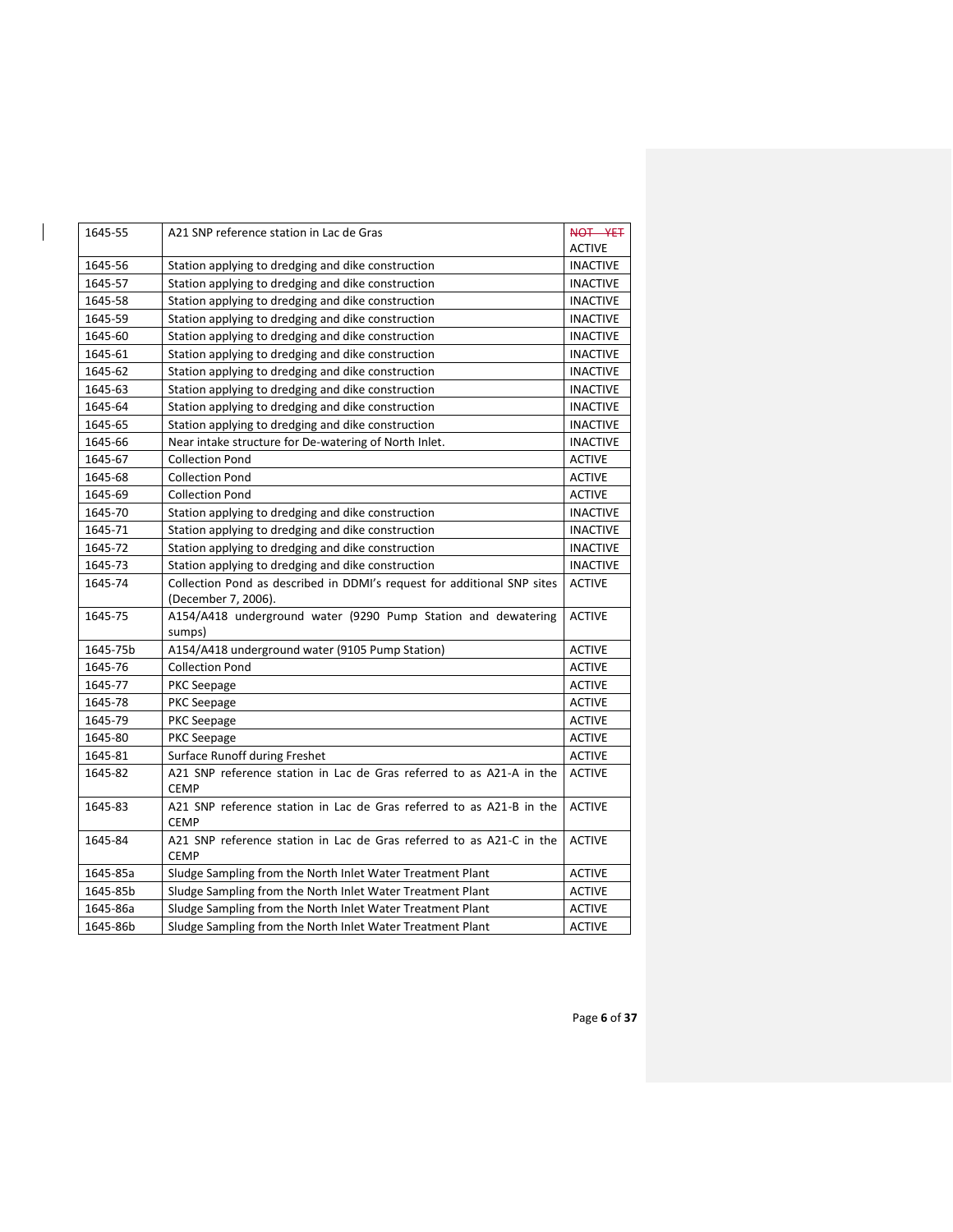## **STATIONS APPLYING TO TREATED EFFLUENT DISCHARGE**

### **Surveillance Network Program (SNP) Station 1645-11 (Active)**

| Description:                | Sewage discharge                                                                                                                              |
|-----------------------------|-----------------------------------------------------------------------------------------------------------------------------------------------|
| Location:                   | South Sewage Treatment Plant                                                                                                                  |
| Sampling Frequency:         | Annually                                                                                                                                      |
|                             |                                                                                                                                               |
| <b>Sampling Parameters:</b> | BOD <sub>5</sub> , pH <sup>4</sup> , Faecal Coliforms, Nutrients <sup>5</sup> , Oil and Grease, Temperature,<br><b>Total Suspended Solids</b> |

### **Surveillance Network Program (SNP) Station 1645-13 (Active)**

| Description:           | North Inlet - Influent prior to treatment                                                                                                                                                                                                                                                                                                   |  |
|------------------------|---------------------------------------------------------------------------------------------------------------------------------------------------------------------------------------------------------------------------------------------------------------------------------------------------------------------------------------------|--|
| Location:              | North Inlet Water Treatment Plant                                                                                                                                                                                                                                                                                                           |  |
| Sampling Frequency:    | Every six (6) days                                                                                                                                                                                                                                                                                                                          |  |
| Sampling Parameters:   | Total Arsenic, Dissolved Organic Carbon, Dissolved Oxygen, Field<br>Parameters <sup>3</sup> , ICP-MS Metal Scan <sup>1</sup> (Total and Dissolved), Major Ions <sup>2</sup> , pH <sup>4</sup> ,<br>Nutrients <sup>5</sup> , Total Mercury, Total Organic Carbon, Total Suspended<br>Solids, Turbidity, Organics <sup>6</sup>                |  |
| Rationale for Station: | To monitor influent water quality prior to North Inlet Water Treatment<br>Plant. Helps to determine treatment plant efficiency, and, in the event<br>of poor effluent quality, can help determine the source of the problem.<br>Also provides information regarding water quality in the north inlet.<br>which can inform closure planning. |  |

### **Surveillance Network Program (SNP) Station 1645-16 (Active)**

| Description:                | PKC pond water within the PKC                                                                                                                                                                                                                                                    |                                                            |
|-----------------------------|----------------------------------------------------------------------------------------------------------------------------------------------------------------------------------------------------------------------------------------------------------------------------------|------------------------------------------------------------|
| Location:                   | <b>PKC Reclaim Barge</b>                                                                                                                                                                                                                                                         |                                                            |
| Sampling Frequency:         | Sampled Monthly                                                                                                                                                                                                                                                                  |                                                            |
| <b>Sampling Parameters:</b> | Total Arsenic, Dissolved Organic Carbon, Dissolved Oxygen, Field<br>Parameters <sup>3</sup> , ICP-MS Metal Scan <sup>1</sup> (Total and Dissolved), Major Ions <sup>2</sup> , pH <sup>4</sup> ,<br>Nutrients <sup>5</sup> , Total Mercury, Total Organic Carbon, Total Suspended |                                                            |
|                             | Solids, Turbidity, Organics <sup>6</sup>                                                                                                                                                                                                                                         | <b>Commented [S3]:</b> Added to address reviewer concerns. |
| Rationale for Station:      | Monitor water quality within PKC pond                                                                                                                                                                                                                                            |                                                            |

## **Surveillance Network Program (SNP) Station 1645-18/18B (Active)**

| Description: | Main effluent discharge to Lac de Gras from NIWTP (point of<br>compliance) |
|--------------|----------------------------------------------------------------------------|
|--------------|----------------------------------------------------------------------------|

Page **7** of **37**

**Commented [S2]:** Added to address reviewer concerns.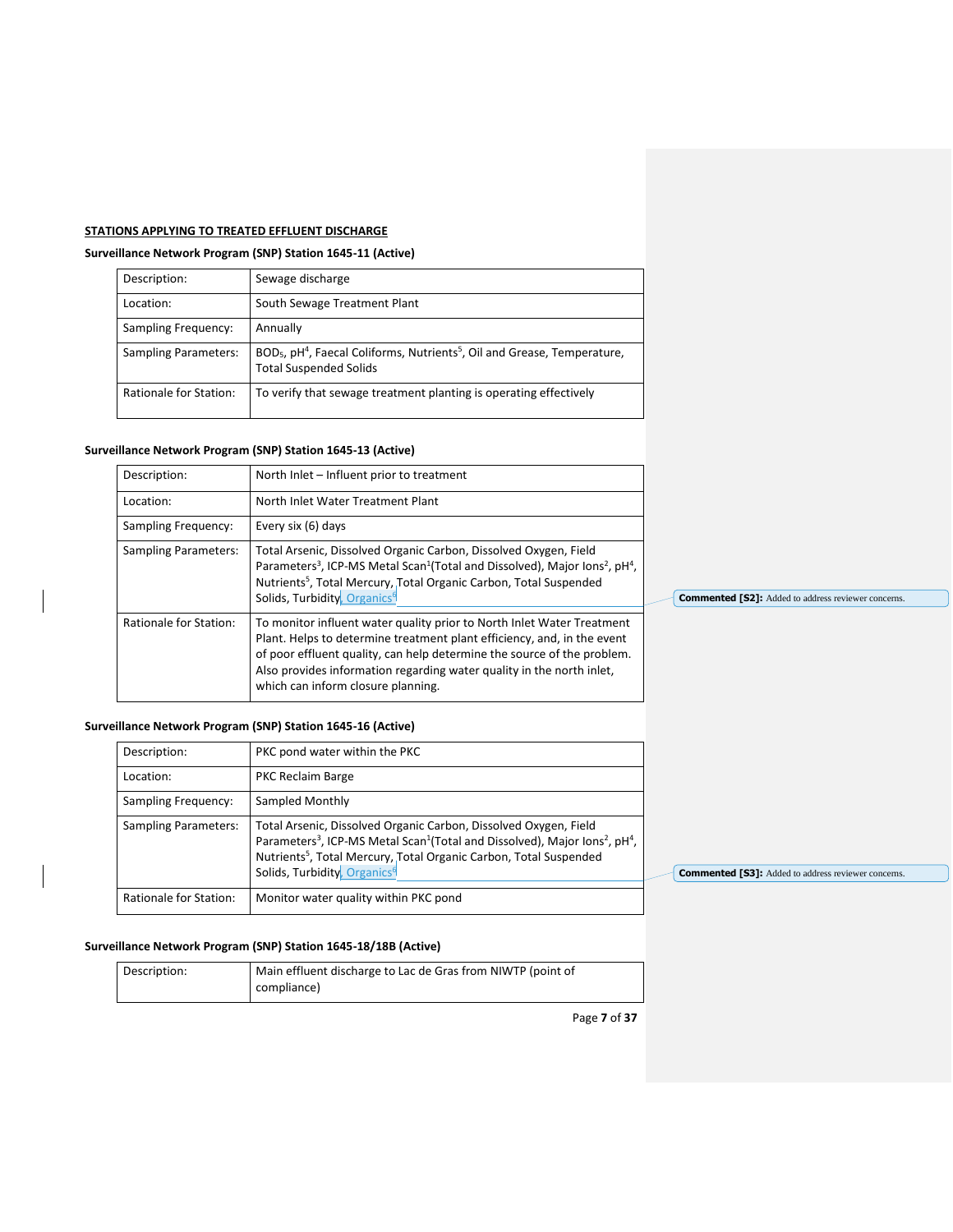| Location:                   | North Inlet Water Treatment Plant<br>Splitter box location                                                                                                                                                                                                                                                                                  |                                                                                                                                                                       |                                                                                                                 |
|-----------------------------|---------------------------------------------------------------------------------------------------------------------------------------------------------------------------------------------------------------------------------------------------------------------------------------------------------------------------------------------|-----------------------------------------------------------------------------------------------------------------------------------------------------------------------|-----------------------------------------------------------------------------------------------------------------|
| Sampling Frequency:         | Every six (6) days                                                                                                                                                                                                                                                                                                                          |                                                                                                                                                                       | Quarterly or monthly                                                                                            |
| <b>Sampling Parameters:</b> | Total Arsenic, Dissolved<br>Organic Carbon, Dissolved<br>Oxygen, Field Parameters <sup>3</sup> ,<br>ICP-MS Metal Scan <sup>1</sup> (Total<br>and Dissolved), Major<br>lons <sup>2</sup> , pH <sup>4</sup> , Nutrients <sup>5</sup> , Total<br>Mercury, Total Organic<br>Carbon, Total Suspended<br>Solids, Turbidity, Organics <sup>6</sup> | Additionally, If<br>effluent from<br>Sewage<br>Treatment<br>Facilities are<br>directed to Lac<br>de Gras<br>Faecal<br>Coliforms, BOD <sub>5</sub> ,<br>Oil and Grease | In accordance with<br>1 <sub>1</sub><br>Part H, Item 7(a)<br>and $(b)^a$<br>Chronic toxicity <sup>b</sup><br>2. |
| Rationale for Station:      | This information is required to confirm compliance with EQC, and can<br>also provide information about effectiveness of treatment plant.                                                                                                                                                                                                    |                                                                                                                                                                       |                                                                                                                 |

**Commented [S4]:** Added to address reviewer concerns.

<sup>a</sup> Samples of effluent shall be provided to an accredited bioassay laboratory for the purpose of performing the following acute toxicity tests at the specified frequencies:

- i. Tests required under Part H, Item 7 (a) and (b) of the Water Licence shall be performed quarterly unless and until a result of >50% mortality in 100% effluent is obtained for a test organism; at that time the frequency of the acute toxicity test will increase to monthly. If the monthly acute toxicity tests show less than or equal to 50% mortality in 100% effluent for 12 consecutive tests, the frequency of testing can again be reduced to quarterly. Note that acute toxicity for these tests is defined using the LC50 value; the Board may alter this definition for acute toxicity if deemed necessary (e.g., based on results of round whitefish testing). If a result of >50% mortality in 100% effluent is obtained, the licensee must report both the LC50 and the LC20 values in the SNP reports required under SNP Part E, Item 1.
- ii. The Licensee shall submit a revised round whitefish toxicity testing protocol, based on a directive to be provided by the Board. The purpose of the testing is to evaluate the relative sensitivity of round whitefish to ammonia compared to rainbow trout. The Board will provide further instructions regarding toxicity testing with round whitefish following submission of these results to the WLWB; and,
- iii. Toxicity test with the amphipod, *Hyalella azteca* according to the testing protocol approved by the Board under Part H, Item 8 of the Licence shall be performed monthly until further notice.

b Bioassay samples shall be provided to an accredited bioassay laboratory for the following analyses:

- i. Chronic toxicity to the early life stages of salmonid fish (as per Environment Canada's Environmental Protection Series Biological Test Method EPS/1/RM/28); and
- ii. Chronic toxicity to the crustacean, *Ceriodaphnia dubia* (as per Environment Canada's Environmental Protection Series Biological Test Method EPS/1/RM/21); and

Page **8** of **37**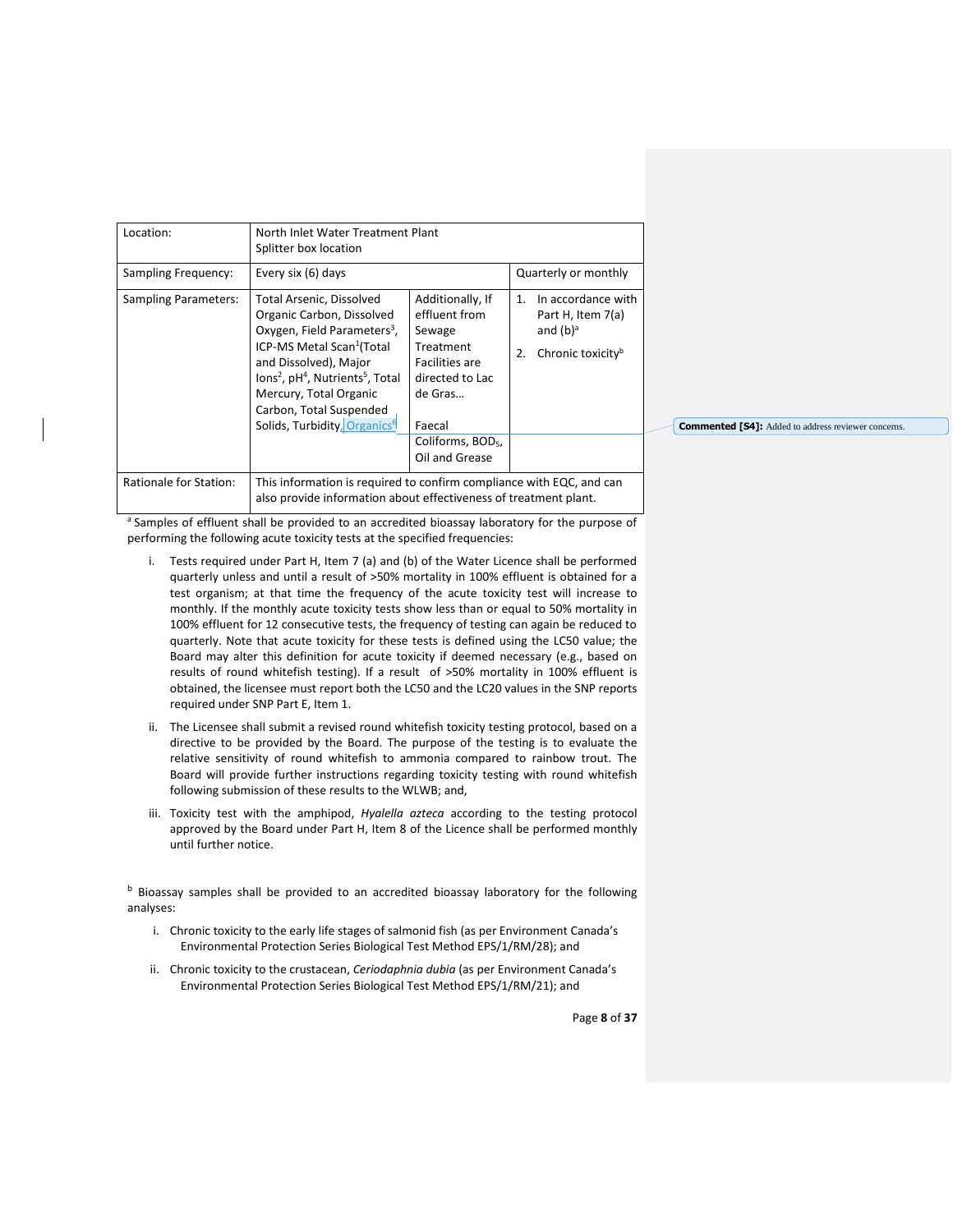iii. Chronic toxicity to the alga, *Raphidocelis subcapitata* (as per Environment Canada's Environmental Protection Series Biological Test Method EPS/1/RM/25).

| Description: | Effluent mixing zone in Lac de Gras   |
|--------------|---------------------------------------|
| Location:    | 60 meters from the effluent discharge |

**Surveillance Network Program (SNP) Station 1645-19 (Active)**

| Location:                   | 60 meters from the effluent discharge                                                                                                                                                                                                                                                                                               |                                                                                                                                                                                           |
|-----------------------------|-------------------------------------------------------------------------------------------------------------------------------------------------------------------------------------------------------------------------------------------------------------------------------------------------------------------------------------|-------------------------------------------------------------------------------------------------------------------------------------------------------------------------------------------|
| Sampling Frequency:         | Water Sampled Monthly at three (3)<br>stations located at a sixty (60) metre radius<br>from the diffuser. Samples shall be<br>collected at surface and at five (5) metre<br>intervals to depth at each station and<br>analyzed <sup>c</sup>                                                                                         | Sediments sampled<br>annually at each of the<br>three (3) sites                                                                                                                           |
| <b>Sampling Parameters:</b> | Total Arsenic, Dissolved Organic Carbon,<br>Dissolved Oxygen, Field Parameters <sup>3</sup> , ICP-<br>MS Metal Scan <sup>1</sup> (Total and Dissolved), Major<br>lons <sup>2</sup> , pH <sup>4</sup> , Nutrients <sup>5</sup> , Total Mercury, Total<br>Organic Carbon, Total Suspended Solids,<br>Turbidity, Organics <sup>6</sup> | Total Metals (strong acid<br>Digestion), Total Organic<br>Carbon, Simultaneous<br>Extracted Metals <sup>d</sup> , Acid<br>Volatile Sulphide, Total<br>Ammonia, PAH's,<br>Hydrogen Sulfide |
| Rationale for Station:      | To assess whether water quality objectives are being met at the edge of<br>the initial dilution zone.                                                                                                                                                                                                                               |                                                                                                                                                                                           |

 $\overline{\phantom{a}}$ <sup>c</sup> Additionally, monthly water samples must be provided to an accredited bioassay laboratory for the purpose of performing a chronic toxicity test with the amphipod, *Hyalella azteca*, according to the testing protocol approved by the Board under H, Item 9.

<sup>d</sup> Methods for analysis for Simultaneous Extracted Metals and Acid Volatile Sulphide shall be approved by the Analyst.

**Commented [S5]:** Added to address reviewer concerns.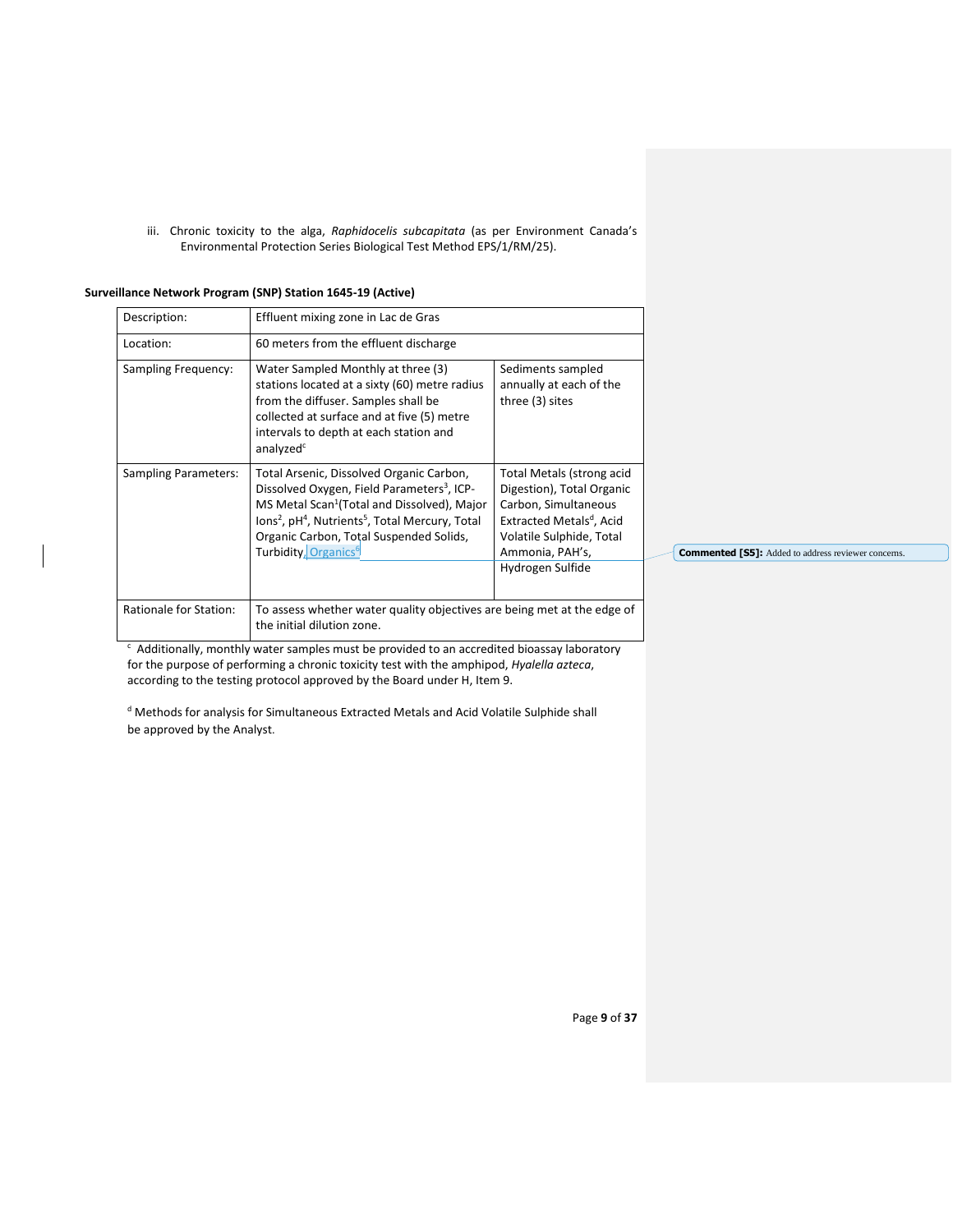# **STATIONS APPLYING TO SURFACE RUNOFF AND GROUNDWATER**

## **Surveillance Network Program (SNP) Station 1645-33 (Active)**

| Description:                | Groundwater nearest to Bulk Fuel Storage                                                                                                                           |
|-----------------------------|--------------------------------------------------------------------------------------------------------------------------------------------------------------------|
| Location:                   | South of Main Tank Farm                                                                                                                                            |
| Sampling Frequency:         | Checked weekly for groundwater flow and sampled monthly.                                                                                                           |
| <b>Sampling Parameters:</b> | Total Ammonia, Field Parameters <sup>3</sup> , ICP-MS Metal Scan <sup>1</sup> (Total), Major<br>lons <sup>2</sup> , pH <sup>4</sup> , Total Petroleum Hydrocarbons |
| Rationale for Station:      | To monitor water down gradient of Bulk Fuel Storage                                                                                                                |

## **Surveillance Network Program (SNP) Station 1645-81 (Active)**

| Description:                  | Surface Runoff during Freshet                                                                                                                                                             |
|-------------------------------|-------------------------------------------------------------------------------------------------------------------------------------------------------------------------------------------|
| Location:                     | Emulsion Plant and Ammonia Nitrate Storage Building                                                                                                                                       |
| Sampling Frequency:           | Checked weekly for groundwater flow and sampled monthly. Last data<br>collected pre 2008.                                                                                                 |
| Sampling Parameters:          | Total Ammonia, Field Parameters <sup>3</sup> , ICP-MS Metal Scan <sup>1</sup> (Total), Major<br>lons <sup>2</sup> , pH <sup>4</sup> , Total Petroleum Hydrocarbons                        |
| <b>Rationale for Station:</b> | To monitor surface runoff water quality and identify the presence of<br>any contaminants from the Emulsion Plant and the Ammonia Nitrate<br>Storage building in the receiving environment |

## **STATIONS APPLYING TO DEWATERING**

# **Surveillance Network Program (SNP) Station 1645-42 (Active)**

| Description:                | <b>Collection Pond</b>                                                                                                                                                                                           |                                                                  |                                             |
|-----------------------------|------------------------------------------------------------------------------------------------------------------------------------------------------------------------------------------------------------------|------------------------------------------------------------------|---------------------------------------------|
| Location:                   | Pond 4                                                                                                                                                                                                           |                                                                  |                                             |
| Sampling Frequency:         | Monthly if water is present                                                                                                                                                                                      | Once prior to the<br>commencement of<br>discharge to Lac de Gras | Daily during<br>discharge to<br>Lac de Gras |
| <b>Sampling Parameters:</b> | Total Ammonia, Field<br>Parameters <sup>3</sup> . ICP-MS Metal<br>Scan <sup>1</sup> , Major Ions <sup>2</sup> , Nitrate,<br>Nitrite, pH <sup>4</sup> , Total<br>Phosphorus, Total<br>Suspended Solids, Turbidity | <b>Total Petroleum</b><br>Hydrocarbons (TPH)                     | TSS, $pH4$ ,<br>Turbidity                   |
| Rationale for Station:      | To monitor water quality of Pond 4                                                                                                                                                                               |                                                                  |                                             |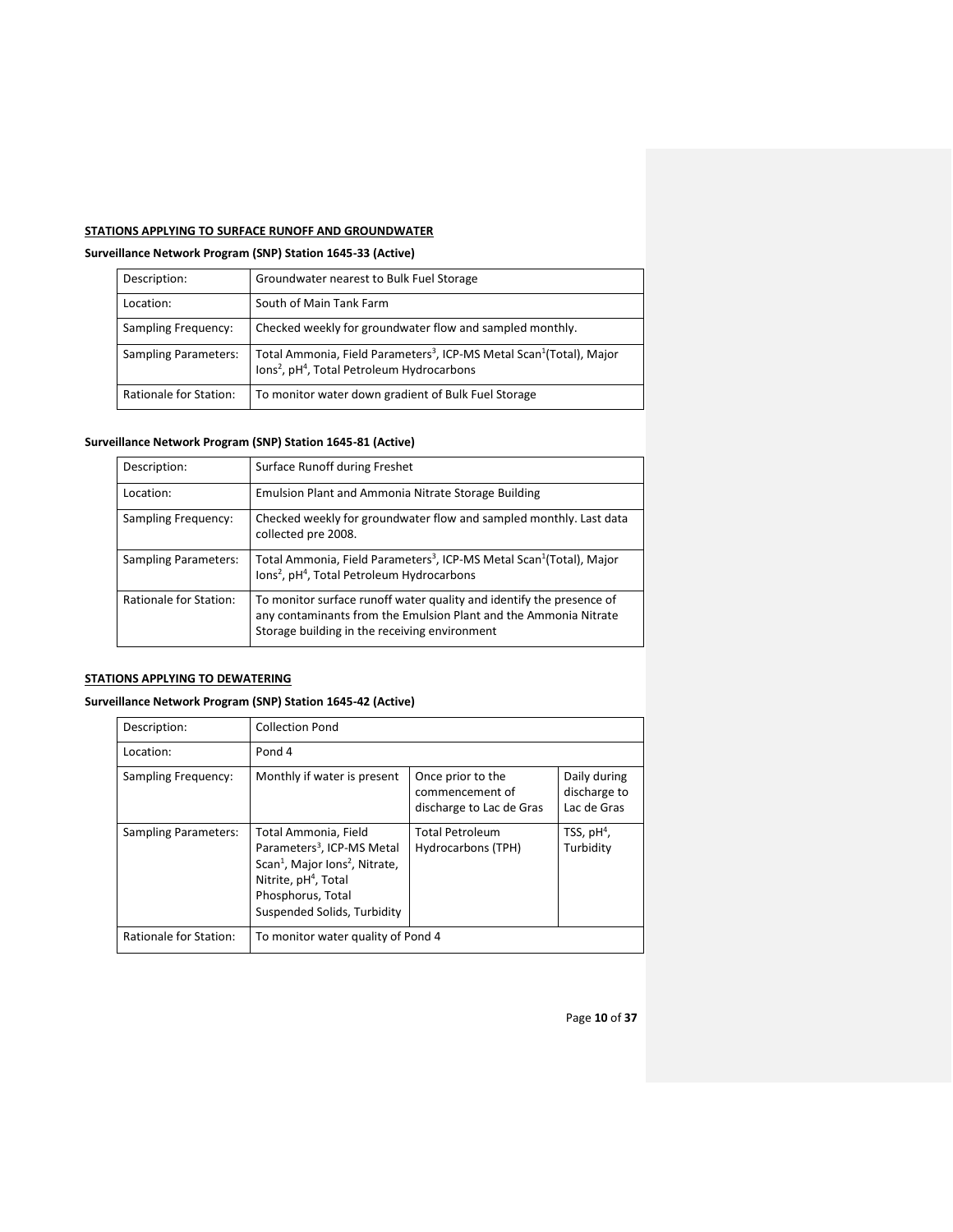# **Surveillance Network Program (SNP) Station 1645-44 (Active)**

| Description:                | <b>Collection Pond</b>                                                                                                                                                                                                                                                                       |                                                                  |                                             |
|-----------------------------|----------------------------------------------------------------------------------------------------------------------------------------------------------------------------------------------------------------------------------------------------------------------------------------------|------------------------------------------------------------------|---------------------------------------------|
| Location:                   | Pond 7                                                                                                                                                                                                                                                                                       |                                                                  |                                             |
| Sampling Frequency:         | Monthly if water is present                                                                                                                                                                                                                                                                  | Once prior to the<br>commencement of<br>discharge to Lac de Gras | Daily during<br>discharge to<br>Lac de Gras |
| <b>Sampling Parameters:</b> | Total Ammonia, Field<br>Parameters <sup>3</sup> , ICP-MS Metal<br>Scan <sup>1</sup> , Major Ions <sup>2</sup> , Nitrate,<br>Nitrite, pH <sup>4</sup> , Total<br>Phosphorus, Total<br>Suspended Solids, Turbidity                                                                             | Total<br>Petroleum<br>Hydrocarbons (TPH)                         | $pH4$ ,<br>TSS,<br>Turbidity                |
| Rationale for Station:      | Pond 7, commissioned in fall 2009, collects surface runoff from a<br>portion of the road to the ammonium nitrate storage and provides<br>secondary containment for part of the PKC South Cell. Monthly<br>monitoring can be used to identify the source of any effluent quality<br>problems. |                                                                  |                                             |

## **Surveillance Network Program (SNP) Station 1645-45 (Active)**

| Description:                | <b>Collection Pond</b>                                                                                                                                                                                           |                                                                     |                                             |
|-----------------------------|------------------------------------------------------------------------------------------------------------------------------------------------------------------------------------------------------------------|---------------------------------------------------------------------|---------------------------------------------|
| Location:                   | Pond 10                                                                                                                                                                                                          |                                                                     |                                             |
| Sampling Frequency:         | Monthly if water is present                                                                                                                                                                                      | Once prior to the<br>commencement of<br>discharge to Lac de<br>Gras | Daily during<br>discharge to Lac<br>de Gras |
| <b>Sampling Parameters:</b> | Total Ammonia, Field<br>Parameters <sup>3</sup> , ICP-MS Metal<br>Scan <sup>1</sup> , Major Ions <sup>2</sup> , Nitrate,<br>Nitrite, pH <sup>4</sup> , Total<br>Phosphorus, Total<br>Suspended Solids, Turbidity | <b>Total Petroleum</b><br>Hydrocarbons (TPH)                        | TSS, $pH4$ , Turbidity                      |
| Rationale for Station:      | This pond receives runoff from the plant site area. Monthly monitoring<br>provides information about the chemistry of the runoff and can be used<br>to identify the source of any effluent quality problems.     |                                                                     |                                             |

## **Surveillance Network Program (SNP) Station 1645-46 (Active)**

| Description:        | <b>Collection Pond</b>      |                   |              |
|---------------------|-----------------------------|-------------------|--------------|
| Location:           | Pond 11                     |                   |              |
| Sampling Frequency: | Monthly if water is present | Once prior to the | Daily during |

Page **11** of **37**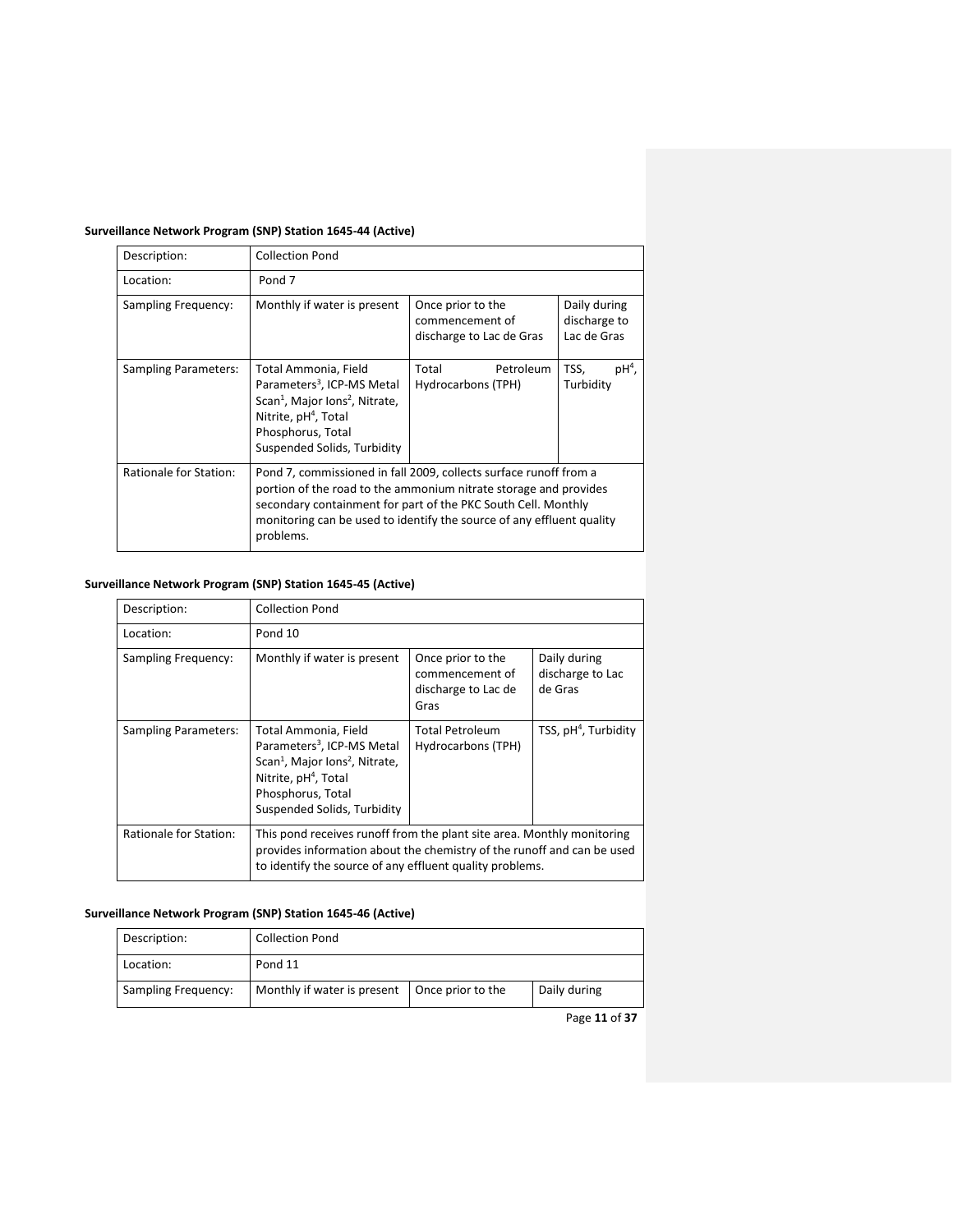|                             |                                                                                                                                                                                                                | commencement of<br>discharge to Lac de<br>Gras | discharge to Lac<br>de Gras      |
|-----------------------------|----------------------------------------------------------------------------------------------------------------------------------------------------------------------------------------------------------------|------------------------------------------------|----------------------------------|
| <b>Sampling Parameters:</b> | Total Ammonia, Field<br>Parameters <sup>3</sup> , ICP-MS Metal<br>Scan <sup>1</sup> , Major lons <sup>2</sup><br>Nitrate, Nitrite, pH <sup>4</sup> , Total<br>Phosphorus, Total<br>Suspended Solids, Turbidity | <b>Total Petroleum</b><br>Hydrocarbons (TPH)   | TSS, pH <sup>4</sup> , Turbidity |
| Rationale for Station:      | This pond receives runoff from the plant site area. Monthly monitoring<br>provides information about the chemistry of the runoff and can be used<br>to identify the source of any effluent quality problems.   |                                                |                                  |

## **Surveillance Network Program (SNP) Station 1645-47 (Active)**

| Description:                | <b>Collection Pond</b>                                                                                                                                                                                         |                                                                     |                                             |
|-----------------------------|----------------------------------------------------------------------------------------------------------------------------------------------------------------------------------------------------------------|---------------------------------------------------------------------|---------------------------------------------|
| Location:                   | Pond 12                                                                                                                                                                                                        |                                                                     |                                             |
| Sampling Frequency:         | Monthly if water is present                                                                                                                                                                                    | Once prior to the<br>commencement of<br>discharge to Lac de<br>Gras | Daily during<br>discharge to Lac<br>de Gras |
| <b>Sampling Parameters:</b> | Total Ammonia, Field<br>Parameters <sup>3</sup> , ICP-MS Metal<br>Scan <sup>1</sup> , Major lons <sup>2</sup><br>Nitrate, Nitrite, pH <sup>4</sup> , Total<br>Phosphorus, Total<br>Suspended Solids, Turbidity | <b>Total Petroleum</b><br>Hydrocarbons (TPH)                        | TSS, $pH4$ , Turbidity                      |
| Rationale for Station:      | This pond receives runoff from the plant site area. Monthly monitoring<br>provides information about the chemistry of the runoff and can be used<br>to identify the source of any effluent quality problems.   |                                                                     |                                             |

# **Surveillance Network Program (SNP) Station 1645-67 (Active)**

| Description:                | <b>Collection Pond</b>                                                                                                                                       |                                                                     |                                             |
|-----------------------------|--------------------------------------------------------------------------------------------------------------------------------------------------------------|---------------------------------------------------------------------|---------------------------------------------|
| Location:                   | Pond 1                                                                                                                                                       |                                                                     |                                             |
| Sampling Frequency:         | Monthly if water is present                                                                                                                                  | Once prior to the<br>commencement of<br>discharge to Lac de<br>Gras | Daily during<br>discharge to Lac<br>de Gras |
| <b>Sampling Parameters:</b> | Total Ammonia, Field<br>Parameters <sup>3</sup> , ICP-MS Metal<br>Scan <sup>1</sup> , Major Ions <sup>2</sup> , Nitrate,<br>Nitrite, pH <sup>4</sup> , Total | <b>Total Petroleum</b><br>Hydrocarbons (TPH)                        | TSS, $pH4$ , Turbidity                      |

Page **12** of **37**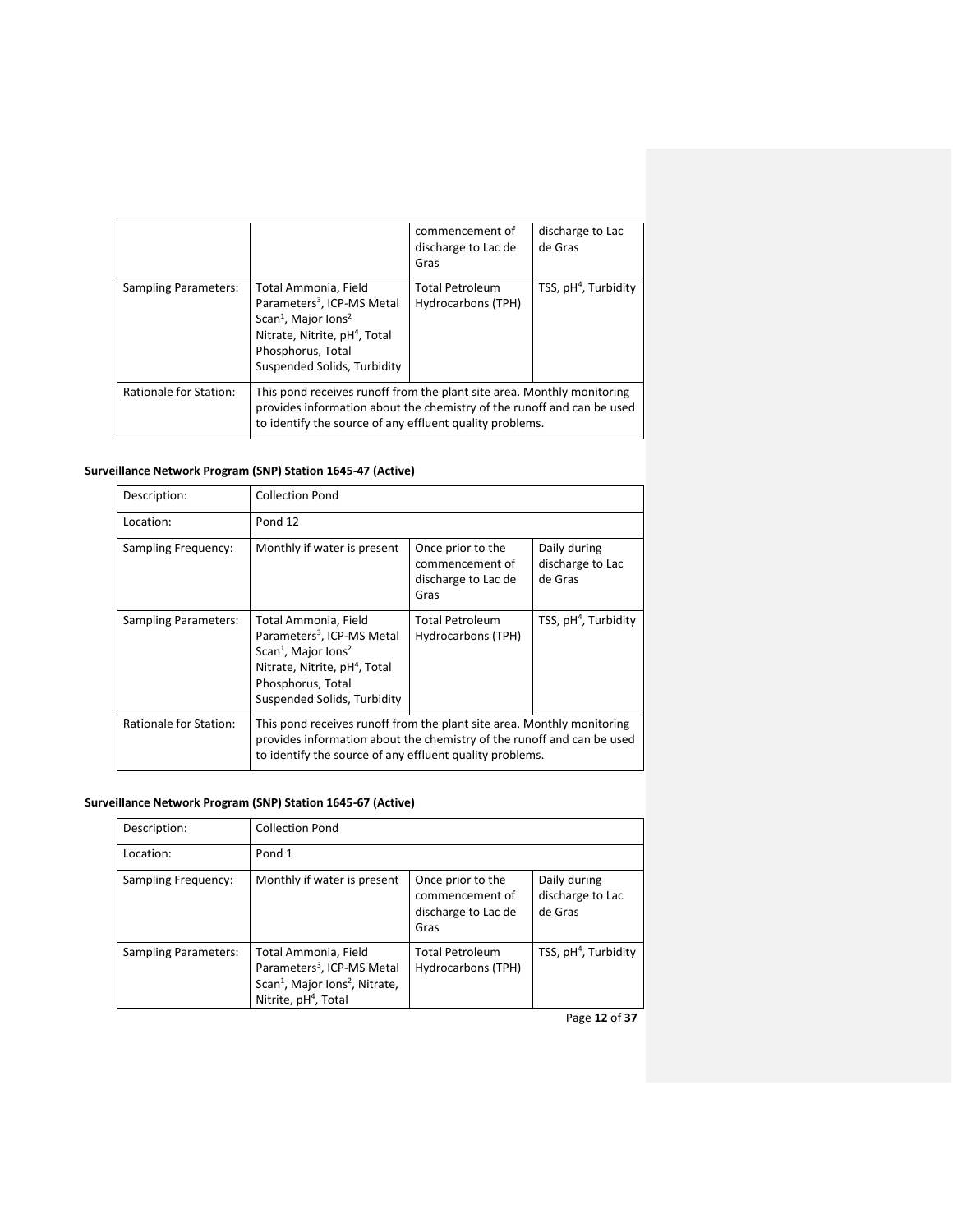|                        | Phosphorus, Total<br>Suspended Solids, Turbidity                                                                                                                                                   |  |
|------------------------|----------------------------------------------------------------------------------------------------------------------------------------------------------------------------------------------------|--|
| Rationale for Station: | To monitor water quality of Pond 1. Since this pond collects water from<br>the waste rock pile drainage area, the information can be used to<br>identify any issues with waste rock pile drainage. |  |

# **Surveillance Network Program (SNP) Station 1645-68 (Active)**

| Description:                | <b>Collection Pond</b>                                                                                                                                                                                           |                                                                     |                                             |
|-----------------------------|------------------------------------------------------------------------------------------------------------------------------------------------------------------------------------------------------------------|---------------------------------------------------------------------|---------------------------------------------|
| Location:                   | Pond 2                                                                                                                                                                                                           |                                                                     |                                             |
| Sampling Frequency:         | Monthly if water is present                                                                                                                                                                                      | Once prior to the<br>commencement of<br>discharge to Lac de<br>Gras | Daily during<br>discharge to Lac<br>de Gras |
| <b>Sampling Parameters:</b> | Total Ammonia, Field<br>Parameters <sup>3</sup> , ICP-MS Metal<br>Scan <sup>1</sup> , Major Ions <sup>2</sup> , Nitrate,<br>Nitrite, pH <sup>4</sup> , Total<br>Phosphorus, Total<br>Suspended Solids, Turbidity | <b>Total Petroleum</b><br>Hydrocarbons (TPH)                        | TSS, pH <sup>4</sup> , Turbidity            |
| Rationale for Station:      | To monitor water quality of Pond 2. Since this pond collects water from<br>the waste rock pile drainage area, the information can be used to<br>identify any issues with waste rock pile drainage.               |                                                                     |                                             |

# **Surveillance Network Program (SNP) Station 1645-69 (Active)**

| Description:           | <b>Collection Pond</b>                                                                                                                                                                                           |                                                                     |                                             |
|------------------------|------------------------------------------------------------------------------------------------------------------------------------------------------------------------------------------------------------------|---------------------------------------------------------------------|---------------------------------------------|
| Location:              | Pond 5                                                                                                                                                                                                           |                                                                     |                                             |
| Sampling Frequency:    | Monthly if water is present                                                                                                                                                                                      | Once prior to the<br>commencement of<br>discharge to Lac de<br>Gras | Daily during<br>discharge to Lac<br>de Gras |
| Sampling Parameters:   | Total Ammonia, Field<br>Parameters <sup>3</sup> , ICP-MS Metal<br>Scan <sup>1</sup> , Major Ions <sup>2</sup> , Nitrate,<br>Nitrite, pH <sup>4</sup> , Total<br>Phosphorus, Total<br>Suspended Solids, Turbidity | <b>Total Petroleum</b><br>Hydrocarbons (TPH)                        | TSS, $pH4$ , Turbidity                      |
| Rationale for Station: | To monitor water quality of Pond 5                                                                                                                                                                               |                                                                     |                                             |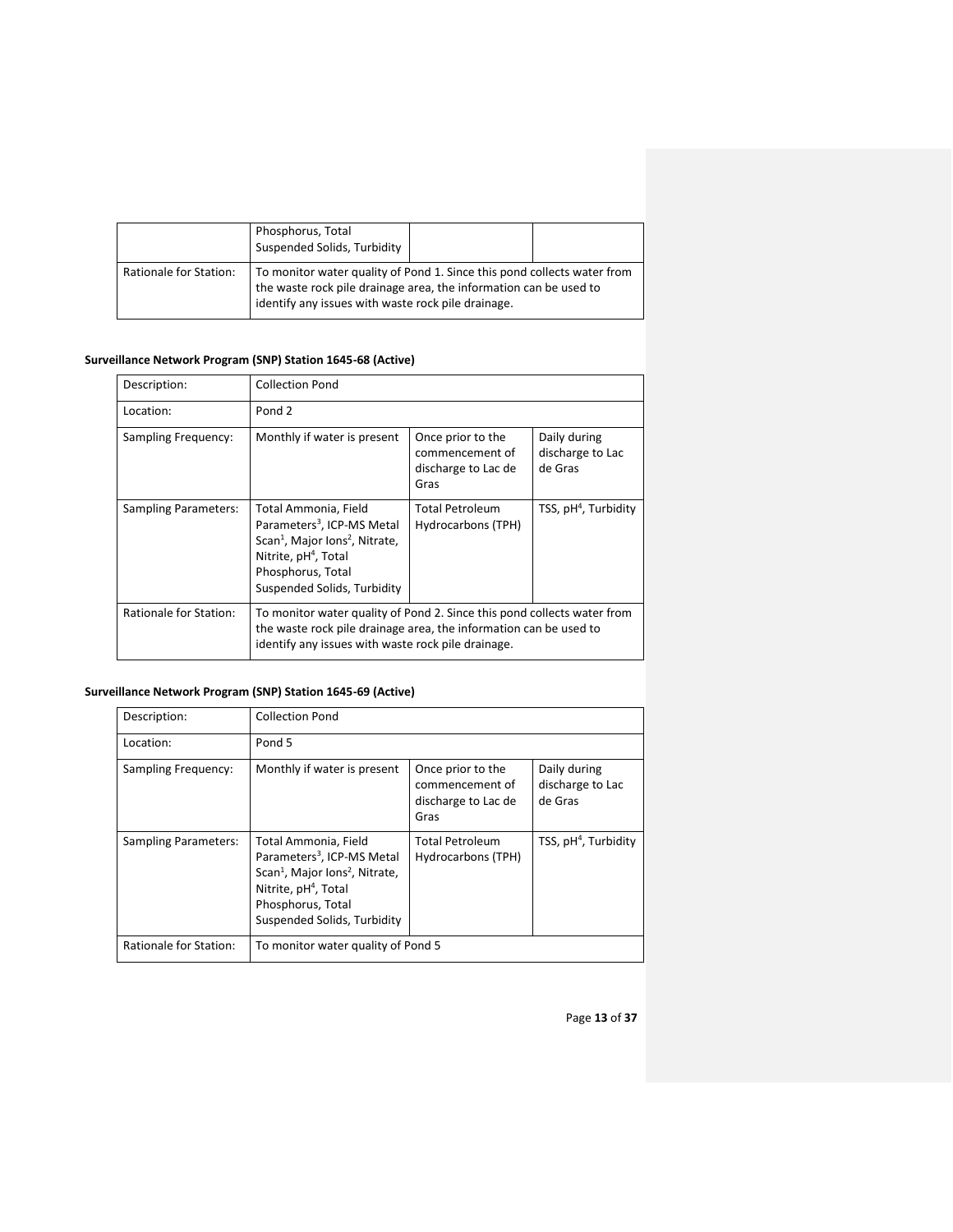# **Surveillance Network Program (SNP) Station 1645-76 (Active)**

| Description:                | <b>Collection Pond</b>                                                                                                                                                                                                                                        |                                                                 |                                                                                                                                                                                                                                                         |
|-----------------------------|---------------------------------------------------------------------------------------------------------------------------------------------------------------------------------------------------------------------------------------------------------------|-----------------------------------------------------------------|---------------------------------------------------------------------------------------------------------------------------------------------------------------------------------------------------------------------------------------------------------|
| Location:                   | Pond <sub>3</sub>                                                                                                                                                                                                                                             |                                                                 |                                                                                                                                                                                                                                                         |
| Sampling Frequency:         | Once prior to the<br>commencement of the discharge<br>at a minimum of three (3)<br>stations evenly spaced along a<br>longitudinal transect at the<br>centerline of the clarification<br>pond collected at surface, and at<br>two (2) metre intervals to depth | Daily during<br>periods of<br>discharge                         | Every two (2) weeks<br>during periods of<br>discharge and once<br>on the final day of<br>discharge                                                                                                                                                      |
| <b>Sampling Parameters:</b> | pH <sup>4</sup> , Field Parameters <sup>3</sup> , ICP-MS<br>Metal Scan <sup>1</sup> (Total), Major Ions <sup>2</sup> ,<br>Total Ammonia, Nitrite, Oil and<br>Grease, Total Phosphorus,<br>Nitrate, Total Suspended Solids,<br>Turbidity                       | Total<br>Suspended<br>Solids, Total<br>Phosphorus,<br>Turbidity | pH <sup>4</sup> , Field<br>Parameters <sup>3</sup> , ICP-MS<br>Metal Scan <sup>1</sup> (Total),<br>Major lons <sup>2</sup> , Total<br>Ammonia, Nitrite,<br>Oil and Grease, Total<br>Phosphorus, Nitrate,<br><b>Total Suspended</b><br>Solids, Turbidity |
| Rationale for Station:      | To monitor water quality of Pond 3, replacing SNP station 1645-48.<br>Since this pond collects water from the waste rock pile drainage area,<br>the information can be used to identify any issues with waste rock pile<br>drainage.                          |                                                                 |                                                                                                                                                                                                                                                         |

# **STATIONS APPLYING TO DREDGING AND DIKE CONSTRUCTION**

## **Surveillance Network Program (SNP) Station 1645-74 (Active)**

| Description:           | Collection Pond as described in DDMI's request for additional SNP sites<br>(December 7, 2006).                                                                                                                   |                                                                     |                                             |
|------------------------|------------------------------------------------------------------------------------------------------------------------------------------------------------------------------------------------------------------|---------------------------------------------------------------------|---------------------------------------------|
| Location:              | Pond 13                                                                                                                                                                                                          |                                                                     |                                             |
| Sampling Frequency:    | Monthly if water is present                                                                                                                                                                                      | Once prior to the<br>commencement of<br>discharge to Lac de<br>Gras | Daily during<br>discharge to Lac<br>de Gras |
| Sampling Parameters:   | Total Ammonia, Field<br>Parameters <sup>3</sup> , ICP-MS Metal<br>Scan <sup>1</sup> , Major Ions <sup>2</sup> , Nitrate,<br>Nitrite, pH <sup>4</sup> , Total<br>Phosphorus, Total<br>Suspended Solids, Turbidity | <b>Total Petroleum</b><br>Hydrocarbons (TPH)                        | TSS, $pH4$ ,<br>Turbidity                   |
| Rationale for Station: | To continuously monitor water quality in Pond 13                                                                                                                                                                 |                                                                     |                                             |

Page **14** of **37**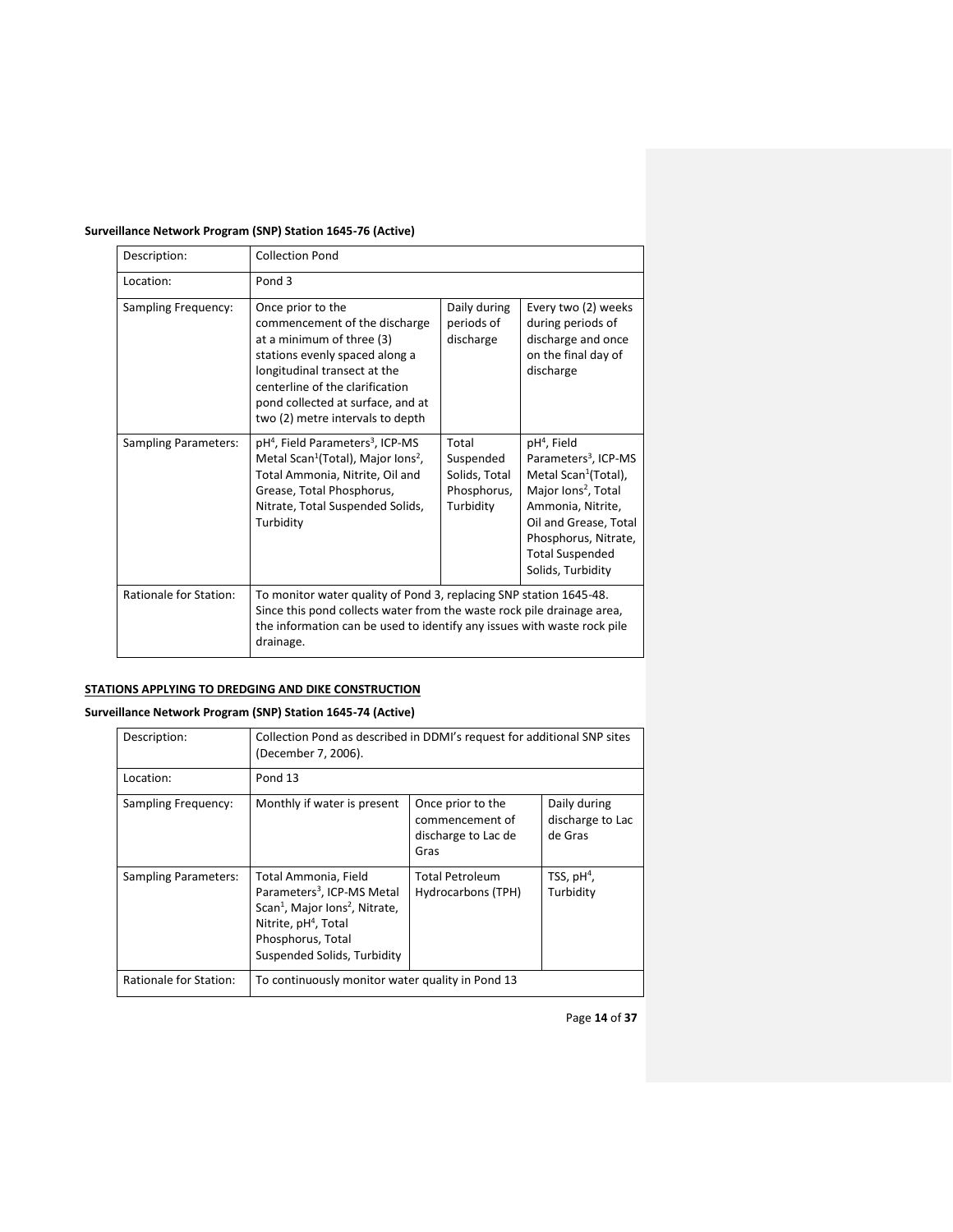# **Surveillance Network Program (SNP) Station 1645-75 (Active)**

| Description:                | A154/A418 underground water (9290 Pump Station and dewatering<br>sumps)                                                                                                                                                                     |
|-----------------------------|---------------------------------------------------------------------------------------------------------------------------------------------------------------------------------------------------------------------------------------------|
| Location:                   | North Inlet Water Treatment Plant                                                                                                                                                                                                           |
| Sampling Frequency:         | Every two (2) weeks                                                                                                                                                                                                                         |
| <b>Sampling Parameters:</b> | Field Parameters <sup>3</sup> , ICP-MS Metal Scan <sup>1</sup> (Total), Major Ions <sup>2</sup> , Nutrients <sup>5</sup> ,<br>pH <sup>4</sup> , Total Suspended Solids, Turbidity, Oil and Grease, & Petroleum<br>Hydrocarbons (PHCs) F1-F4 |
| Rationale for Station:      | This information helps understand how mine water affects the quality<br>of Water entering the treatment plant, provides information on the<br>changes in mine water quality over time and may inform closure<br>planning.                   |

## **Surveillance Network Program (SNP) Station 1645-75b (Active)**

| Description:                | A154/A418 underground water (9105 Pump Station)                                                                                                                                                                           |
|-----------------------------|---------------------------------------------------------------------------------------------------------------------------------------------------------------------------------------------------------------------------|
| Location:                   | Fresh Air Raise / Return Air Riser                                                                                                                                                                                        |
| Sampling Frequency:         | Every two (2) weeks                                                                                                                                                                                                       |
| <b>Sampling Parameters:</b> | Field Parameters <sup>3</sup> , ICP-MS Metal Scan <sup>1</sup> (Total), Major Ions <sup>2</sup> , Nutrients <sup>5</sup> ,<br>pH <sup>4</sup> , Total Suspended Solids, Turbidity, Oil and Grease                         |
| Rationale for Station:      | This information helps understand how mine water affects the quality<br>of Water entering the treatment plant, provides information on the<br>changes in mine water quality over time and may inform closure<br>planning. |

### **STATIONS APPLYING TO THE PROCESSED KIMBERLITE CONTAINMENT FACILITY**

## **Surveillance Network Program (SNP) Station 1645-77 (Active)**

| Description:                | <b>PKC Seepage</b>                                                                                                                                                                                                                                                                                    |
|-----------------------------|-------------------------------------------------------------------------------------------------------------------------------------------------------------------------------------------------------------------------------------------------------------------------------------------------------|
| Location:                   | East PKC Dam                                                                                                                                                                                                                                                                                          |
| Sampling Frequency:         | Checked weekly, sampled monthly                                                                                                                                                                                                                                                                       |
| <b>Sampling Parameters:</b> | Total Arsenic, Dissolved Organic Carbon,<br>Dissolved Oxygen, Field Parameters <sup>3</sup> , ICP-MS Metal Scan <sup>1</sup> (Total and<br>Dissolved), Major Ions <sup>2</sup> , pH <sup>4</sup> , Nutrients <sup>5</sup> , Total Mercury, Total Organic<br>Carbon, Total Suspended Solids, Turbidity |
| Rationale for Station:      | To monitor PKC Seepage chemistry                                                                                                                                                                                                                                                                      |

**Surveillance Network Program (SNP) Station 1645-78 (Active)**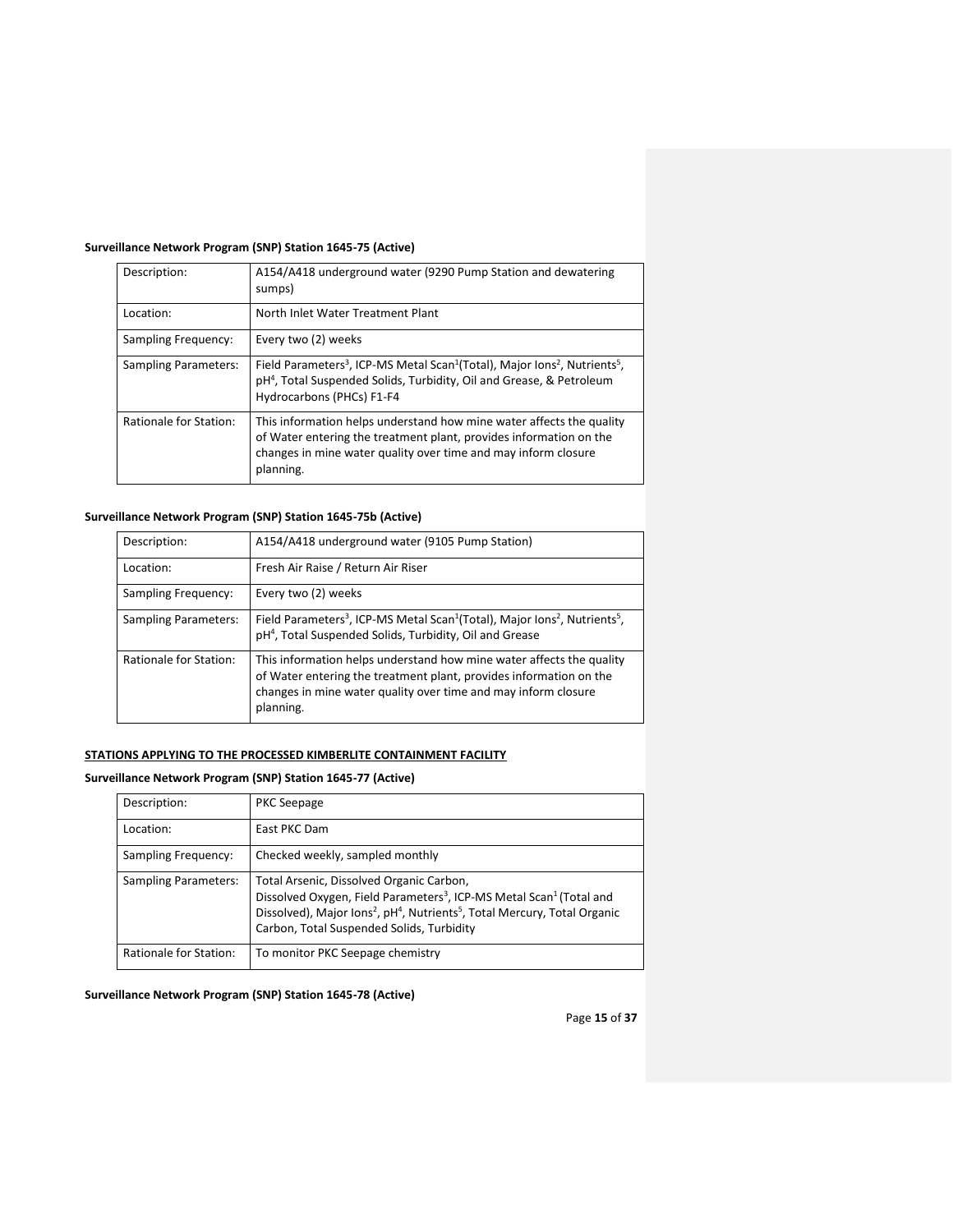| Description:                | <b>PKC Seepage</b>                                                                                                                                                                                                                                                                                    |
|-----------------------------|-------------------------------------------------------------------------------------------------------------------------------------------------------------------------------------------------------------------------------------------------------------------------------------------------------|
| Location:                   | East PKC Dam                                                                                                                                                                                                                                                                                          |
| Sampling Frequency:         | Checked weekly, sampled monthly                                                                                                                                                                                                                                                                       |
| <b>Sampling Parameters:</b> | Total Arsenic, Dissolved Organic Carbon, Dissolved Oxygen, Field<br>Parameters <sup>3</sup> , ICP-MS Metal Scan <sup>1</sup> (Total and Dissolved), Major Ions <sup>2</sup> , pH <sup>4</sup> ,<br>Nutrients <sup>5</sup> , Total Mercury, Total Organic Carbon, Total Suspended<br>Solids, Turbidity |
| Rationale for Station:      | To monitor PKC Seepage chemistry                                                                                                                                                                                                                                                                      |

## **Surveillance Network Program (SNP) Station 1645-79 (Active)**

| Description:                | <b>PKC Seepage</b>                                                                                                                                                                                                                                                                                    |
|-----------------------------|-------------------------------------------------------------------------------------------------------------------------------------------------------------------------------------------------------------------------------------------------------------------------------------------------------|
| Location:                   | South PKC Dam                                                                                                                                                                                                                                                                                         |
| Sampling Frequency:         | Checked weekly, sampled monthly.                                                                                                                                                                                                                                                                      |
| <b>Sampling Parameters:</b> | Total Arsenic, Dissolved Organic Carbon, Dissolved Oxygen, Field<br>Parameters <sup>3</sup> , ICP-MS Metal Scan <sup>1</sup> (Total and Dissolved), Major Ions <sup>2</sup> , pH <sup>4</sup> ,<br>Nutrients <sup>5</sup> , Total Mercury, Total Organic Carbon, Total Suspended<br>Solids, Turbidity |
| Rationale for Station:      | To monitor PKC Seepage chemistry                                                                                                                                                                                                                                                                      |

## **Surveillance Network Program (SNP) Station 1645-80 (Active)**

| Description:                | <b>PKC Seepage</b>                                                                                                                                                                                                                                                                                    |
|-----------------------------|-------------------------------------------------------------------------------------------------------------------------------------------------------------------------------------------------------------------------------------------------------------------------------------------------------|
| Location:                   | West PKC Dam                                                                                                                                                                                                                                                                                          |
| Sampling Frequency:         | Checked weekly, sampled monthly.                                                                                                                                                                                                                                                                      |
| <b>Sampling Parameters:</b> | Total Arsenic, Dissolved Organic Carbon, Dissolved Oxygen, Field<br>Parameters <sup>3</sup> , ICP-MS Metal Scan <sup>1</sup> (Total and Dissolved), Major Ions <sup>2</sup> , pH <sup>4</sup> ,<br>Nutrients <sup>5</sup> , Total Mercury, Total Organic Carbon, Total Suspended<br>Solids, Turbidity |
| Rationale for Station:      | To monitor PKC Seepage chemistry                                                                                                                                                                                                                                                                      |

## **STATIONS APPLYING TO THE SLUDGE SAMPLING PROGRAM**

## **Surveillance Network Program (SNP) Station 1645-85a (Active)**

| Description:                | Sludge Sampling from the North Inlet Water Treatment Plant |
|-----------------------------|------------------------------------------------------------|
| Location:                   | Clarifier 1, North Inlet Water Treatment Plant             |
| Sampling Frequency:         | Every two (2) weeks                                        |
| <b>Sampling Parameters:</b> | Petroleum Hydrocarbon F1-F4                                |

Page **16** of **37**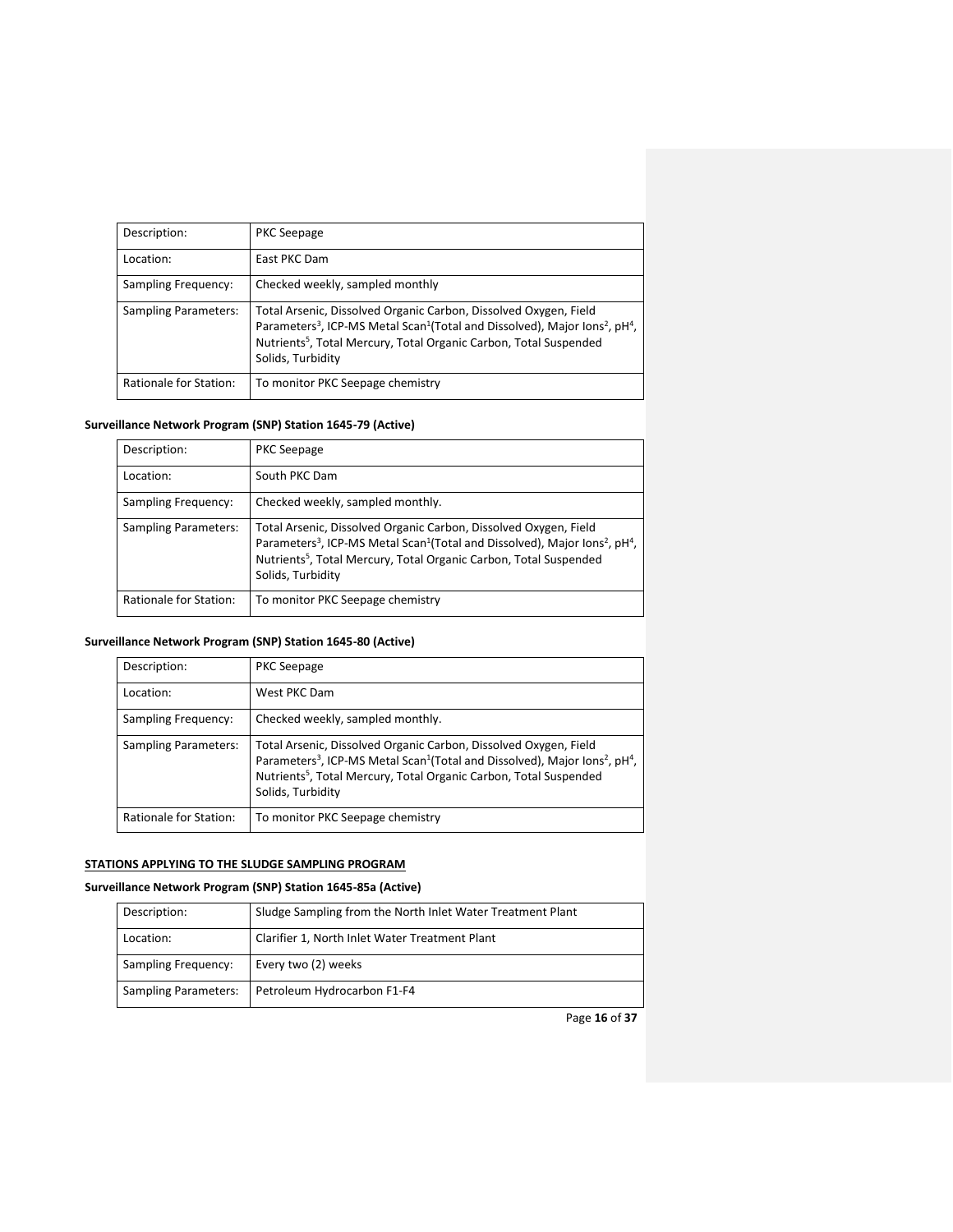| Rationale for Station: | To monitor hydrocarbon levels in North Inlet Water Treatment Plant       |
|------------------------|--------------------------------------------------------------------------|
|                        | Sludge to ensure sediment and water quality is suitable for aquatic life |

### **Surveillance Network Program (SNP) Station 1645-85b (Active)**

| Description:                  | Sludge Sampling from the North Inlet Water Treatment Plant                                                                                     |  |  |  |
|-------------------------------|------------------------------------------------------------------------------------------------------------------------------------------------|--|--|--|
| Location:                     | Clarifier 2, North Inlet Water Treatment Plant                                                                                                 |  |  |  |
| Sampling Frequency:           | Every two (2) weeks                                                                                                                            |  |  |  |
| <b>Sampling Parameters:</b>   | Petroleum Hydrocarbon F1-F4                                                                                                                    |  |  |  |
| <b>Rationale for Station:</b> | To monitor hydrocarbon levels in North Inlet Water Treatment Plant<br>Sludge to ensure sediment and water quality is suitable for aquatic life |  |  |  |

## **Surveillance Network Program (SNP) Station 1645-86a (Active)**

| Description:                | Sludge Sampling from the North Inlet Water Treatment Plant                                                                                     |  |  |  |
|-----------------------------|------------------------------------------------------------------------------------------------------------------------------------------------|--|--|--|
| Location:                   | Clarifier 3, North Inlet Water Treatment Plant                                                                                                 |  |  |  |
| Sampling Frequency:         | Every two (2) weeks                                                                                                                            |  |  |  |
| <b>Sampling Parameters:</b> | Petroleum Hydrocarbon F1-F4                                                                                                                    |  |  |  |
| Rationale for Station:      | To monitor hydrocarbon levels in North Inlet Water Treatment Plant<br>Sludge to ensure sediment and water quality is suitable for aquatic life |  |  |  |

## **Surveillance Network Program (SNP) Station 1645-86b (Active)**

| Description:                  | Sludge Sampling from the North Inlet Water Treatment Plant                                                                                     |  |  |
|-------------------------------|------------------------------------------------------------------------------------------------------------------------------------------------|--|--|
| Location:                     | Clarifier 4, North Inlet Water Treatment Plant                                                                                                 |  |  |
| Sampling Frequency:           | Every two (2) weeks                                                                                                                            |  |  |
| <b>Sampling Parameters:</b>   | Petroleum Hydrocarbon F1-F4                                                                                                                    |  |  |
| <b>Rationale for Station:</b> | To monitor hydrocarbon levels in North Inlet Water Treatment Plant<br>Sludge to ensure sediment and water quality is suitable for aquatic life |  |  |

## **STATIONS APPLYING TO THE A21 DEVELOPMENT**

## **Surveillance Network Program (SNP) Station 1645-41 (Active)**

| Description:        | A21 SNP Station: Near intake structure for dike pool watering |                            |                         |                             |
|---------------------|---------------------------------------------------------------|----------------------------|-------------------------|-----------------------------|
| Location:           | A21                                                           |                            |                         |                             |
| Sampling Frequency: | Once prior to<br>commencement of                              | Daily during<br>dewatering | Every six<br>$(6)$ days | Once on the<br>final day of |

Page **17** of **37**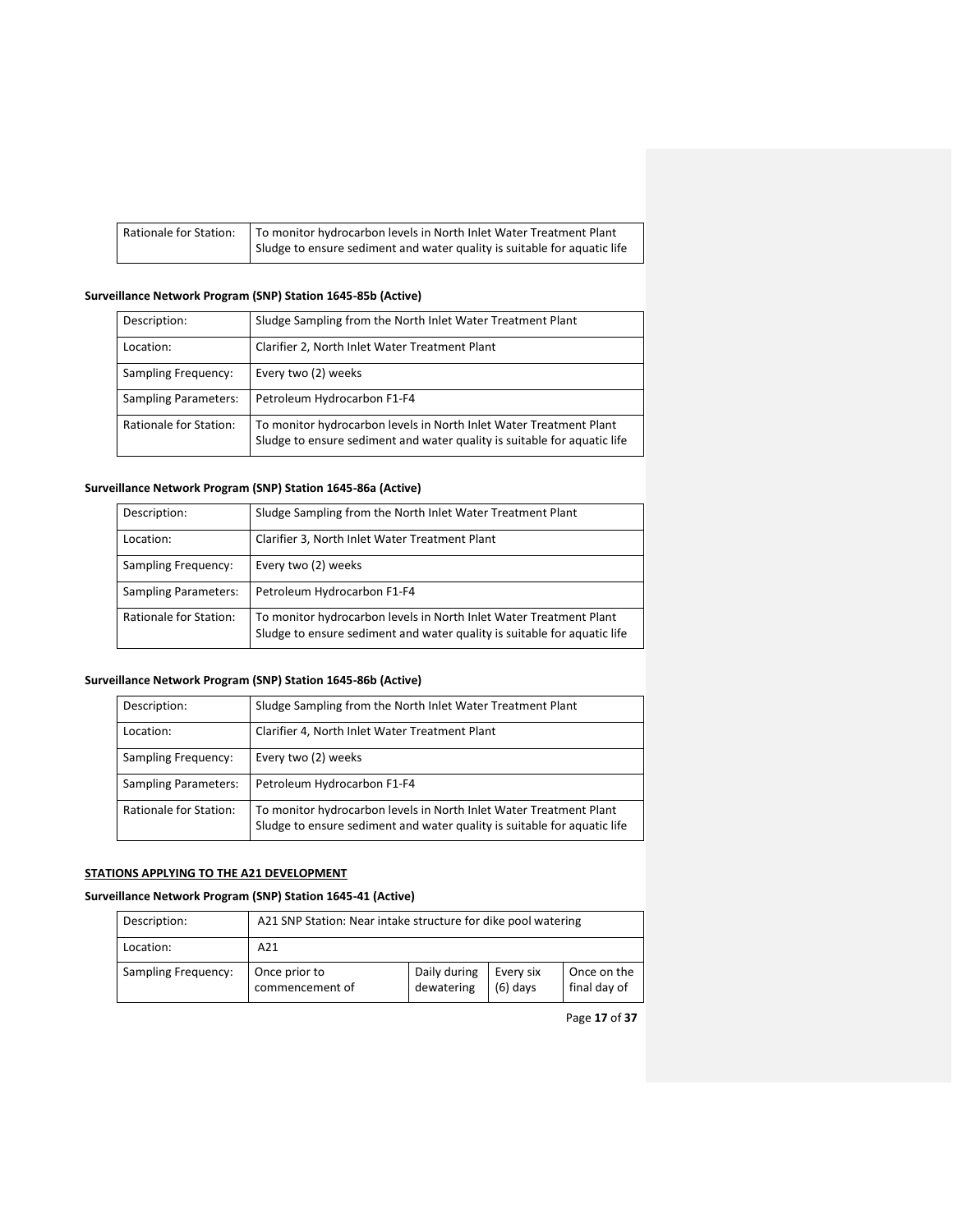|                             | discharge at a minimum of<br>five (5) stations evenly<br>spaced along a longitudinal<br>transect as approved by an<br>inspector. At each station,<br>samples must be collected<br>at surface and at two (2)<br>metre intervals |                                                                                      | during<br>dewatering                                                                                                                               | dewatering<br>at each of<br>the five $(5)$<br>sites                                                                                                                                                         |
|-----------------------------|--------------------------------------------------------------------------------------------------------------------------------------------------------------------------------------------------------------------------------|--------------------------------------------------------------------------------------|----------------------------------------------------------------------------------------------------------------------------------------------------|-------------------------------------------------------------------------------------------------------------------------------------------------------------------------------------------------------------|
| <b>Sampling Parameters:</b> | pH <sup>4</sup> , Field Paramaters <sup>3</sup> , ICP-<br>MS Metal Scan <sup>1</sup> (Total),<br>Major lons <sup>2</sup> , Total<br>Suspended Solids,<br>Turbidity, Nutrients <sup>5</sup>                                     | pH <sup>4</sup> , Total<br>Suspended<br>Solids,<br>Turbidity,<br>Total<br>Phosphorus | Field<br>Parameters<br>$3$ , ICP-MS<br>Metal<br>Scan <sup>1</sup> (Total<br>), Major<br>$Ions2$ ,<br>Nutrients <sup>5</sup> ,<br>Oil and<br>Grease | pH <sup>4</sup> , Field<br>Parameters <sup>3</sup><br>, ICP-MS<br>Metal<br>Scan <sup>1</sup> (Total),<br>Major lons <sup>2</sup> ,<br>Total<br>Suspended<br>Solids,<br>Turbidity,<br>Nutrients <sup>5</sup> |
|                             | Note: Additional sampling may be required at the request of an<br>Inspector                                                                                                                                                    |                                                                                      |                                                                                                                                                    |                                                                                                                                                                                                             |
| Rationale for Station:      | To monitor water quality during A21 development                                                                                                                                                                                |                                                                                      |                                                                                                                                                    |                                                                                                                                                                                                             |

# **Surveillance Network Program (SNP) Station 1645-51 (Active)**

| Description:                | Sump A21 SNP Station                                                                                                                                                                              |
|-----------------------------|---------------------------------------------------------------------------------------------------------------------------------------------------------------------------------------------------|
| Location:                   | A21 Open Pit                                                                                                                                                                                      |
| Sampling Frequency:         | Every two (2) weeks<br>Note: Will only apply at the time A21 Pit is developed                                                                                                                     |
| <b>Sampling Parameters:</b> | Field Parameters <sup>3</sup> , ICP-MS Metal Scan <sup>1</sup> (Total), Major Ions <sup>2</sup> , Nutrients <sup>5</sup> ,<br>pH <sup>4</sup> , Total Suspended Solids, Turbidity, Oil and Grease |
| Rationale for Station:      | To monitor water quality during A21 development                                                                                                                                                   |

## **Surveillance Network Program (SNP) Station 1645-54 (Active)**

| Description:        | A21 SNP Station. Seepage collection from inside toe of A21 Dike.              |                         |
|---------------------|-------------------------------------------------------------------------------|-------------------------|
| Location:           | To be determined                                                              |                         |
| Sampling Frequency: | Once prior to discharge<br>Note: Will only apply when A21 pit is<br>developed | Daily during discharge: |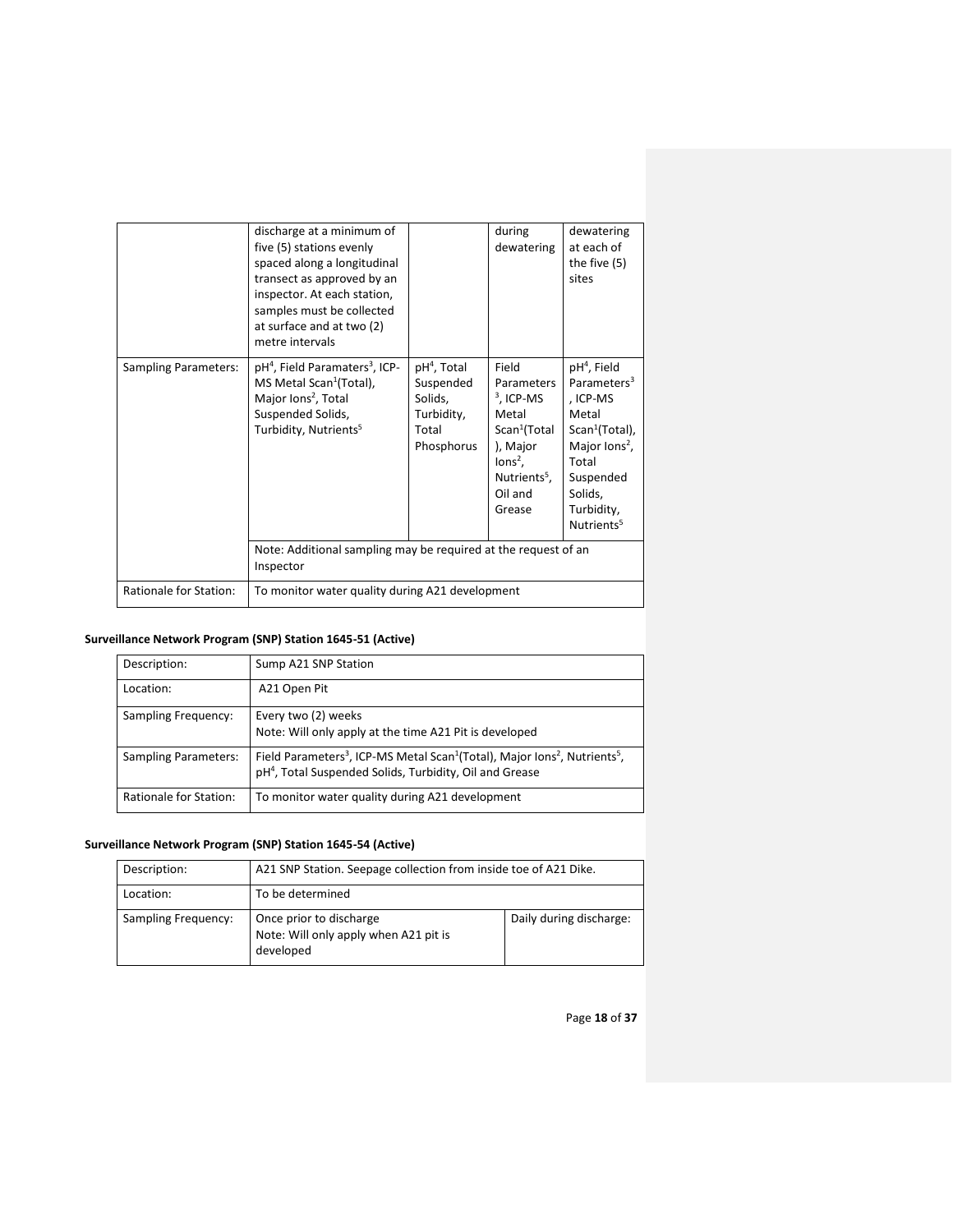| <b>Sampling Parameters:</b>   | Total Ammonia, pH <sup>4</sup> , Field Parameters <sup>3</sup> , ICP-<br>MS Metal Scan <sup>1</sup> (Total), Major Ions <sup>2</sup> ,<br>Nutrients <sup>5</sup> , Turbidity, Total Suspended Solids,<br>Total Dissolved Solids, Oil and Grease | Field Parameters <sup>3</sup> , Total<br>Suspended Solids, Total<br>Phosphorus, Turbidity,<br><b>Total Ammonia</b> |
|-------------------------------|-------------------------------------------------------------------------------------------------------------------------------------------------------------------------------------------------------------------------------------------------|--------------------------------------------------------------------------------------------------------------------|
| <b>Rationale for Station:</b> | To monitor water quality during A21 development                                                                                                                                                                                                 |                                                                                                                    |

## **Surveillance Network Program (SNP) Station 16545-55 (Not Yet Active)**

| Description:                | A21 SNP reference station in Lac de Gras                                                                |
|-----------------------------|---------------------------------------------------------------------------------------------------------|
| Location:                   | Northing: 7151091, Easting: 537393                                                                      |
| Sampling Frequency:         | Sample daily using approved depth integrated sampler (provided safe<br>boating conditions)              |
| <b>Sampling Parameters:</b> | Total Suspended Solids, Turbidity                                                                       |
| Rationale for Station:      | Reference station for regulation of dredging and Dike construction<br>activities during A21 development |

## **Surveillance Network Program (SNP) Station 1645-82 (Active)**

| Description:           | A 21 SNP reference station in Lac de Gras referred to as A21-A in the<br><b>CEMP</b>                                                                                                                                                                                                                                                                                                                       |
|------------------------|------------------------------------------------------------------------------------------------------------------------------------------------------------------------------------------------------------------------------------------------------------------------------------------------------------------------------------------------------------------------------------------------------------|
| Location:              | Northing: 7148721, Easting: 534190200 m from the dike center line                                                                                                                                                                                                                                                                                                                                          |
| Sampling Frequency:    | Sample daily using approved depth integrated sampler (provided safe<br>boating conditions) Once prior to discharge<br>Note: Will only apply when A21 pit is developed<br>Daily during discharge                                                                                                                                                                                                            |
| Sampling Parameters:   | Total Suspended Solids, Turbidity <del>Total Ammonia, pH<sup>4</sup>, Field</del><br>Parameters <sup>3</sup> , ICP-MS Metal Scan <sup>1</sup> (Total), Major Ions <sup>2</sup> , Nutrients <sup>5</sup> ,<br>Turbidity, Total Suspended Solids, Total Dissolved Solids, Oil and Grease<br>Field Parameters <sup>3</sup> , Total Suspended Solids, Total Phosphorus, Turbidity,<br><del>Total Ammonia</del> |
| Rationale for Station: | Reference Station during A21 development                                                                                                                                                                                                                                                                                                                                                                   |

## **Surveillance Network Program (SNP) Station 1645-83 (Active)**

| Description:        | A 21 SNP reference station in Lac de Gras referred to as A21-B in the<br><b>CEMP</b>                                                                                  |
|---------------------|-----------------------------------------------------------------------------------------------------------------------------------------------------------------------|
| Location:           | 200 m from the dike center line Northing: 7148982, Easting: 534523                                                                                                    |
| Sampling Frequency: | Sample daily using approved depth integrated sampler (provided safe<br>boating conditions) Once prior to discharge<br>Note: Will only apply when A21 pit is developed |

Page **19** of **37**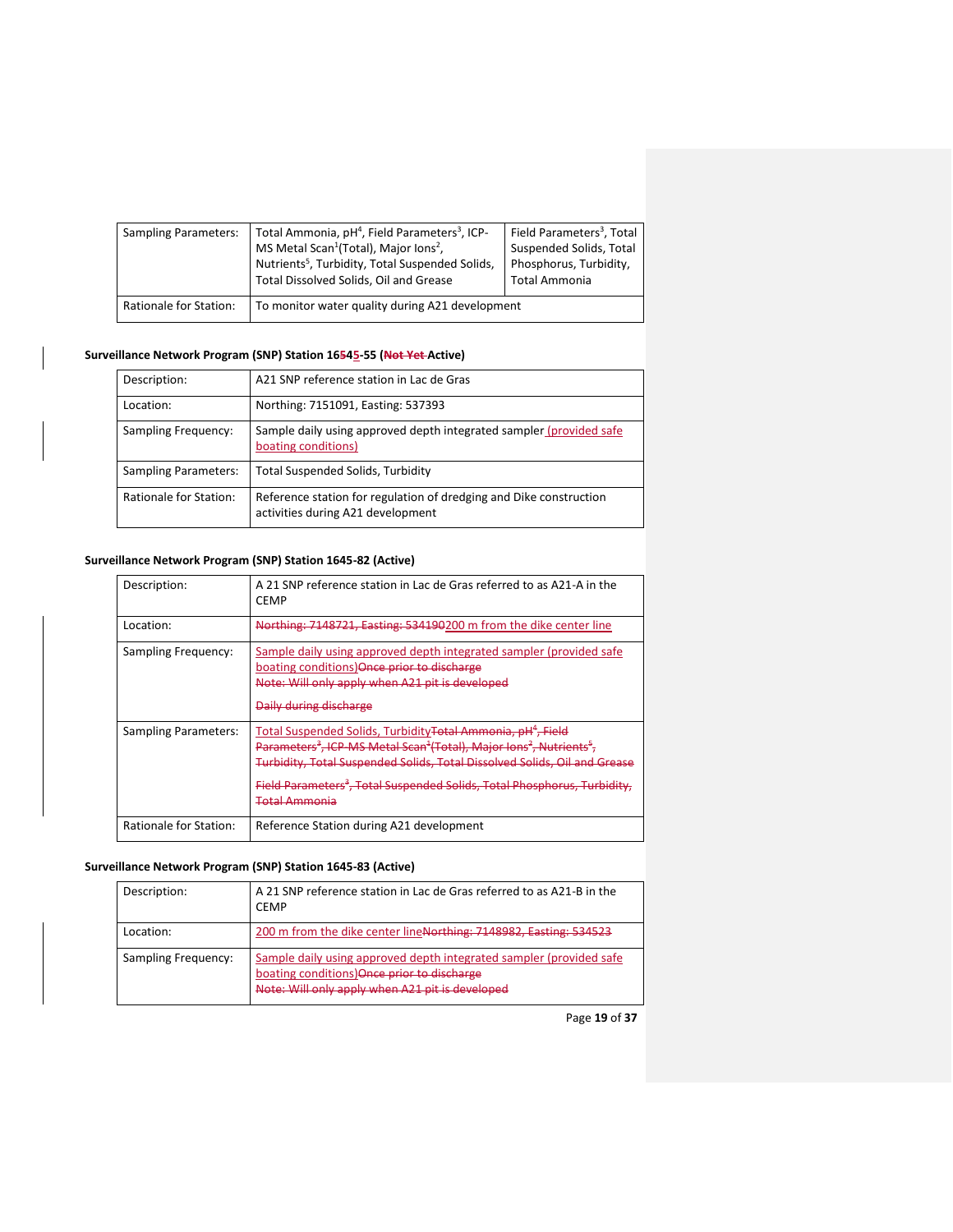|                        | <b>Daily during discharge</b>                                                                                        |
|------------------------|----------------------------------------------------------------------------------------------------------------------|
| Sampling Parameters:   | Total Suspended Solids, Turbidity <del>Total Ammonia, pH<sup>4</sup>, Field</del>                                    |
|                        | Parameters <sup>3</sup> , ICP-MS Metal Scan <sup>+</sup> (Total), Major Ions <sup>2</sup> , Nutrients <sup>5</sup> , |
|                        | Turbidity, Total Suspended Solids, Total Dissolved Solids, Oil and Grease                                            |
|                        | Field Parameters <sup>3</sup> , Total Suspended Solids, Total Phosphorus, Turbidity,<br><b>Total Ammonia</b>         |
| Rationale for Station: | Reference Station during A21 development                                                                             |

## **Surveillance Network Program (SNP) Station 1645-84 (Active)**

| Description:           | A21 SNP reference station in Lac de Gras referred to as A21-C in the<br><b>CEMP</b>                                                                                                                                                                                                           |
|------------------------|-----------------------------------------------------------------------------------------------------------------------------------------------------------------------------------------------------------------------------------------------------------------------------------------------|
| Location:              | 200 m from the dike center lineNorthing: 7149480, Easting: 534584                                                                                                                                                                                                                             |
| Sampling Frequency:    | Once prior to discharge                                                                                                                                                                                                                                                                       |
|                        | Note: Will only apply when A21 pit is developed                                                                                                                                                                                                                                               |
|                        | Daily during discharge Sample daily using approved depth integrated<br>sampler (provided safe boating conditions)                                                                                                                                                                             |
| Sampling Parameters:   | Total Suspended Solids, Turbidity <del>Total Ammonia, pH<sup>4</sup>, Field</del><br>Parameters <sup>3</sup> , ICP MS Metal Scan <sup>+</sup> (Total), Major Ions <sup>2</sup> , Nutrients <sup>5</sup> ,<br><b>Turbidity, Total Suspended Solids, Total Dissolved Solids, Oil and Grease</b> |
|                        | Field Parameters <sup>3</sup> , Total Suspended Solids, Total Phosphorus, Turbidity,<br><del>Total Ammonia</del>                                                                                                                                                                              |
| Rationale for Station: | Reference Station during A21 development                                                                                                                                                                                                                                                      |

### **INACTIVE STATIONS**

## **Surveillance Network Program (SNP) Station 1645-1 (Inactive)**

| Description:                 | Mine water discharge               |
|------------------------------|------------------------------------|
| <b>Rationale for Status:</b> | Class "B" Licence no longer active |

## **Surveillance Network Program (SNP) Station 1645-2 (Inactive)**

| Description:                 | Outflow decant from F1             |
|------------------------------|------------------------------------|
| <b>Rationale for Status:</b> | Class "B" Licence no longer active |

## **Surveillance Network Program (SNP) Station 1645-3(Inactive)**

| Description:          | Lac de Gras inflow from F1 Wetlands |
|-----------------------|-------------------------------------|
| Rationale for Status: | Class "B" Licence no longer active  |

Page **20** of **37**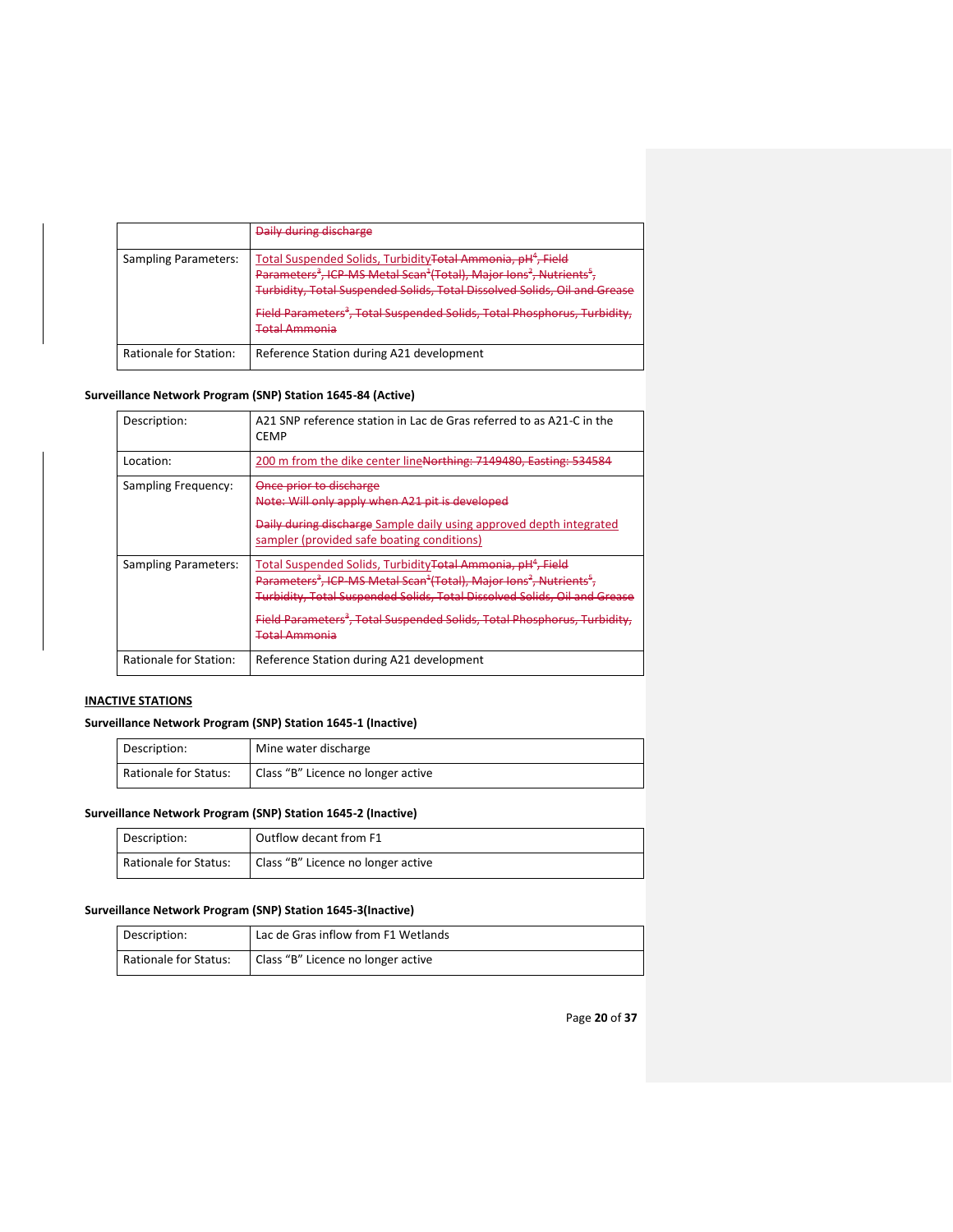#### **Surveillance Network Program (SNP) Station 1645-4 (Inactive)**

| Description:                 | Discharge from Sewage Disposal Facility |
|------------------------------|-----------------------------------------|
| <b>Rationale for Status:</b> | Class "B" Licence no longer active      |

#### **Surveillance Network Program (SNP) Station 1645-5 (Inactive)**

| Description:          | Outflow from disposal pond         |
|-----------------------|------------------------------------|
| Rationale for Status: | Class "B" Licence no longer active |

### **Surveillance Network Program (SNP) Station 1645-6 (Inactive)**

| Description:                 | Prior to entering Lac de Gras at the stream outflow from the sewage<br>disposal |
|------------------------------|---------------------------------------------------------------------------------|
| <b>Rationale for Status:</b> | Class "B" Licence no longer active                                              |

### **Surveillance Network Program (SNP) Station 1645-7 (Inactive)**

| Description:                 | Upstream of the confluence between the ice scrapings disposal area<br>runoff and the stream from the sewage outflow |
|------------------------------|---------------------------------------------------------------------------------------------------------------------|
| <b>Rationale for Status:</b> | Class "B" Licence no longer active                                                                                  |

### **Surveillance Network Program (SNP) Station 1645-8 (Inactive)**

| Description:                 | Down slope of the semi-permeable Dike in D1 drainage way |
|------------------------------|----------------------------------------------------------|
| <b>Rationale for Status:</b> | Class "B" Licence no longer active                       |

### **Surveillance Network Program (SNP) Station 1645-9 (Inactive)**

| Description:          | Treated mine water pumped directly to Lac de Gras |
|-----------------------|---------------------------------------------------|
| Rationale for Status: | Class "B" Licence no longer active                |

#### **Surveillance Network Program (SNP) Station 1645-10 (Inactive)**

| Description:                 | Station applying to treated Effluent Discharge to monitor sewage<br>discharge from North Construction Camp |
|------------------------------|------------------------------------------------------------------------------------------------------------|
| <b>Rationale for Status:</b> | Class "B" Licence no longer active.                                                                        |

#### **Surveillance Network Program (SNP) Station 1645-12 (Inactive)**

| Description: | West Cell - North Inlet Facility |
|--------------|----------------------------------|
|--------------|----------------------------------|

Page **21** of **37**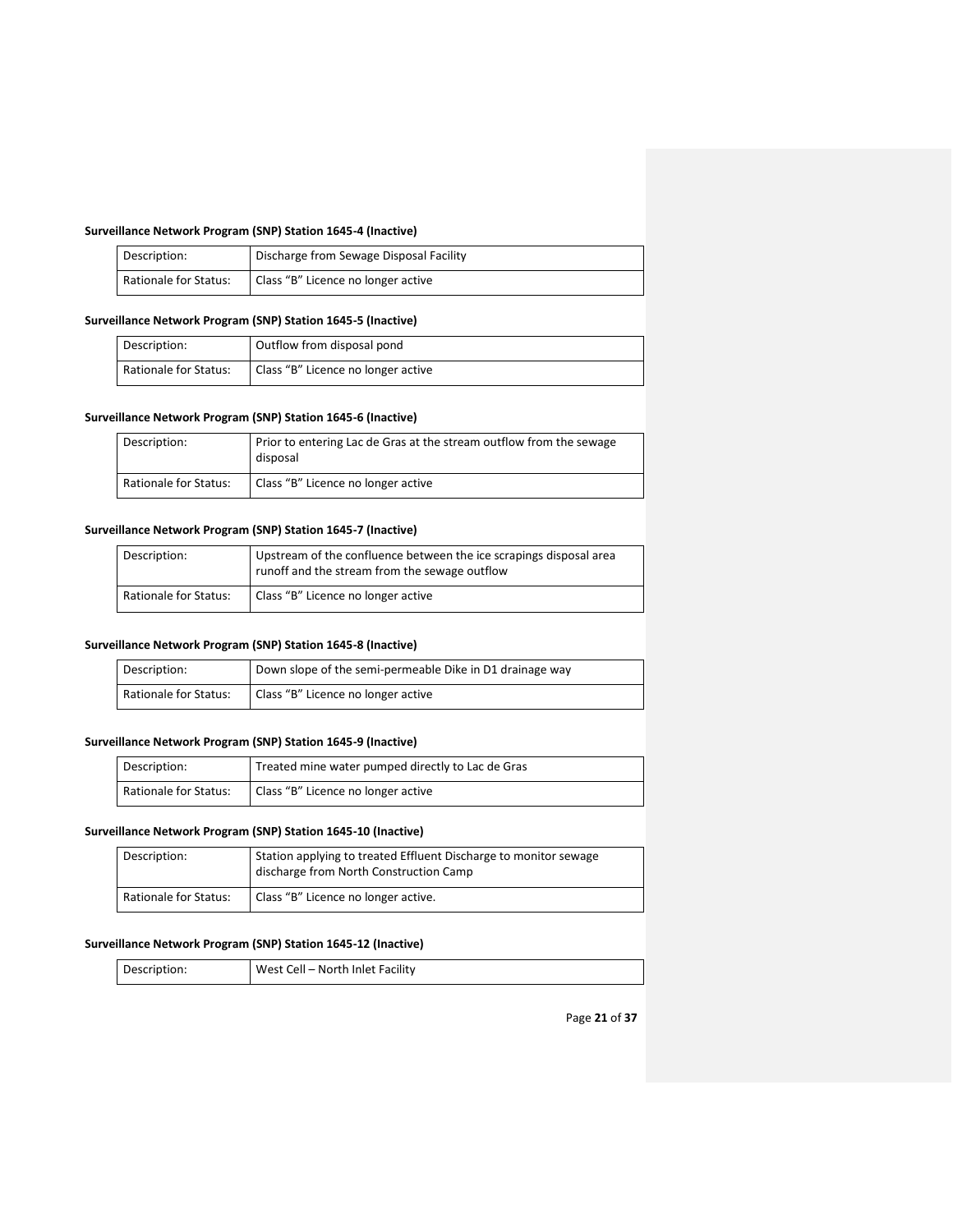| Location:                   | N/A                                                                                                                                                                                                 |  |
|-----------------------------|-----------------------------------------------------------------------------------------------------------------------------------------------------------------------------------------------------|--|
| Sampling Frequency:         | Monthly                                                                                                                                                                                             |  |
| <b>Sampling Parameters:</b> | Total Ammonia, Turbidity, Field Parameters <sup>3</sup> , Nitrate, Total Suspended<br>Solids, Nitrate, Total Phosphorus, ICP-MS Metal Scan <sup>1</sup> (Total), Major<br>lons <sup>2</sup> , $pH4$ |  |
| Rationale for Station:      | Station applying to treated Effluent Discharge to monitor water in the<br>West Cell of the North Inlet Facility                                                                                     |  |
| Rationale for Status:       | West dike never constructed, intermediate SNP station deemed<br>unnecessary.                                                                                                                        |  |

## **Surveillance Network Program (SNP) Station 1645-14 (Inactive)**

| Description:                | North Inlet Treatment Plant treated effluent prior to mixing with PKC<br>treated effluent                                                                                                                                                                                                             |  |
|-----------------------------|-------------------------------------------------------------------------------------------------------------------------------------------------------------------------------------------------------------------------------------------------------------------------------------------------------|--|
| Location:                   | N/A                                                                                                                                                                                                                                                                                                   |  |
| Sampling Frequency:         | Every (6) days during periods of discharge to Lac de Gras                                                                                                                                                                                                                                             |  |
| <b>Sampling Parameters:</b> | Total Arsenic, Dissolved Organic Carbon, Dissolved Oxygen, Field<br>Parameters <sup>3</sup> , ICP-MS Metal Scan <sup>1</sup> (Total and Dissolved), Major Ions <sup>2</sup> , pH <sup>4</sup> ,<br>Nutrients <sup>5</sup> , Total Mercury, Total Organic Carbon, Total Suspended<br>Solids, Turbidity |  |
| Rationale for Station:      | Station applying to treated Effluent Discharge to monitor water quality<br>of treated effluent.                                                                                                                                                                                                       |  |
| Rationale for Status:       | Station was never established                                                                                                                                                                                                                                                                         |  |

# **Surveillance Network Program (SNP) Station 1645-15 (Inactive)**

| Description:                | Process Plan slurry discharge to PKC facility                                                                                                                                        |
|-----------------------------|--------------------------------------------------------------------------------------------------------------------------------------------------------------------------------------|
| Location:                   | Process Plant                                                                                                                                                                        |
| Sampling Frequency:         | Sampled monthly during periods of discharge                                                                                                                                          |
| <b>Sampling Parameters:</b> | Volume<br>Percent Solids                                                                                                                                                             |
| Rationale for Station:      | Station applying to treated Effluent Discharge to monitor slurry<br>discharge.                                                                                                       |
| Rationale for Status:       | Diavik proposes to move SNP Station 1645-15 to Section C, Flow and<br>Volume Measurement Requirements as it would support other<br>measurements of the Surveillance Network Program. |

**Surveillance Network Program (SNP) Station 1645-17 (Inactive)**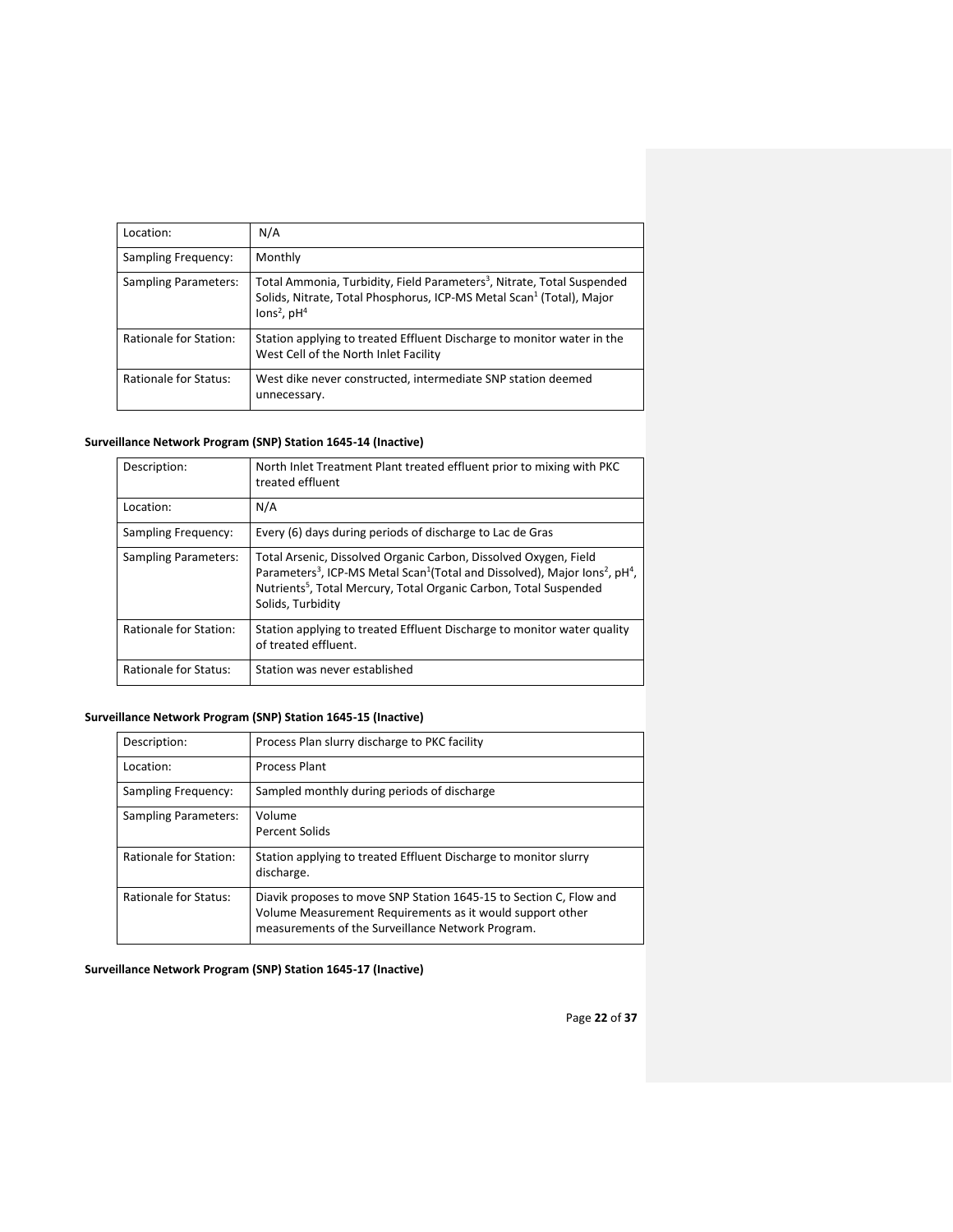| Description:                | PKC Treatment Plant Effluent prior to mixing with North Inlet Treatment<br>Plant treated effluent                                                                                                                                                                                                     |                                                                 |
|-----------------------------|-------------------------------------------------------------------------------------------------------------------------------------------------------------------------------------------------------------------------------------------------------------------------------------------------------|-----------------------------------------------------------------|
| Location:                   | N/A                                                                                                                                                                                                                                                                                                   |                                                                 |
| Sampling Frequency:         | Every six (6) days                                                                                                                                                                                                                                                                                    | Quarterly                                                       |
| <b>Sampling Parameters:</b> | Total Arsenic, Dissolved Organic Carbon, Dissolved<br>Oxygen, Field Parameters <sup>3</sup> , ICP-MS Metal Scan <sup>1</sup> (Total and<br>Dissolved), Major Ions <sup>2</sup> , pH <sup>4</sup> , Nutrients <sup>5</sup> , Total Mercury,<br>Total Organic Carbon, Total Suspended Solids, Turbidity | BOD <sub>5</sub> ,<br>Faecal<br>Coliforms.<br>Oil and<br>Grease |
| Rationale for Station:      | To monitor PKC Effluent water quality                                                                                                                                                                                                                                                                 |                                                                 |
| Rationale for Status:       | The PKC Effluent is discharged into North Inlet and the two treated<br>effluent streams do not mix                                                                                                                                                                                                    |                                                                 |

## **Surveillance Network Program (SNP) Station 1645-20 (Inactive)**

| Description:                | Northwest of clarification pond                                                                                      |
|-----------------------------|----------------------------------------------------------------------------------------------------------------------|
| Location:                   | NW of Pond 2                                                                                                         |
| Sampling Frequency:         | Checked weekly, sampled monthly. Last data collected in August 2009.                                                 |
| <b>Sampling Parameters:</b> | N/A                                                                                                                  |
| Rationale for Station:      | To monitor groundwater down gradient of Water Retention Structures.                                                  |
| Rationale for Status:       | Lack of data from current Station. SNP station will be replaced by<br>monitoring requirements in SNP Part D, Item 8. |

## **Surveillance Network Program (SNP) Station 1645-21 (Inactive)**

| Description:                | West of Clarification pond (drainage course) between Pond 2 and Pond<br>3.                                           |
|-----------------------------|----------------------------------------------------------------------------------------------------------------------|
| Location:                   | West of Ponds 2 and 3                                                                                                |
| Sampling Frequency:         | Checked weekly, sampled monthly. Last data collected in August 2009                                                  |
| <b>Sampling Parameters:</b> | N/A                                                                                                                  |
| Rationale for Station:      | To monitor groundwater down gradient of Water Retention Structures                                                   |
| Rationale for Status:       | Lack of data from current Station. SNP station will be replaced by<br>monitoring requirements in SNP Part D, Item 8. |

## **Surveillance Network Program (SNP) Station 1645-22 (Inactive)**

| Description: | North of Quarry and till areas (drainage course) on the South side of |
|--------------|-----------------------------------------------------------------------|
|              | North Inlet Facility                                                  |

Page **23** of **37**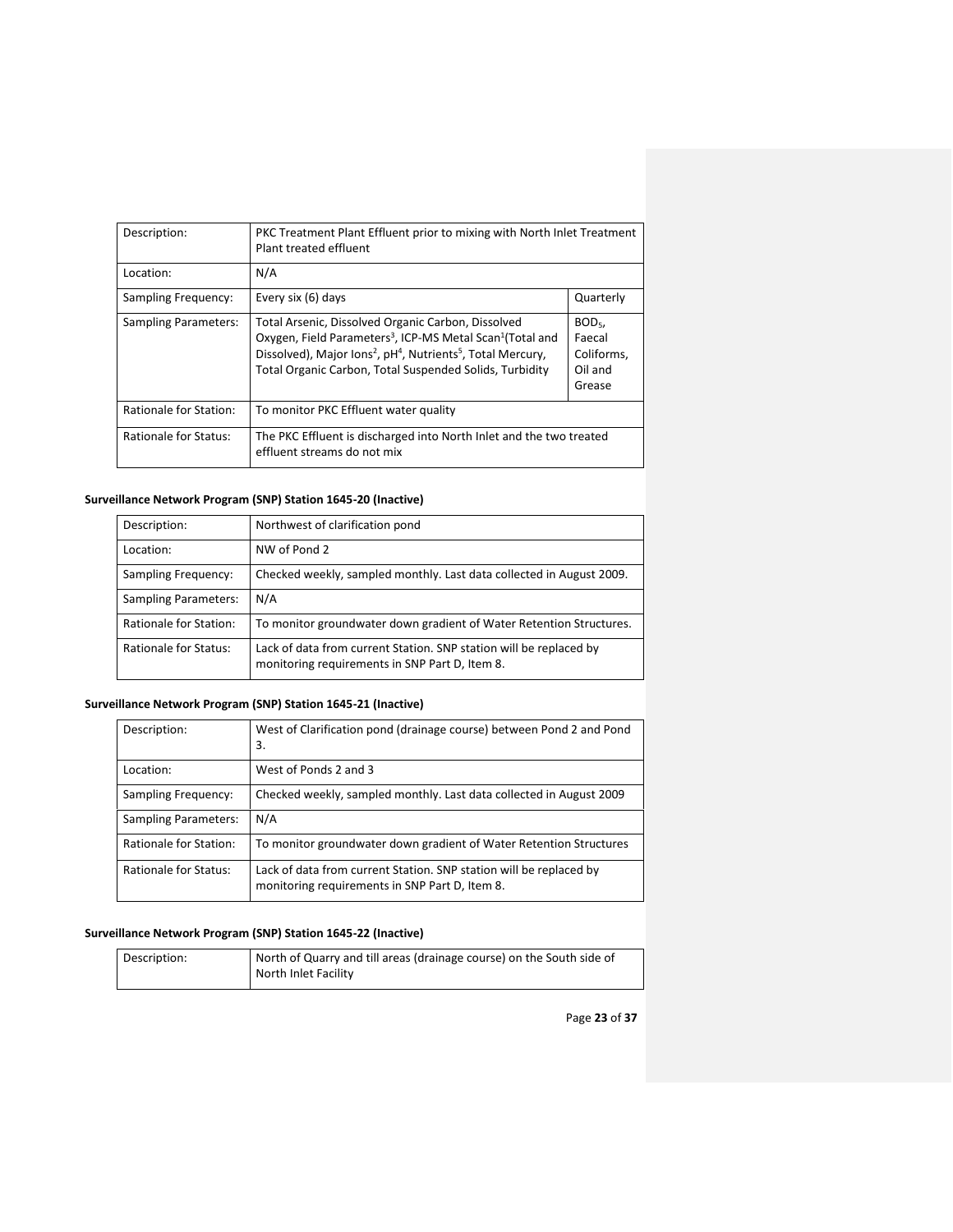| Location:                   | North of Till Stockpile                                                                                                             |
|-----------------------------|-------------------------------------------------------------------------------------------------------------------------------------|
| Sampling Frequency:         | Checked weekly, sampled monthly. Last data collected in October 2008                                                                |
| <b>Sampling Parameters:</b> | N/A                                                                                                                                 |
| Rationale for Station:      | To monitor potential surface ARD                                                                                                    |
| Rationale for Status:       | To date, there has not been any observed seepage from the NCRP. Any<br>seepage event will be reported in the Annual Seepage Report. |

## **Surveillance Network Program (SNP) Station 1645-23 (Inactive)**

| Description:                | North perimeter road (drainage course) between road and North Inlet<br>Facility.                                                    |
|-----------------------------|-------------------------------------------------------------------------------------------------------------------------------------|
| Location:                   | North of Waste Rock Pile                                                                                                            |
| Sampling Frequency:         | Checked weekly, sampled monthly. Last data collected in October 2011.                                                               |
| <b>Sampling Parameters:</b> | N/A                                                                                                                                 |
| Rationale for Station:      | To monitor potential surface ARD                                                                                                    |
| Rationale for Status:       | To date, there has not been any observed seepage from the NCRP. Any<br>seepage event will be reported in the Annual Seepage Report. |

# **Surveillance Network Program (SNP) Station 1645-24 (Inactive)**

| Description:                | East of perimeter road (drainage course)                                                                             |
|-----------------------------|----------------------------------------------------------------------------------------------------------------------|
| Location:                   | South of Pond 1                                                                                                      |
| Sampling Frequency:         | Checked weekly, sampled monthly. Last data collected pre 2008.                                                       |
| <b>Sampling Parameters:</b> | N/A                                                                                                                  |
| Rationale for Station:      | To monitor surface runoff and seepage down gradient of Water<br>Retention structures.                                |
| Rationale for Status:       | Lack of data from current Station. SNP station will be replaced by<br>monitoring requirements in SNP Part D, Item 8. |

## **Surveillance Network Program (SNP) Station 1645-25 (Inactive)**

| Description:                | East PKC Dike area (drainage course)                                       |
|-----------------------------|----------------------------------------------------------------------------|
| Location:                   | East of Pond 5 towards the bay                                             |
| Sampling Frequency:         | Checked weekly, sampled monthly. Last data collected in September<br>2008. |
| <b>Sampling Parameters:</b> | N/A                                                                        |

Page **24** of **37**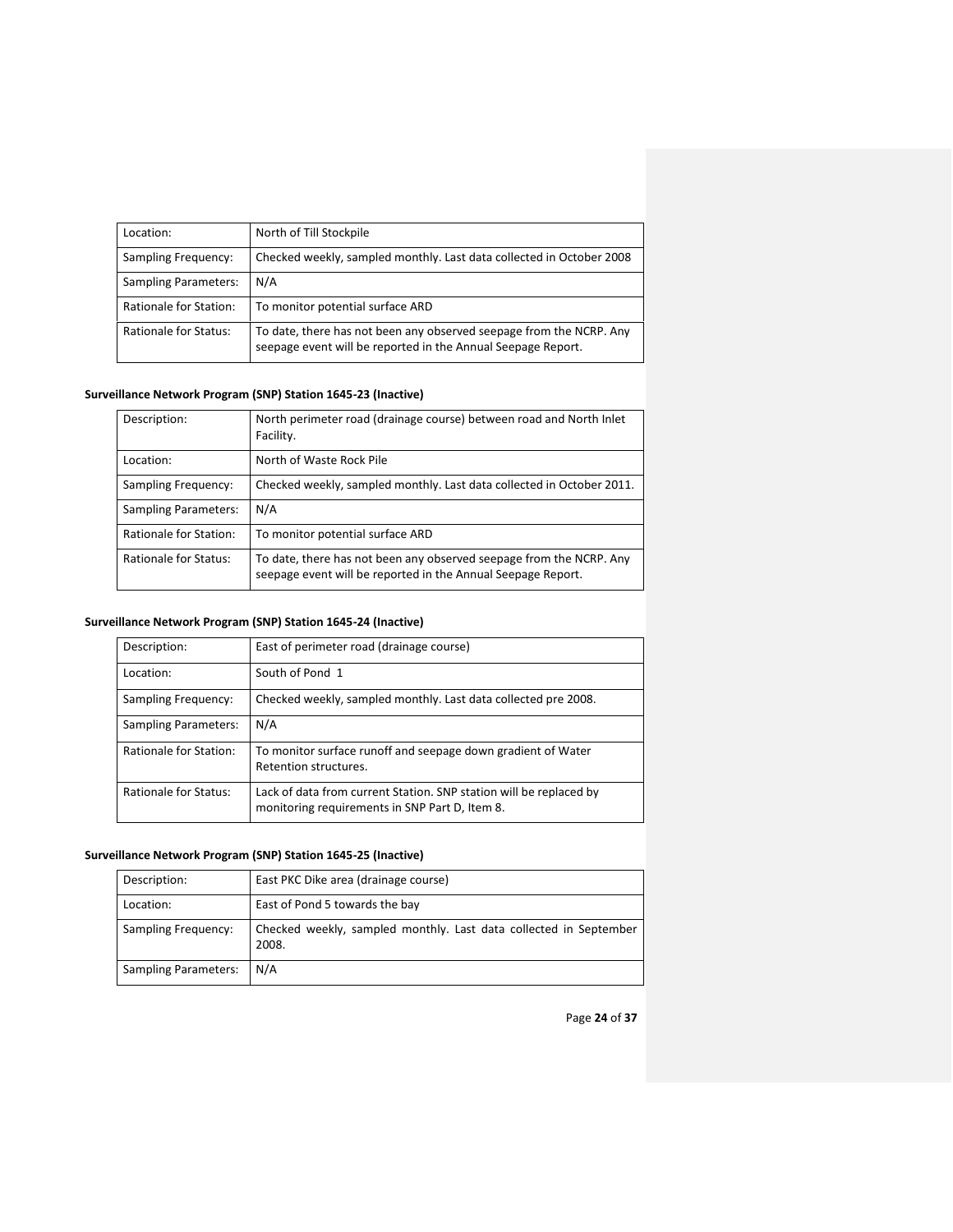| Rationale for Station:      | To monitor surface runoff and seepage down gradient of Water<br><b>Retention Structures</b>                          |
|-----------------------------|----------------------------------------------------------------------------------------------------------------------|
| <b>Rational for Status:</b> | Lack of data from current Station. SNP station will be replaced by<br>monitoring requirements in SNP Part D, Item 8. |

# **Surveillance Network Program (SNP) Station 1645-26 (Inactive)**

| Description:                 | West PKC Dike area (drainage course)                                                                                 |
|------------------------------|----------------------------------------------------------------------------------------------------------------------|
| Location:                    | West side of Pond 4                                                                                                  |
| Sampling Frequency:          | Checked weekly, sampled monthly. Last data collected in September<br>2008                                            |
| <b>Sampling Parameters:</b>  | N/A                                                                                                                  |
| Rationale for Station:       | To monitor surface runoff and seepage down gradient of Water<br><b>Retention Structures</b>                          |
| <b>Rationale for Status:</b> | Lack of data from current Station. SNP station will be replaced by<br>monitoring requirements in SNP Part D, Item 8. |

# **Surveillance Network Program (SNP) Station 1645-27 (Inactive)**

| Description:                 | Airstrip Drainage Course                                                                          |
|------------------------------|---------------------------------------------------------------------------------------------------|
| Location:                    | North of Airstrip                                                                                 |
| Sampling Frequency:          | N/A                                                                                               |
| <b>Sampling Parameters:</b>  | N/A                                                                                               |
| Rationale for Station:       | Station applying to surface runoff and groundwater to monitor water<br>quality of drainage course |
| <b>Rationale for Status:</b> | Drainage course dried up following construction of airstrip                                       |

## **Surveillance Network Program (SNP) Station 1645-28 (Inactive)**

| Description:           | Groundwater GW1 between the North Rock Pile and North Inlet                                                                                                        |
|------------------------|--------------------------------------------------------------------------------------------------------------------------------------------------------------------|
| Location:              | North of Waste Rock Pile                                                                                                                                           |
| Sampling Frequency:    | Checked weekly for groundwater flow and sampled monthly. Last data<br>collected Pre 2008.                                                                          |
| Sampling Parameters:   | Total Ammonia, Field Parameters <sup>3</sup> , ICP-MS Metal Scan <sup>1</sup> (Total), Major<br>lons <sup>2</sup> , pH <sup>4</sup> , Total Petroleum Hydrocarbons |
| Rationale for Station: | To monitor potential groundwater ARD                                                                                                                               |
| Rationale for Status:  | To date, there has not been any observed seepage from the NCRP. Any                                                                                                |

Page **25** of **37**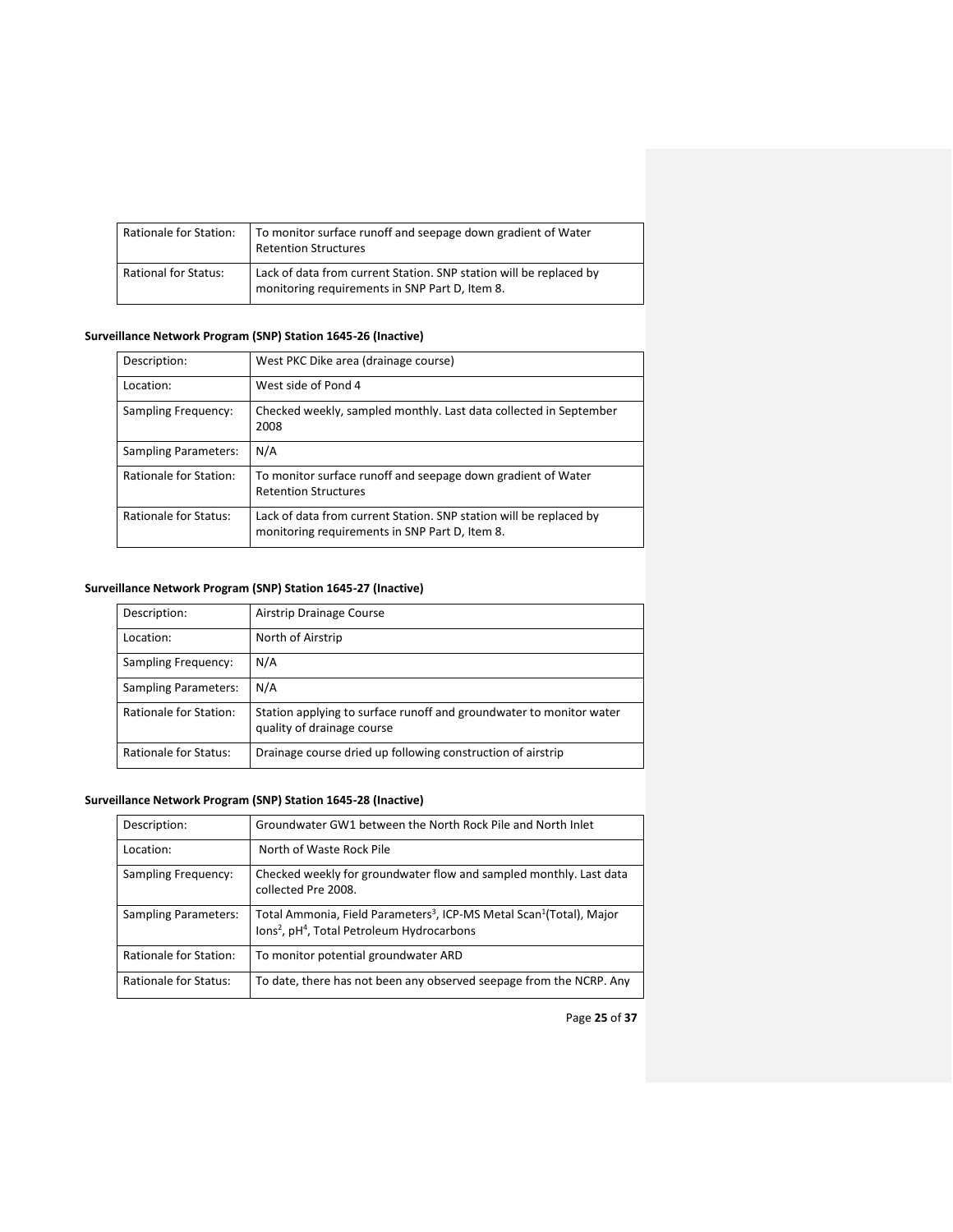| seepage event will be reported in the Annual Seepage Report. |
|--------------------------------------------------------------|
|                                                              |

# **Surveillance Network Program (SNP) Station 1645-29 (Inactive)**

| Description:                | Groundwater GW2                                                                                                                                                    |
|-----------------------------|--------------------------------------------------------------------------------------------------------------------------------------------------------------------|
| Location:                   | North of Pond 2                                                                                                                                                    |
| Sampling Frequency:         | Checked weekly for groundwater flow and sampled monthly. Last data<br>collected pre 2008                                                                           |
| <b>Sampling Parameters:</b> | Total Ammonia, Field Parameters <sup>3</sup> , ICP-MS Metal Scan <sup>1</sup> (Total), Major<br>lons <sup>2</sup> , pH <sup>4</sup> , Total Petroleum Hydrocarbons |
| Rationale for Station:      | To monitor groundwater down gradient of Water Retention Structures                                                                                                 |
| Rationale for Status:       | Lack of data from current Station. SNP station will be replaced by<br>monitoring requirements in SNP Part D, Item 8.                                               |

## **Surveillance Network Program (SNP) Station 1645-30 (Inactive)**

| Description:                 | Groundwater GW3 Northwest of Till Disposal Area                                                                                                                    |
|------------------------------|--------------------------------------------------------------------------------------------------------------------------------------------------------------------|
| Location:                    | N/A                                                                                                                                                                |
| Sampling Frequency:          | Checked weekly for groundwater flow and sampled monthly.                                                                                                           |
| <b>Sampling Parameters:</b>  | Total Ammonia, Field Parameters <sup>3</sup> , ICP-MS Metal Scan <sup>1</sup> (Total), Major<br>lons <sup>2</sup> , pH <sup>4</sup> , Total Petroleum Hydrocarbons |
| Rationale for Station:       | Station applying to surface runoff and groundwater to monitor<br>groundwater quality                                                                               |
| <b>Rationale for Status:</b> | Area covered by Till Pile                                                                                                                                          |

# **Surveillance Network Program (SNP) Station 1645-31 (Inactive)**

| Description:                | Groundwater GW4 West of the PKC                                                                                                                                    |
|-----------------------------|--------------------------------------------------------------------------------------------------------------------------------------------------------------------|
| Location:                   | South of Pond 4                                                                                                                                                    |
| Sampling Frequency:         | Checked weekly for groundwater flow and sampled monthly Last data<br>collected pre 2008.                                                                           |
| <b>Sampling Parameters:</b> | Total Ammonia, Field Parameters <sup>3</sup> , ICP-MS Metal Scan <sup>1</sup> (Total), Major<br>lons <sup>2</sup> , pH <sup>4</sup> , Total Petroleum Hydrocarbons |
| Rationale for Station:      | To monitor groundwater down gradient of Water Retention Structures                                                                                                 |
| Rationale for Status:       | Lack of data from current Station. SNP station will be replaced by<br>monitoring requirements in SNP Part D, Item 8.                                               |

**Surveillance Network Program (SNP) Station 1645-32 (Inactive)**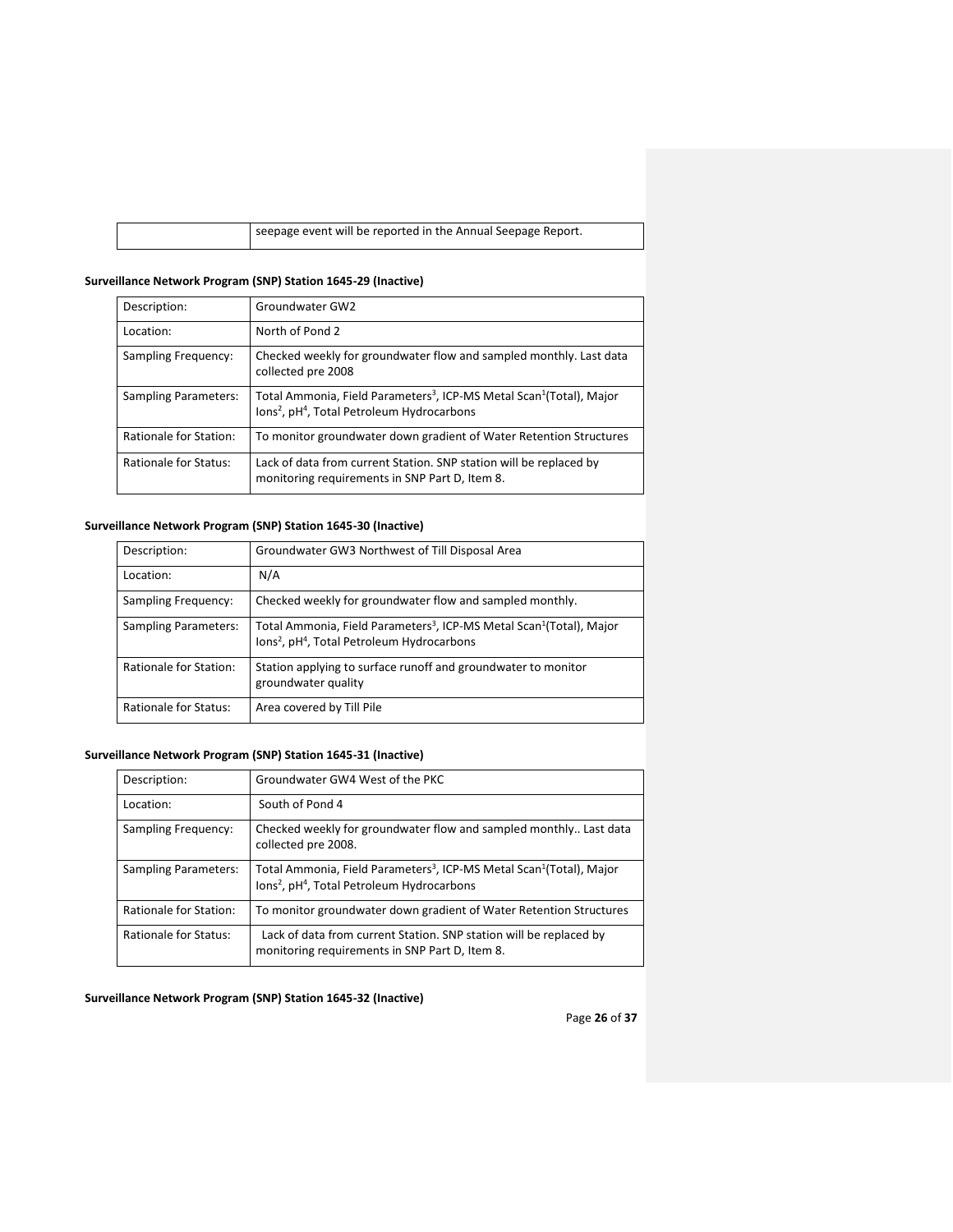| Description:                 | Groundwater – South of PKC, between the Ammonium Nitrate Storage<br>and Pond 7                                                                                                                                |
|------------------------------|---------------------------------------------------------------------------------------------------------------------------------------------------------------------------------------------------------------|
| Location:                    | South of Pond 7 and Emulsion Plant                                                                                                                                                                            |
| Sampling Frequency:          | Checked weekly for groundwater flow and sampled monthly. Last data<br>collected pre 2008.                                                                                                                     |
| Sampling Parameters:         | Total Ammonia, Field Parameters <sup>3</sup> , ICP-MS Metal Scan <sup>1</sup> (Total), Major<br>lons <sup>2</sup> , pH <sup>4</sup> , Total Petroleum Hydrocarbons                                            |
| Rationale for Station:       | To monitor water down gradient of Water Retention Structure and<br><b>Emulsion Plant</b>                                                                                                                      |
| <b>Rationale for Status:</b> | Diavik will create a runoff monitoring and collection program to area<br>surrounding Emulsion Plant and Ammonium Nitrate Storage Building<br>during freshet. New monitoring station is referenced as 1645-81. |

## **Surveillance Network Program (SNP) Station 1645-34 (Inactive)**

| Description:                 | Near intake structure for De-watering of Lake E1                                                                                                                                                      |                                                    |                                                                                                                                                                                                                         |
|------------------------------|-------------------------------------------------------------------------------------------------------------------------------------------------------------------------------------------------------|----------------------------------------------------|-------------------------------------------------------------------------------------------------------------------------------------------------------------------------------------------------------------------------|
| Location:                    | N/A                                                                                                                                                                                                   |                                                    |                                                                                                                                                                                                                         |
| Sampling Frequency:          | Once prior to<br>commencement of de-<br>watering                                                                                                                                                      | Daily<br>during de-<br>watering                    | Once on the final day of de-<br>watering                                                                                                                                                                                |
| <b>Sampling Parameters:</b>  | Total Ammonia, Total<br>Suspended Solids, Field<br>Parameters <sup>3</sup> . ICP-MS<br>Metal Scan <sup>1</sup> (Total), Major<br>lons <sup>2</sup> , Total Phosphorus,<br>Nitrate, Nitrite, Turbidity | Total<br>Suspended<br>Solids, $pH4$ ,<br>Turbidity | Total Ammonia, Total<br>Suspended Solids, Field<br>Parameters <sup>3</sup> , ICP-MS Metal<br>Scan <sup>1</sup> (Total), Major Ions <sup>2</sup> ,<br>pH <sup>4</sup> , Total Phosphorus,<br>Nitrate, Nitrite, Turbidity |
| Rationale for Station:       | To monitor water quality during de-watering                                                                                                                                                           |                                                    |                                                                                                                                                                                                                         |
| <b>Rationale for Status:</b> | Work is completed, Station no longer applicable.                                                                                                                                                      |                                                    |                                                                                                                                                                                                                         |

## **Surveillance Network Program (SNP) Station 1645-35 (Inactive)**

| Description:                | Near intake structure of De-watering of Lake E6                                     |                                       |                                                                                           |
|-----------------------------|-------------------------------------------------------------------------------------|---------------------------------------|-------------------------------------------------------------------------------------------|
| Location:                   | N/A                                                                                 |                                       |                                                                                           |
| Sampling Frequency:         | Once prior to<br>commencement of de-<br>watering                                    | Daily during<br>de-watering           | Once on the final day of de-<br>watering                                                  |
| <b>Sampling Parameters:</b> | Total Ammonia, Total<br>Suspended Solids, Field<br>Parameters <sup>3</sup> , ICP-MS | Total<br>Suspended<br>Solids, $pH4$ , | Total Ammonia, Total<br>Suspended Solids, Field<br>Parameters <sup>3</sup> , ICP-MS Metal |

Page **27** of **37**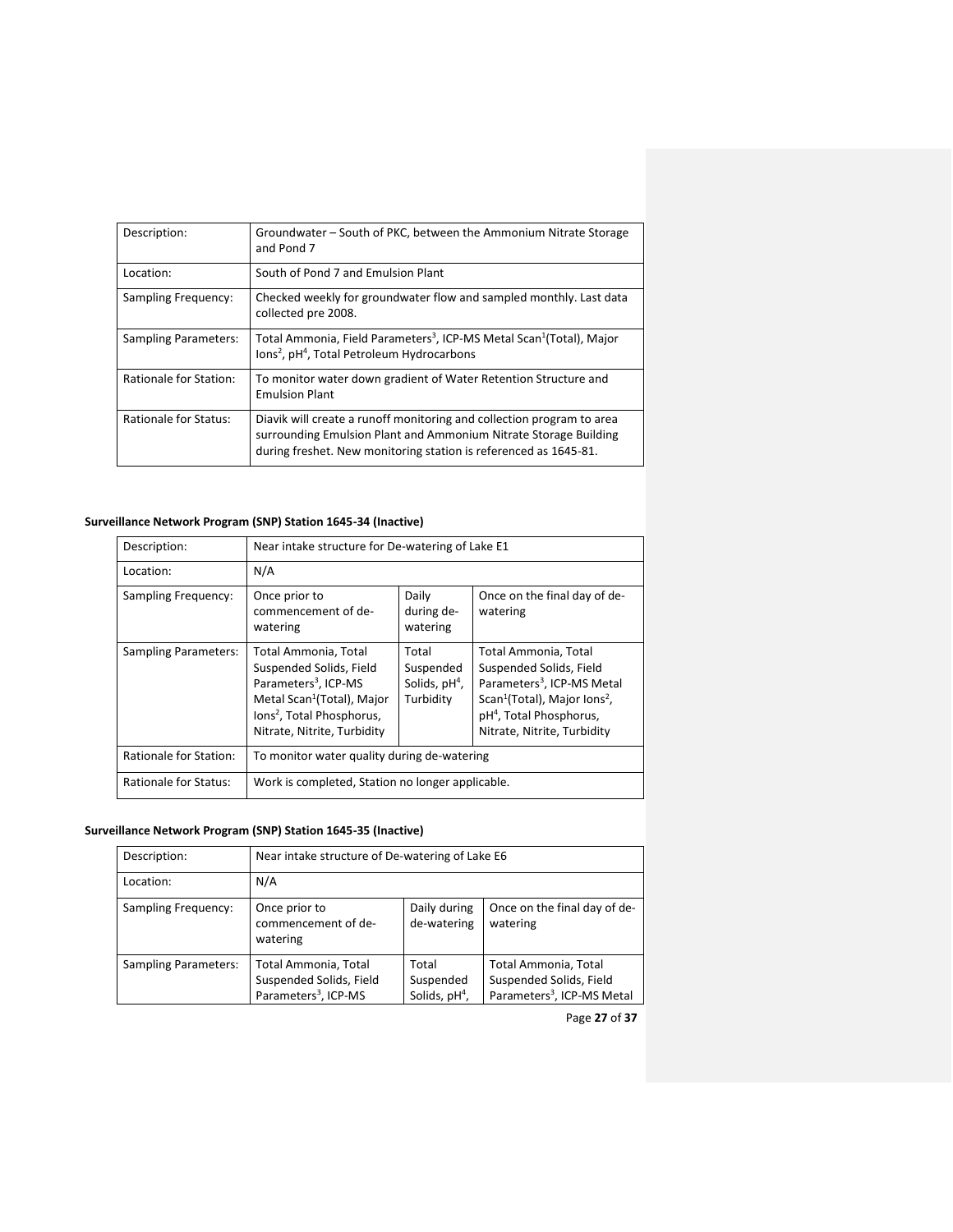|                              | Metal Scan <sup>1</sup> (Total), Major<br>Ions <sup>2</sup> , Total Phosphorus,<br>Nitrate, Nitrite, Turbidity | Turbidity | Scan <sup>1</sup> (Total), Major lons <sup>2</sup> ,<br>pH <sup>4</sup> , Total Phosphorus,<br>Nitrate, Nitrite, Turbidity |
|------------------------------|----------------------------------------------------------------------------------------------------------------|-----------|----------------------------------------------------------------------------------------------------------------------------|
| Rationale for Station:       | To monitor water quality during de-watering                                                                    |           |                                                                                                                            |
| <b>Rationale for Status:</b> | Work is completed, Station no longer applicable.                                                               |           |                                                                                                                            |

## **Surveillance Network Program (SNP) Station 1645-36 (Inactive)**

| Description:           | Near intake structure for De-watering of Lake E7                                                                                                                                                                                                                                                                                                                                                                                                                                       |  |  |  |
|------------------------|----------------------------------------------------------------------------------------------------------------------------------------------------------------------------------------------------------------------------------------------------------------------------------------------------------------------------------------------------------------------------------------------------------------------------------------------------------------------------------------|--|--|--|
| Location:              | N/A                                                                                                                                                                                                                                                                                                                                                                                                                                                                                    |  |  |  |
| Sampling Frequency:    | Daily during<br>Once on the final day of de-<br>Once prior to<br>commencement of de-<br>de-watering<br>watering<br>watering                                                                                                                                                                                                                                                                                                                                                            |  |  |  |
| Sampling Parameters:   | Total<br>Total Ammonia, Total<br>Total Ammonia, Total<br>Suspended Solids, Field<br>Suspended Solids, Field<br>Suspended<br>Parameters <sup>3</sup> , ICP-MS<br>Parameters <sup>3</sup> , ICP-MS Metal<br>Solids, $pH4$ ,<br>Metal Scan <sup>1</sup> (Total), Major<br>Scan <sup>1</sup> (Total), Major Ions <sup>2</sup> ,<br>Turbidity<br>pH <sup>4</sup> , Total Phosphorus,<br>lons <sup>2</sup> , Total Phosphorus,<br>Nitrate, Nitrite, Turbidity<br>Nitrate, Nitrite, Turbidity |  |  |  |
| Rationale for Station: | To monitor water quality during de-watering                                                                                                                                                                                                                                                                                                                                                                                                                                            |  |  |  |
| Rationale for Status:  | Work is completed, Station no longer applicable.                                                                                                                                                                                                                                                                                                                                                                                                                                       |  |  |  |

# **Surveillance Network Program (SNP) Station 1645-37 (Inactive)**

| Description:                | Near intake structure for De-watering of Lake E8                                                                                                                                                                                                                                                                                                                                                                                                                                       |                             |                                          |
|-----------------------------|----------------------------------------------------------------------------------------------------------------------------------------------------------------------------------------------------------------------------------------------------------------------------------------------------------------------------------------------------------------------------------------------------------------------------------------------------------------------------------------|-----------------------------|------------------------------------------|
| Location:                   | N/A                                                                                                                                                                                                                                                                                                                                                                                                                                                                                    |                             |                                          |
| Sampling Frequency:         | Once prior to<br>commencement of de-<br>watering                                                                                                                                                                                                                                                                                                                                                                                                                                       | Daily during<br>de-watering | Once on the final day of de-<br>watering |
| <b>Sampling Parameters:</b> | Total<br>Total Ammonia, Total<br>Total Ammonia, Total<br>Suspended Solids, Field<br>Suspended Solids, Field<br>Suspended<br>Parameters <sup>3</sup> . ICP-MS<br>Parameters <sup>3</sup> , ICP-MS Metal<br>Solids, $pH4$ ,<br>Metal Scan <sup>1</sup> (Total), Major<br>Scan <sup>1</sup> (Total), Major Ions <sup>2</sup> ,<br>Turbidity<br>lons <sup>2</sup> , Total Phosphorus,<br>pH <sup>4</sup> , Total Phosphorus,<br>Nitrate, Nitrite, Turbidity<br>Nitrate, Nitrite, Turbidity |                             |                                          |
| Rationale for Station:      | To monitor water quality during de-watering                                                                                                                                                                                                                                                                                                                                                                                                                                            |                             |                                          |
| Rationale for Status:       | Work is completed, Station no longer applicable.                                                                                                                                                                                                                                                                                                                                                                                                                                       |                             |                                          |

**Surveillance Network Program (SNP) Station 1645-38 (Inactive)**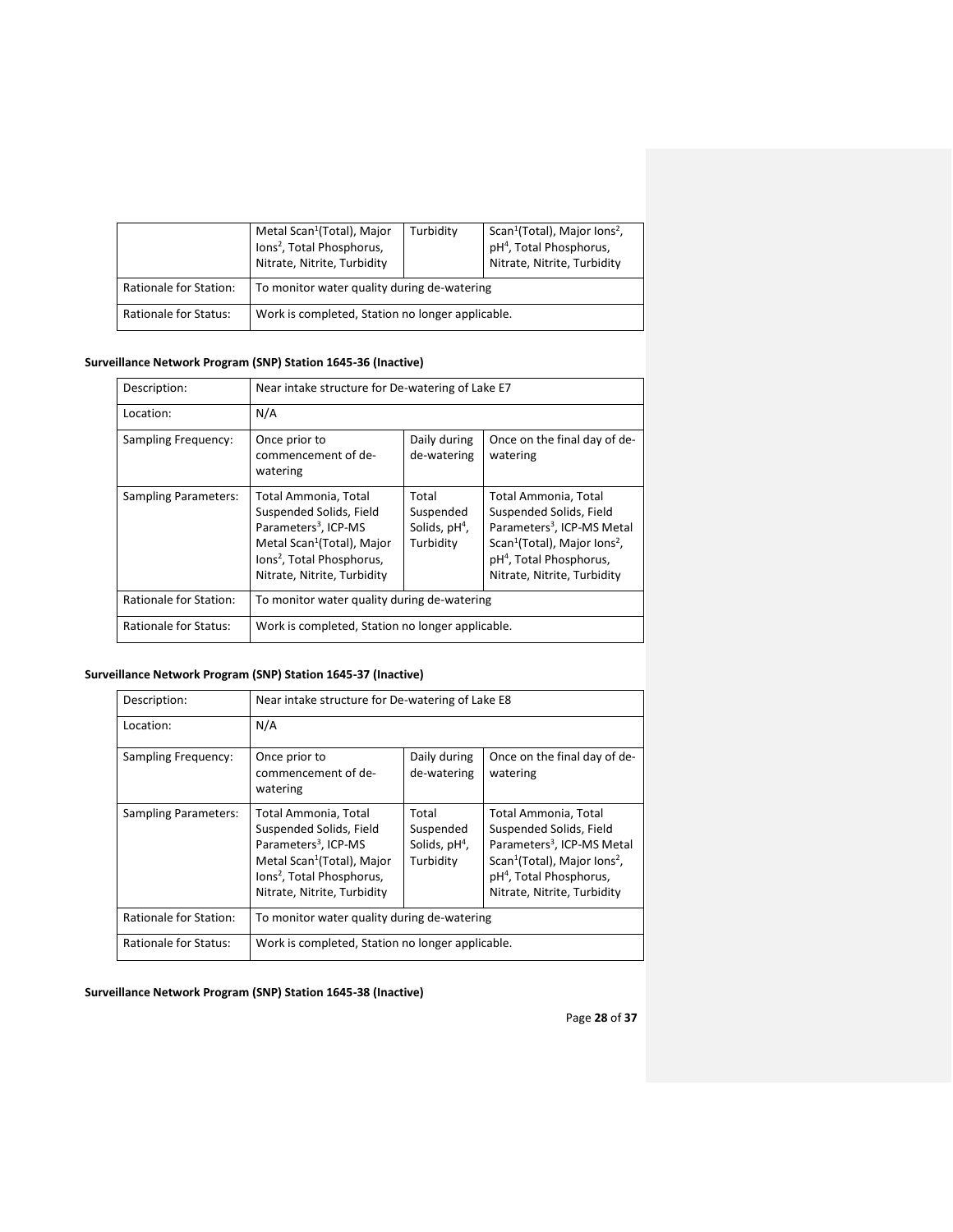| Description:                | Near intake structure for De-watering of Lake E10                                                                                                                                                     |                                                    |                                                                                                                                                                                                                         |
|-----------------------------|-------------------------------------------------------------------------------------------------------------------------------------------------------------------------------------------------------|----------------------------------------------------|-------------------------------------------------------------------------------------------------------------------------------------------------------------------------------------------------------------------------|
| Location:                   | N/A                                                                                                                                                                                                   |                                                    |                                                                                                                                                                                                                         |
| Sampling Frequency:         | Once prior to<br>commencement of de-<br>watering                                                                                                                                                      | Daily during<br>de-watering                        | Once on the final day of de-<br>watering                                                                                                                                                                                |
| <b>Sampling Parameters:</b> | Total Ammonia, Total<br>Suspended Solids, Field<br>Parameters <sup>3</sup> . ICP-MS<br>Metal Scan <sup>1</sup> (Total), Major<br>lons <sup>2</sup> , Total Phosphorus,<br>Nitrate, Nitrite, Turbidity | Total<br>Suspended<br>Solids, $pH4$ ,<br>Turbidity | Total Ammonia, Total<br>Suspended Solids, Field<br>Parameters <sup>3</sup> , ICP-MS Metal<br>Scan <sup>1</sup> (Total), Major Ions <sup>2</sup> ,<br>pH <sup>4</sup> , Total Phosphorus,<br>Nitrate, Nitrite, Turbidity |
| Rationale for Station:      | To monitor water quality during de-watering                                                                                                                                                           |                                                    |                                                                                                                                                                                                                         |
| Rationale for Status:       | Work is completed, Station no longer applicable.                                                                                                                                                      |                                                    |                                                                                                                                                                                                                         |

# **Surveillance Network Program (SNP) Station 1645-39 (Inactive)**

| Description:                | Near intake structure for De-watering within the Dike enclosure of A154                                                                                                                                                                                                     |                                                                                      |                                                                                                                                                                   |                                                                                                                                                                                                        |
|-----------------------------|-----------------------------------------------------------------------------------------------------------------------------------------------------------------------------------------------------------------------------------------------------------------------------|--------------------------------------------------------------------------------------|-------------------------------------------------------------------------------------------------------------------------------------------------------------------|--------------------------------------------------------------------------------------------------------------------------------------------------------------------------------------------------------|
| Location:                   | N/A                                                                                                                                                                                                                                                                         |                                                                                      |                                                                                                                                                                   |                                                                                                                                                                                                        |
| Sampling Frequency:         | Once prior to<br>commencement of<br>discharge at a<br>minimum of five (5)<br>stations evenly spaced<br>along a longitudinal<br>transect as approved<br>by an inspector. At<br>each station, samples<br>must be collected at<br>surface and at two (2)<br>metre intervals    | Daily during<br>dewatering                                                           | Every six (6)<br>days during<br>dewatering                                                                                                                        | Once on the<br>final day of<br>dewatering at<br>each of the five<br>(5) sites                                                                                                                          |
| <b>Sampling Parameters:</b> | pH <sup>4</sup> , Field<br>Paramaters <sup>3</sup> , ICP-MS<br>Metal Scan <sup>1</sup> (Total),<br>Major lons <sup>2</sup> , Total<br>Suspended Solids,<br>Turbidity, Nutrients <sup>5</sup><br>Note: Additional sampling may be required at the request of an<br>Inspector | pH <sup>4</sup> , Total<br>Suspended<br>Solids,<br>Turbidity,<br>Total<br>Phosphorus | Field<br>Parameters <sup>3</sup><br>, ICP-MS<br>Metal<br>Scan <sup>1</sup> (Total),<br>Major lons <sup>2</sup> ,<br>Nutrients <sup>5</sup> ,<br>Oil and<br>Grease | pH <sup>4</sup> , Field<br>Parameters <sup>3</sup> ,<br><b>ICP-MS Metal</b><br>Scan <sup>1</sup> (Total),<br>Major $lons2$ ,<br><b>Total Suspended</b><br>Solids, Turbidity,<br>Nutrients <sup>5</sup> |
| Rationale for Station:      | To monitor water quality during de-watering                                                                                                                                                                                                                                 |                                                                                      |                                                                                                                                                                   |                                                                                                                                                                                                        |

Page **29** of **37**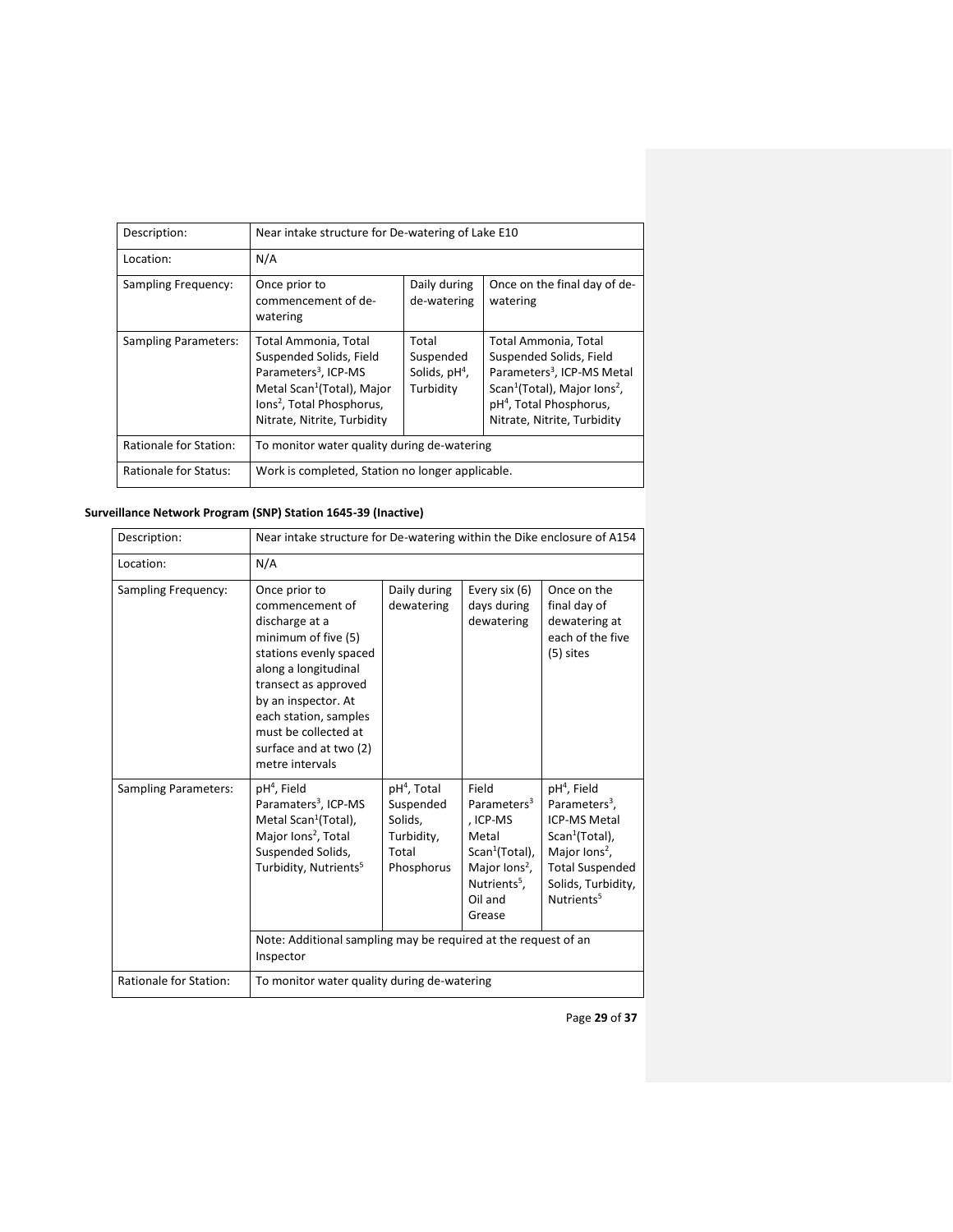| Rationale for Status: | Work is completed, Station no longer applicable. |
|-----------------------|--------------------------------------------------|
|-----------------------|--------------------------------------------------|

# **Surveillance Network Program (SNP) Station 1645-40 (Inactive)**

| Description:                 | Near intake structure for dike pool watering - A418                                                                                                                                                                                                                      |                                                                                      |                                                                                                                                                                                                                                                                                                                                                                                                                                                        |                                                                               |
|------------------------------|--------------------------------------------------------------------------------------------------------------------------------------------------------------------------------------------------------------------------------------------------------------------------|--------------------------------------------------------------------------------------|--------------------------------------------------------------------------------------------------------------------------------------------------------------------------------------------------------------------------------------------------------------------------------------------------------------------------------------------------------------------------------------------------------------------------------------------------------|-------------------------------------------------------------------------------|
| Location:                    | N/A                                                                                                                                                                                                                                                                      |                                                                                      |                                                                                                                                                                                                                                                                                                                                                                                                                                                        |                                                                               |
| Sampling Frequency:          | Once prior to<br>commencement of<br>discharge at a<br>minimum of five (5)<br>stations evenly spaced<br>along a longitudinal<br>transect as approved<br>by an inspector. At<br>each station, samples<br>must be collected at<br>surface and at two (2)<br>metre intervals | Daily during<br>dewatering                                                           | Every six (6)<br>days during<br>dewatering                                                                                                                                                                                                                                                                                                                                                                                                             | Once on the<br>final day of<br>dewatering at<br>each of the five<br>(5) sites |
| <b>Sampling Parameters:</b>  | pH <sup>4</sup> , Field Paramaters <sup>3</sup> ,<br><b>ICP-MS Metal</b><br>Scan <sup>1</sup> (Total), Major<br>Ions <sup>2</sup> , Total Suspended<br>Solids, Turbidity,<br>Nutrients <sup>5</sup><br>Inspector                                                         | pH <sup>4</sup> , Total<br>Suspended<br>Solids,<br>Turbidity,<br>Total<br>Phosphorus | pH <sup>4</sup> , Field<br>Field<br>Parameters <sup>3</sup> ,<br>Parameters <sup>3</sup> ,<br><b>ICP-MS Metal</b><br>ICP-MS<br>Scan <sup>1</sup> (Total),<br>Metal<br>Scan <sup>1</sup> (Total),<br>Major lons <sup>2</sup> ,<br>Major lons <sup>2</sup> ,<br>Total<br>Nutrients <sup>5</sup> ,<br>Suspended<br>Oil and<br>Solids,<br>Turbidity,<br>Grease<br>Nutrients <sup>5</sup><br>Note: Additional sampling may be required at the request of an |                                                                               |
| Rationale for Station:       | To monitor water quality during de-watering                                                                                                                                                                                                                              |                                                                                      |                                                                                                                                                                                                                                                                                                                                                                                                                                                        |                                                                               |
| <b>Rationale for Status:</b> | Work is completed, Station no longer applicable.                                                                                                                                                                                                                         |                                                                                      |                                                                                                                                                                                                                                                                                                                                                                                                                                                        |                                                                               |

# **Surveillance Network Program (SNP) Station 1645-43 (Inactive)**

| Description:                | A 21 SNP Station: Collection Pond                              |                                                                  |                                             |
|-----------------------------|----------------------------------------------------------------|------------------------------------------------------------------|---------------------------------------------|
| Location:                   | Pond 6                                                         |                                                                  |                                             |
| Sampling Frequency:         | Monthly if water is present                                    | Once prior to the<br>commencement of<br>discharge to Lac de Gras | Daily during<br>discharge to<br>Lac de Gras |
| <b>Sampling Parameters:</b> | Total Ammonia, Field<br>Parameters <sup>3</sup> , ICP-MS Metal | <b>Total Petroleum</b><br>Hydrocarbons (TPH)                     | TSS, $pH4$ ,<br>Turbidity                   |

Page **30** of **37**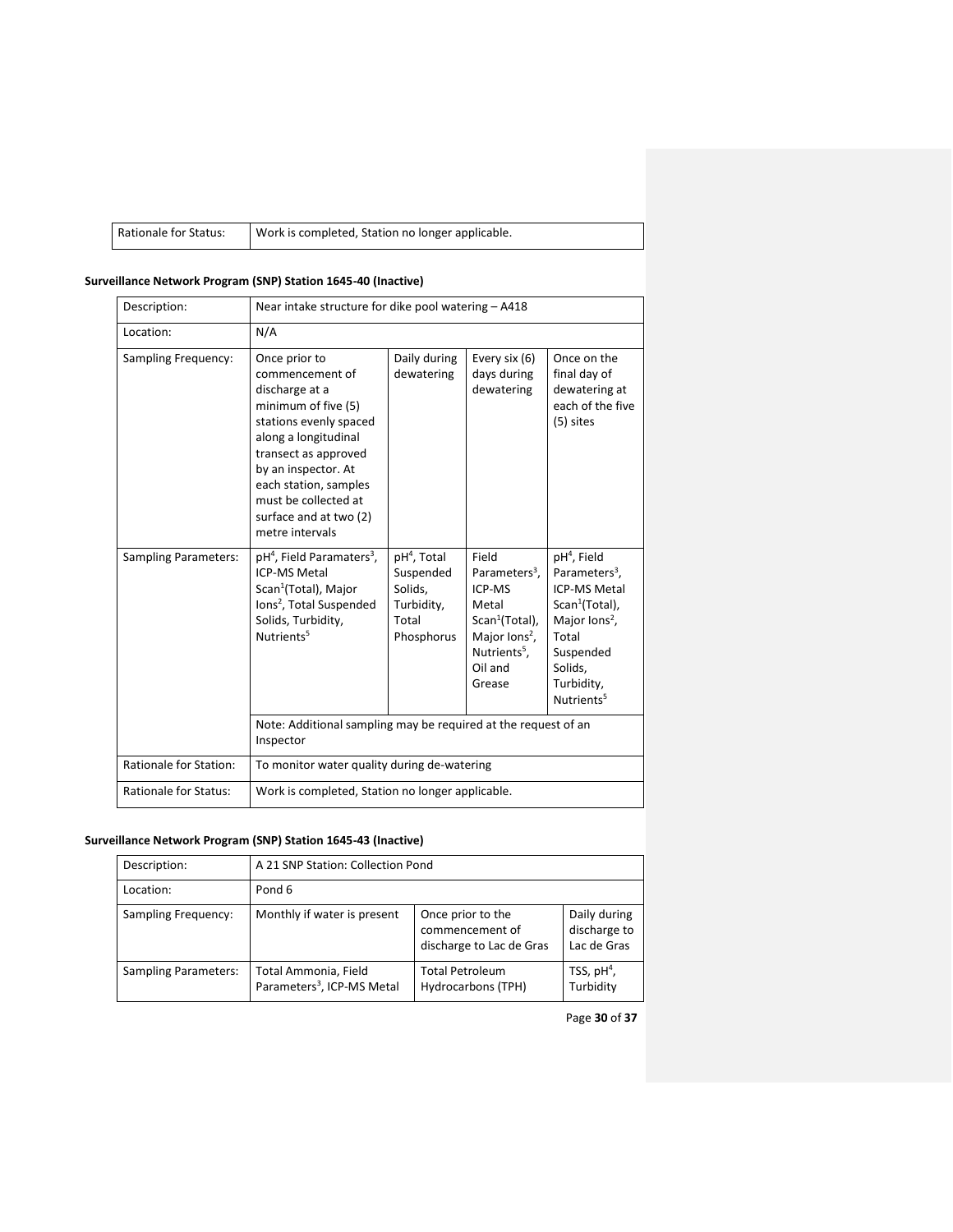|                        | Scan <sup>1</sup> , Major Ions <sup>2</sup> , Nitrate<br>Nitrite, pH <sup>4</sup> , Total<br>Phosphorus, Total<br>Suspended Solids, Turbidity |  |
|------------------------|-----------------------------------------------------------------------------------------------------------------------------------------------|--|
| Rationale for Station: | To monitor ware quality during A21 development                                                                                                |  |
| Rationale for Status:  | The approved Construction Environmental Management Plan, Version<br>2.0, indicates that Pond 6 is no longer necessary.                        |  |

# **Surveillance Network Program (SNP) Station 1645-48 (Inactive)**

| Description:                | Clarification pond (Pond 3)                                                                                                                                                                                                                                         |                                                                 |                                                                                                                                                                                                                                                             |
|-----------------------------|---------------------------------------------------------------------------------------------------------------------------------------------------------------------------------------------------------------------------------------------------------------------|-----------------------------------------------------------------|-------------------------------------------------------------------------------------------------------------------------------------------------------------------------------------------------------------------------------------------------------------|
| Location:                   | West side of the North Rock Pile                                                                                                                                                                                                                                    |                                                                 |                                                                                                                                                                                                                                                             |
| Sampling Frequency:         | Once prior to the<br>commencement of the<br>discharge at a minimum of<br>three (3) stations evenly<br>spaced along a longitudinal<br>transect at the centerline of<br>the clarification pond<br>collected at surface, and at<br>two (2) metre intervals to<br>depth | Daily during<br>periods of<br>discharge                         | Every two (2) weeks<br>during periods of<br>discharge and once on<br>the final day of discharge                                                                                                                                                             |
| <b>Sampling Parameters:</b> | pH <sup>4</sup> , Field Parameters <sup>3</sup><br>ICP-MS Metal Scan <sup>1</sup> (Total),<br>Major Ions <sup>2</sup> , Total Ammonia,<br>Nitrite, Oil and Grease, Total<br>Phosphorus, Nitrate, Total<br>Suspended Solids, Turbidity                               | Total<br>Suspended<br>Solids, Total<br>Phosphorus,<br>Turbidity | pH <sup>4</sup> , Field Parameters <sup>3</sup> ,<br><b>ICP-MS Metal</b><br>Scan <sup>1</sup> (Total), Major Ions <sup>2</sup> ,<br>Total Ammonia, Nitrite,<br>Oil and Grease, Total<br>Phosphorus, Nitrate,<br><b>Total Suspended Solids,</b><br>Turbidity |
| Rationale for Station:      | To monitor water quality of Pond 3.                                                                                                                                                                                                                                 |                                                                 |                                                                                                                                                                                                                                                             |
| Rationale for Status:       | Pond is no longer large enough for three (3) stations along centre-line<br>transect. It is now covered by SNP Station 1645-76.                                                                                                                                      |                                                                 |                                                                                                                                                                                                                                                             |

# **Surveillance Network Program (SNP) Station 1645-49 (Inactive)**

| Description:                | Mine water removed from A154 Pit                                                                                                                                                                  |
|-----------------------------|---------------------------------------------------------------------------------------------------------------------------------------------------------------------------------------------------|
| Location:                   | N/A                                                                                                                                                                                               |
| Sampling Frequency:         | Every two (2) weeks                                                                                                                                                                               |
| <b>Sampling Parameters:</b> | Field Parameters <sup>3</sup> , ICP-MS Metal Scan <sup>1</sup> (Total), Major Ions <sup>2</sup> , Nutrients <sup>5</sup> ,<br>pH <sup>4</sup> , Total Suspended Solids, Turbidity, Oil and Grease |
| Rationale for Station:      | Station applying to dewatering to monitor water quality from A154 Pit                                                                                                                             |

Page **31** of **37**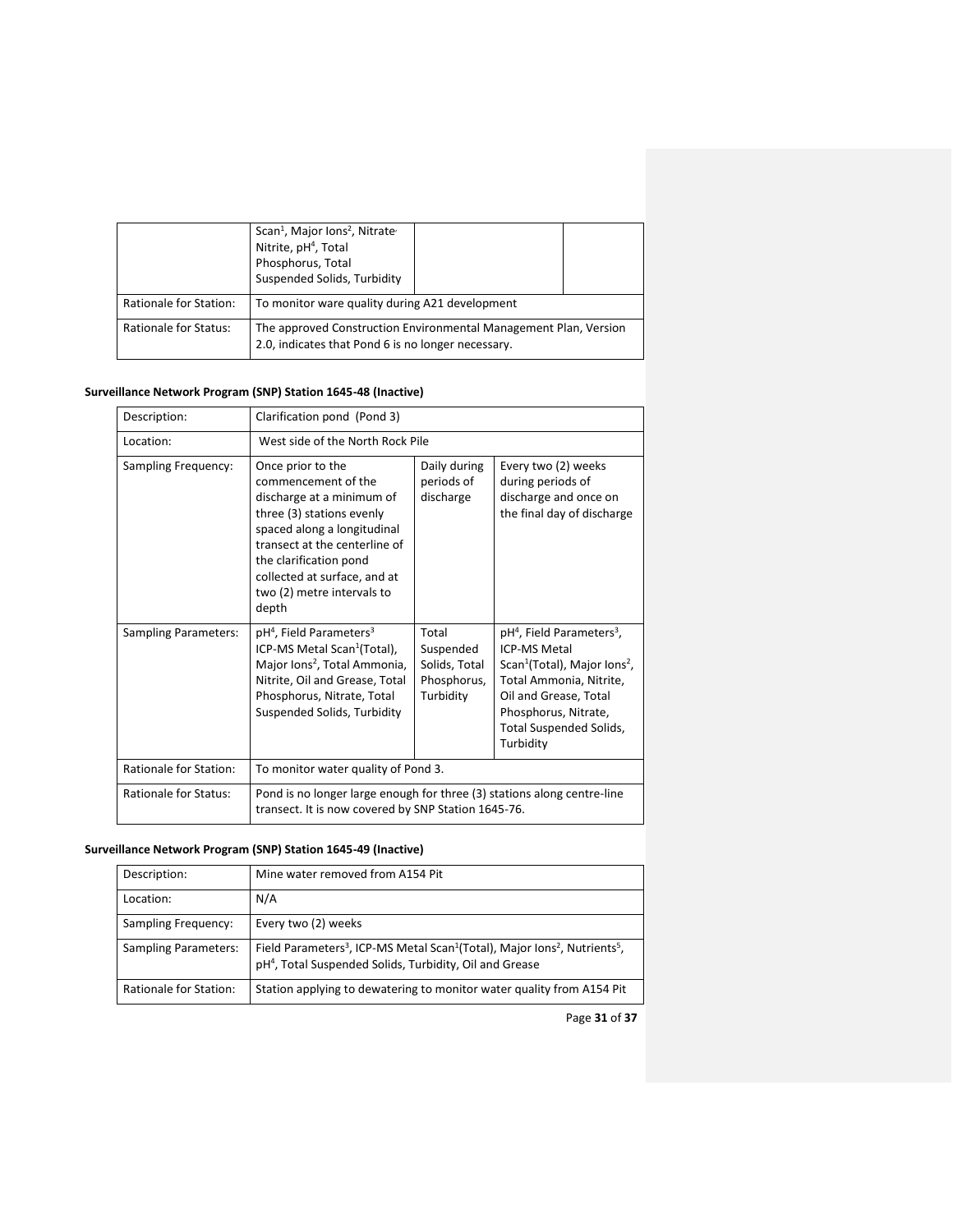| Rationale for Status: | Inactive after the closure of the A154 Open Pit |
|-----------------------|-------------------------------------------------|
|                       |                                                 |

## **Surveillance Network Program (SNP) Station 1645-50 (Inactive)**

| Description:                | Mine water removed from A418 Pit                                                                                                                                                                  |
|-----------------------------|---------------------------------------------------------------------------------------------------------------------------------------------------------------------------------------------------|
| Location:                   | A418 Open Pit                                                                                                                                                                                     |
| Sampling Frequency:         | Not currently Monitored. Last data collected in June 2012 every two (2)<br>weeks.<br>Note: Will only apply at the time A418 Pit is developed.                                                     |
| <b>Sampling Parameters:</b> | Field Parameters <sup>3</sup> , ICP-MS Metal Scan <sup>1</sup> (Total), Major Ions <sup>2</sup> , Nutrients <sup>5</sup> ,<br>pH <sup>4</sup> , Total Suspended Solids, Turbidity, Oil and Grease |
| Rationale for Station:      | Monitor quality of Pit water                                                                                                                                                                      |
| Rationale for Status:       | With the closure of A418 Open Pit, there is no need for this station. Any<br>water                                                                                                                |

## **Surveillance Network Program (SNP) Station 1645-52 (Inactive)**

| Description:                | Seepage collected from inside toe of the A154 Dike                                                                                                                                                                                              |                                                                                                             |
|-----------------------------|-------------------------------------------------------------------------------------------------------------------------------------------------------------------------------------------------------------------------------------------------|-------------------------------------------------------------------------------------------------------------|
| Location:                   | A154 Dike                                                                                                                                                                                                                                       |                                                                                                             |
| Sampling Frequency:         | Not Currently monitored. Last data collected<br>in 2008.<br>Sample once prior to discharge:                                                                                                                                                     | Daily during discharge:                                                                                     |
| <b>Sampling Parameters:</b> | Total Ammonia, pH <sup>4</sup> , Field Parameters <sup>3</sup> , ICP-<br>MS Metal Scan <sup>1</sup> (Total), Major Ions <sup>2</sup> ,<br>Nutrients <sup>5</sup> , Turbidity, Total Suspended<br>Solids, Total Dissolved Solids, Oil and Grease | Field Parameters <sup>3</sup> , Total<br>Suspended Solids, Total<br>Phosphorus, Turbidity,<br>Total Ammonia |
| Rationale for Station:      | Monitor Lake water seepage through open Pit Dikes prior to discharge<br>to Lac de Gras                                                                                                                                                          |                                                                                                             |
| Rationale for Status:       | Seepage through Open Pit Dikes is considered intermediate and<br>inconsistent and is discharged to North Inlet, not to Lac de Gras.                                                                                                             |                                                                                                             |

# **Surveillance Network Program (SNP) Station 1645-53 (Inactive)**

| Description:                | Seepage collected from inside toe of the A418 Dike                                                                                     |                                                                  |
|-----------------------------|----------------------------------------------------------------------------------------------------------------------------------------|------------------------------------------------------------------|
| Location:                   | A418 Dike                                                                                                                              |                                                                  |
| Sampling Frequency:         | Not Currently monitored. Data collection<br>was never established.<br>Sample once prior to discharge:                                  | Daily during discharge:                                          |
| <b>Sampling Parameters:</b> | Total Ammonia, pH <sup>4</sup> , Field Parameters <sup>3</sup> , ICP-<br>MS Metal Scan <sup>1</sup> (Total), Major Ions <sup>2</sup> , | Field Parameters <sup>3</sup> , Total<br>Suspended Solids, Total |

Page **32** of **37**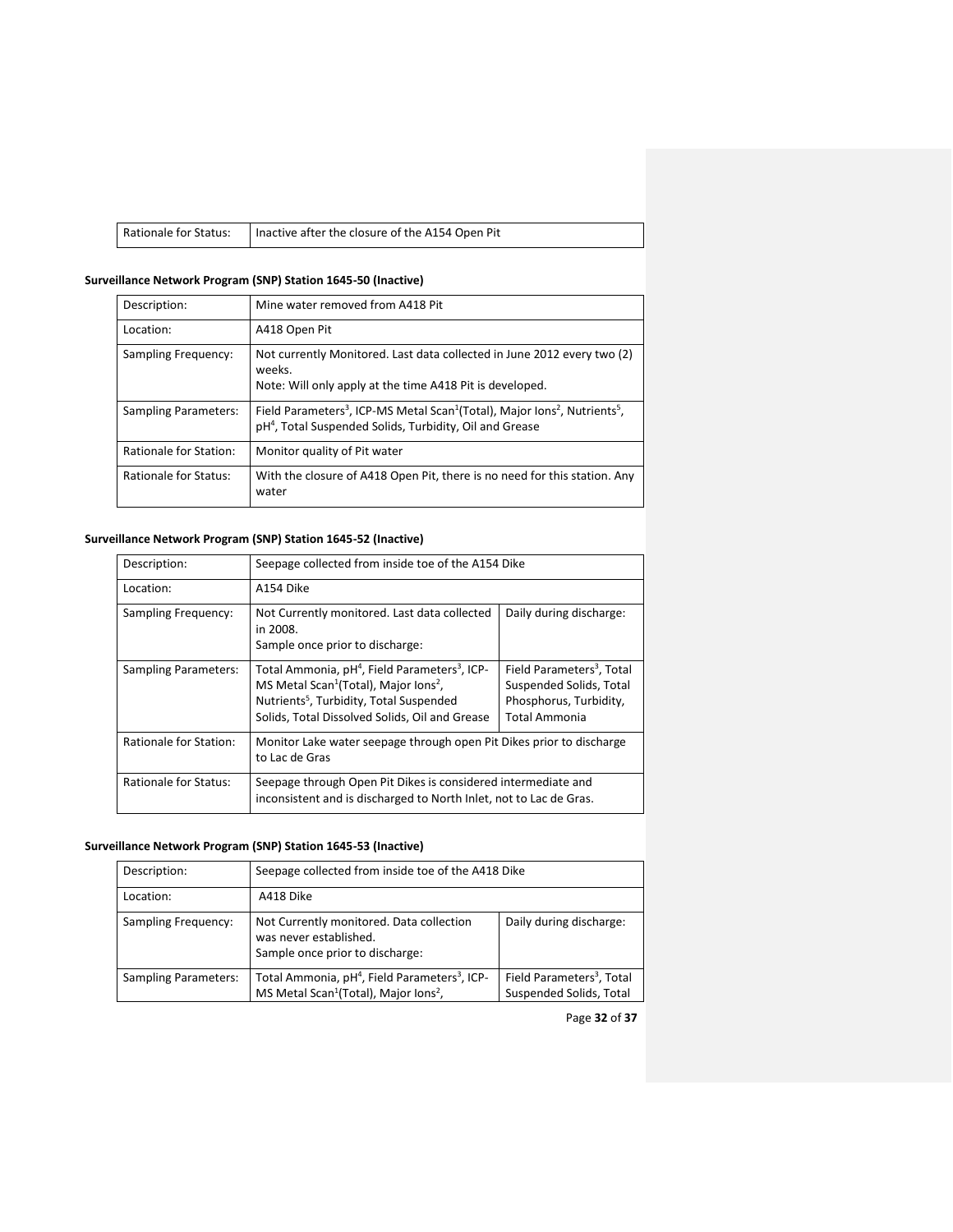|                              | Nutrients <sup>5</sup> , Turbidity, Total Suspended<br>Solids, Total Dissolved Solids, Oil and Grease                               | Phosphorus, Turbidity,<br><b>Total Ammonia</b> |
|------------------------------|-------------------------------------------------------------------------------------------------------------------------------------|------------------------------------------------|
| Rationale for station:       | Monitor Lake water seepage through open Pit Dikes prior to discharge<br>to Lac de Gras                                              |                                                |
| <b>Rationale for Status:</b> | Seepage through Open Pit Dikes is considered intermediate and<br>inconsistent and is discharged to North Inlet, not to Lac de Gras. |                                                |

## **Surveillance Network Program (SNP) Station 1645-56 (Inactive)**

| Description:                 | Station applying to dredging and dike construction                                                        |
|------------------------------|-----------------------------------------------------------------------------------------------------------|
| <b>Rationale for Status:</b> | Fixed Dredging/Diking Station located 200 meters east from the<br>centerline of the North Inlet East Dike |

## **Surveillance Network Program (SNP) Station 1645-57 (Inactive)**

| Description:          | Station applying to dredging and dike construction                                      |
|-----------------------|-----------------------------------------------------------------------------------------|
| Rationale for Status: | Removed as per approved Dredging TSS Management and In Lake<br><b>Construction Plan</b> |

# **Surveillance Network Program (SNP) Station 1645-58 (Inactive)**

| Description:                | Station applying to dredging and dike construction                                                            |
|-----------------------------|---------------------------------------------------------------------------------------------------------------|
| Location:                   | N 7.152.057, E 537.073                                                                                        |
| Sampling Frequency:         | Sample daily using approved depth integrated sampler                                                          |
| <b>Sampling Parameters:</b> | Total Suspended Solids, Turbidity                                                                             |
| Rationale for Station:      | N/A                                                                                                           |
| Rationale for Status:       | Station as referenced in Figure 8.1 of the approved Dredging TSS<br>Management and In Lake Construction Plan. |

## **Surveillance Network Program (SNP) Station 1645-59 (Inactive)**

| Description:                | Station applying to dredging and dike construction                                                            |
|-----------------------------|---------------------------------------------------------------------------------------------------------------|
| Location:                   | N 7.152.210, E 537.342                                                                                        |
| Sampling Frequency:         | Sample daily using approved depth integrated sampler                                                          |
| <b>Sampling Parameters:</b> | <b>Total Suspended Solids</b><br>Turbidity                                                                    |
| Rationale for Station:      | N/A                                                                                                           |
| Rationale for Status:       | Station as referenced in Figure 8.1 of the approved Dredging TSS<br>Management and In Lake Construction Plan. |

Page **33** of **37**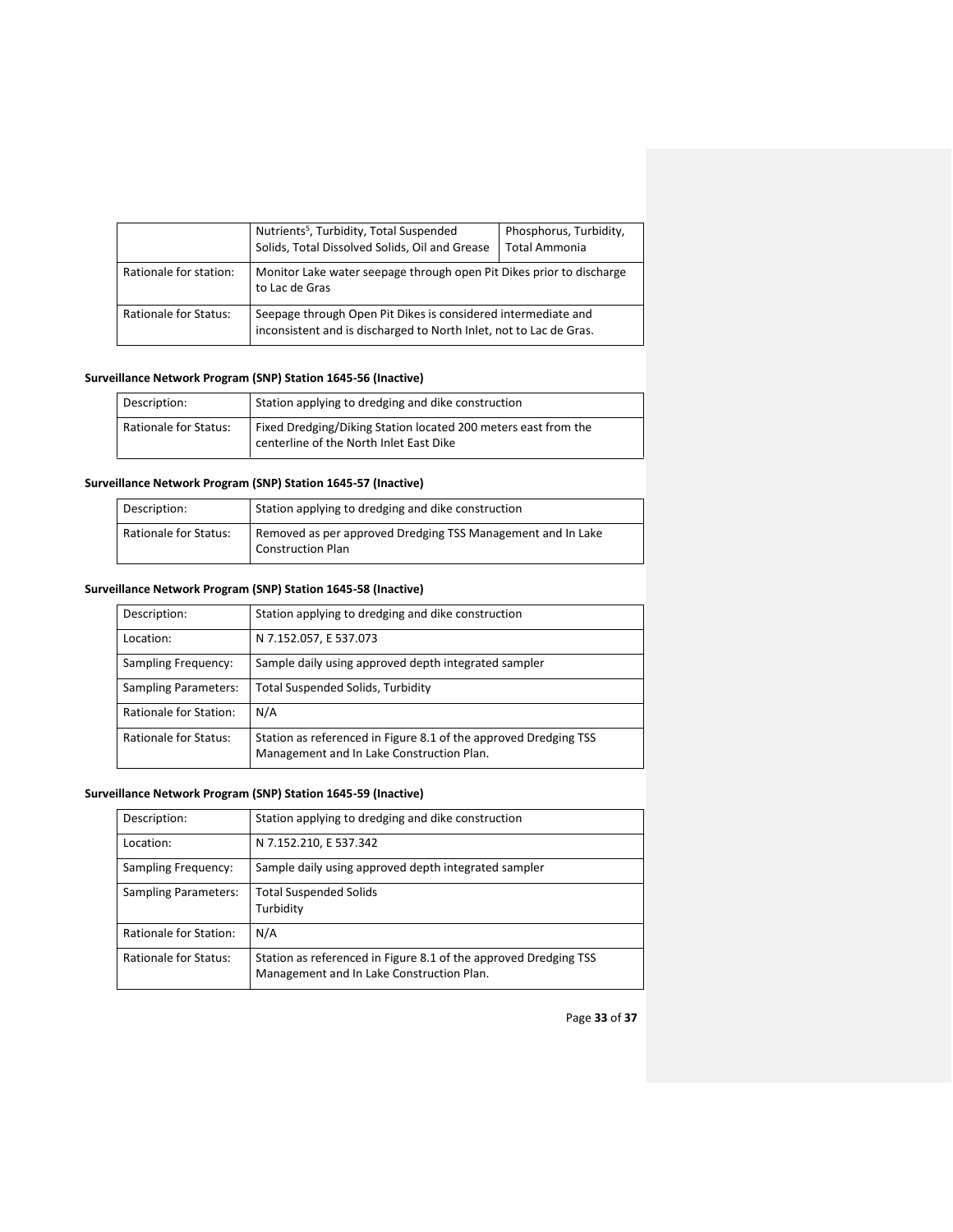# **Surveillance Network Program (SNP) Station 1645-60 (Inactive)**

| Description:                | Station applying to dredging and dike construction                                                            |
|-----------------------------|---------------------------------------------------------------------------------------------------------------|
| Location:                   | N 7.152.587, E 537.575                                                                                        |
| Sampling Frequency:         | Sample daily using approved depth integrated sampler                                                          |
| <b>Sampling Parameters:</b> | <b>Total Suspended Solids, Turbidity</b>                                                                      |
| Rationale for Station:      | N/A                                                                                                           |
| Rationale for Status:       | Station as referenced in Figure 8.1 of the approved Dredging TSS<br>Management and In Lake Construction Plan. |

## **Surveillance Network Program (SNP) Station 1645-61 (Inactive)**

| Description:                | Station applying to dredging and dike construction                                                            |
|-----------------------------|---------------------------------------------------------------------------------------------------------------|
| Location:                   | N 7.153.263, E 537.666                                                                                        |
| Sampling Frequency:         | Sample daily using approved depth integrated sampler                                                          |
| <b>Sampling Parameters:</b> | Total Suspended Solids, Turbidity                                                                             |
| Rationale for Station:      | N/A                                                                                                           |
| Rationale for Status:       | Station as referenced in Figure 8.1 of the approved Dredging TSS<br>Management and In Lake Construction Plan. |

# **Surveillance Network Program (SNP) Station 1645-62 (Inactive)**

| Description:                | Station applying to dredging and dike construction                                                            |
|-----------------------------|---------------------------------------------------------------------------------------------------------------|
| Location:                   | N 7.153.562, E 537.079                                                                                        |
| Sampling Frequency:         | Sample daily using approved depth integrated sampler                                                          |
| <b>Sampling Parameters:</b> | Total Suspended Solids, Turbidity                                                                             |
| Rationale for Station:      | N/A                                                                                                           |
| Rationale for Status:       | Station as referenced in Figure 8.1 of the approved Dredging TSS<br>Management and In Lake Construction Plan. |

### **Surveillance Network Program (SNP) Station 1645-63 (Inactive)**

| Description:                | Station applying to dredging and dike construction   |
|-----------------------------|------------------------------------------------------|
| Location:                   | N 7.153.744, E 536.463                               |
| Sampling Frequency:         | Sample daily using approved depth integrated sampler |
| <b>Sampling Parameters:</b> | <b>Total Suspended Solids, Turbidity</b>             |
| Rationale for Station:      | N/A                                                  |

Page **34** of **37**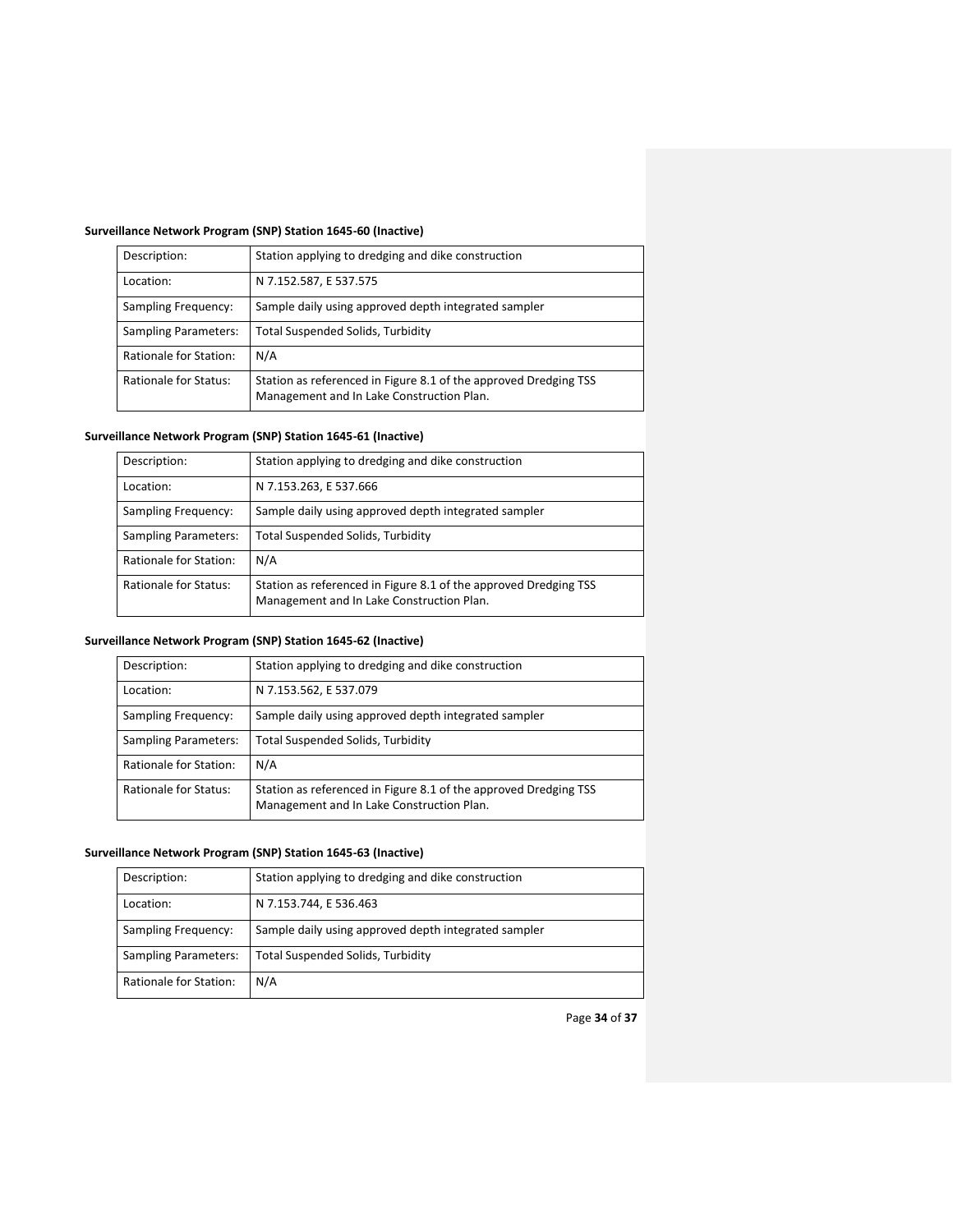| Rationale for Status: | Station as referenced in Figure 8.1 of the approved Dredging TSS |  |
|-----------------------|------------------------------------------------------------------|--|
|                       | Management and In Lake Construction Plan.                        |  |

## **Surveillance Network Program (SNP) Station 1645-64 (Inactive)**

| Description:                | Station applying to dredging and dike construction                                                            |
|-----------------------------|---------------------------------------------------------------------------------------------------------------|
| Location:                   | N 7.153.768, E 536.173                                                                                        |
| Sampling Frequency:         | Sample daily using approved depth integrated sampler                                                          |
| <b>Sampling Parameters:</b> | Total Suspended Solids, Turbidity                                                                             |
| Rationale for Station:      | N/A                                                                                                           |
| Rationale for Status:       | Station as referenced in Figure 8.1 of the approved Dredging TSS<br>Management and In Lake Construction Plan. |

## **Surveillance Network Program (SNP) Station 1645-65 (Inactive)**

| Description:                | Station applying to dredging and dike construction                                                            |
|-----------------------------|---------------------------------------------------------------------------------------------------------------|
| Location:                   | N 7.153.740, E 535.756                                                                                        |
| Sampling Frequency:         | Sample daily using approved depth integrated sampler                                                          |
| <b>Sampling Parameters:</b> | <b>Total Suspended Solids, Turbidity</b>                                                                      |
| Rationale for Station:      | N/A                                                                                                           |
| Rationale for Status:       | Station as referenced in Figure 8.1 of the approved Dredging TSS<br>Management and In Lake Construction Plan. |

## **Surveillance Network Program (SNP) Station 1645-66 (Inactive)**

| Description:                  | Near intake structure for De-watering of North Inlet.                                                                                                                                                 |                                                    |                                                                                                                                                                                                                         |
|-------------------------------|-------------------------------------------------------------------------------------------------------------------------------------------------------------------------------------------------------|----------------------------------------------------|-------------------------------------------------------------------------------------------------------------------------------------------------------------------------------------------------------------------------|
| Location:                     | N/A                                                                                                                                                                                                   |                                                    |                                                                                                                                                                                                                         |
| Sampling Frequency:           | Once prior to<br>commencement of de-<br>watering                                                                                                                                                      | Daily during<br>de-watering                        | Once on the final day of de-<br>watering                                                                                                                                                                                |
| <b>Sampling Parameters:</b>   | Total Ammonia, Total<br>Suspended Solids, Field<br>Parameters <sup>3</sup> , ICP-MS<br>Metal Scan <sup>1</sup> (Total), Major<br>lons <sup>2</sup> , Total Phosphorus,<br>Nitrate, Nitrite, Turbidity | Total<br>Suspended<br>Solids, $pH4$ ,<br>Turbidity | Total Ammonia, Total<br>Suspended Solids, Field<br>Parameters <sup>3</sup> , ICP-MS Metal<br>Scan <sup>1</sup> (Total), Major Ions <sup>2</sup> ,<br>pH <sup>4</sup> , Total Phosphorus,<br>Nitrate, Nitrite, Turbidity |
| <b>Rationale for Station:</b> | and at the end of De-watering North Inlet.                                                                                                                                                            |                                                    | Station applying to dewatering to monitor water quality before, during,                                                                                                                                                 |

Page **35** of **37**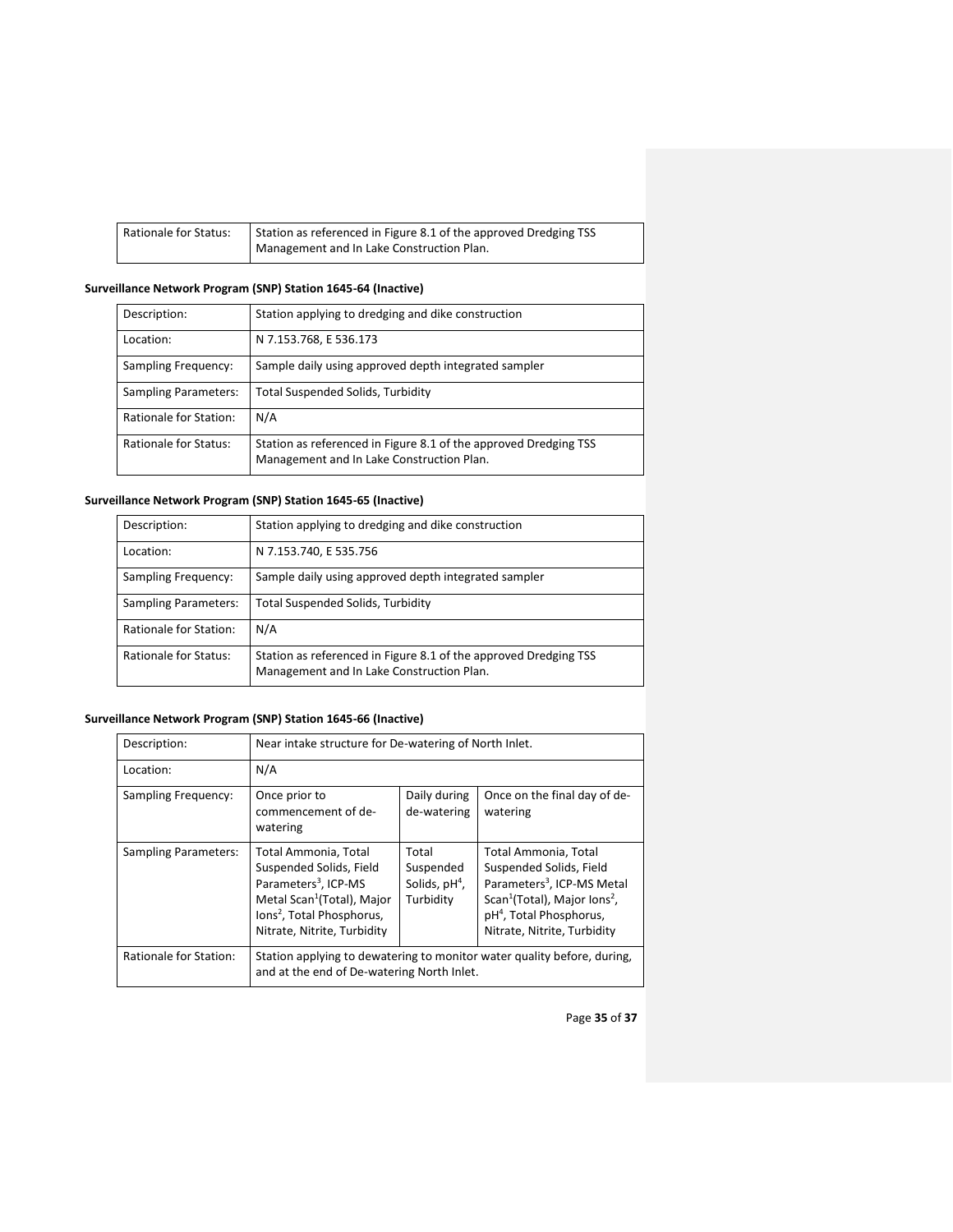|--|

## **Surveillance Network Program (SNP) Station 1645-70 (Inactive)**

| Description:                | Station applying to dredging and dike construction                                                          |
|-----------------------------|-------------------------------------------------------------------------------------------------------------|
| Location:                   | N 7.151.848, E 537.057                                                                                      |
| Sampling Frequency:         | Sample daily using approved depth integrated sampler                                                        |
| <b>Sampling Parameters:</b> | Total Suspended Solids, Turbidity                                                                           |
| Rationale for Station:      | To monitor suspended solids and turbidity caused by dredging and dike<br>construction.                      |
| Rationale for Status:       | Station referenced as 1645-A in Figure 1 of the April 12, 2005 DDMI<br>request for additional SNP Stations. |

## **Surveillance Network Program (SNP) Station 1645-71 (Inactive)**

| Description:                | Station applying to dredging and dike construction                                                          |
|-----------------------------|-------------------------------------------------------------------------------------------------------------|
| Location:                   | N 7.151.369, E 536.765                                                                                      |
| Sampling Frequency:         | Sample daily using approved depth integrated sampler                                                        |
| <b>Sampling Parameters:</b> | <b>Total Suspended Solids, Turbidity</b>                                                                    |
| Rationale for Station:      | To monitor suspended solids and turbidity caused by dredging and dike<br>construction.                      |
| Rationale for Status:       | Station referenced as 1645-B in Figure 1 of the April 12, 2005 DDMI<br>request for additional SNP Stations. |

## **Surveillance Network Program (SNP) Station 1645-72 (Inactive)**

| Description:                  | Station applying to dredging and dike construction                                                          |
|-------------------------------|-------------------------------------------------------------------------------------------------------------|
| Location:                     | N 7.151.319, E 536.414                                                                                      |
| Sampling Frequency:           | Sample daily using approved depth integrated sampler                                                        |
| <b>Sampling Parameters:</b>   | <b>Total Suspended Solids, Turbidity</b>                                                                    |
| <b>Rationale for Station:</b> | To monitor suspended solids and turbidity caused by dredging and dike<br>construction.                      |
| <b>Rationale for Status:</b>  | Station referenced as 1645-C in Figure 1 of the April 12, 2005 DDMI<br>request for additional SNP Stations. |

## **Surveillance Network Program (SNP) Station 1645-73 (Inactive)**

| Description: | Station applying to dredging and dike construction |
|--------------|----------------------------------------------------|
|--------------|----------------------------------------------------|

Page **36** of **37**